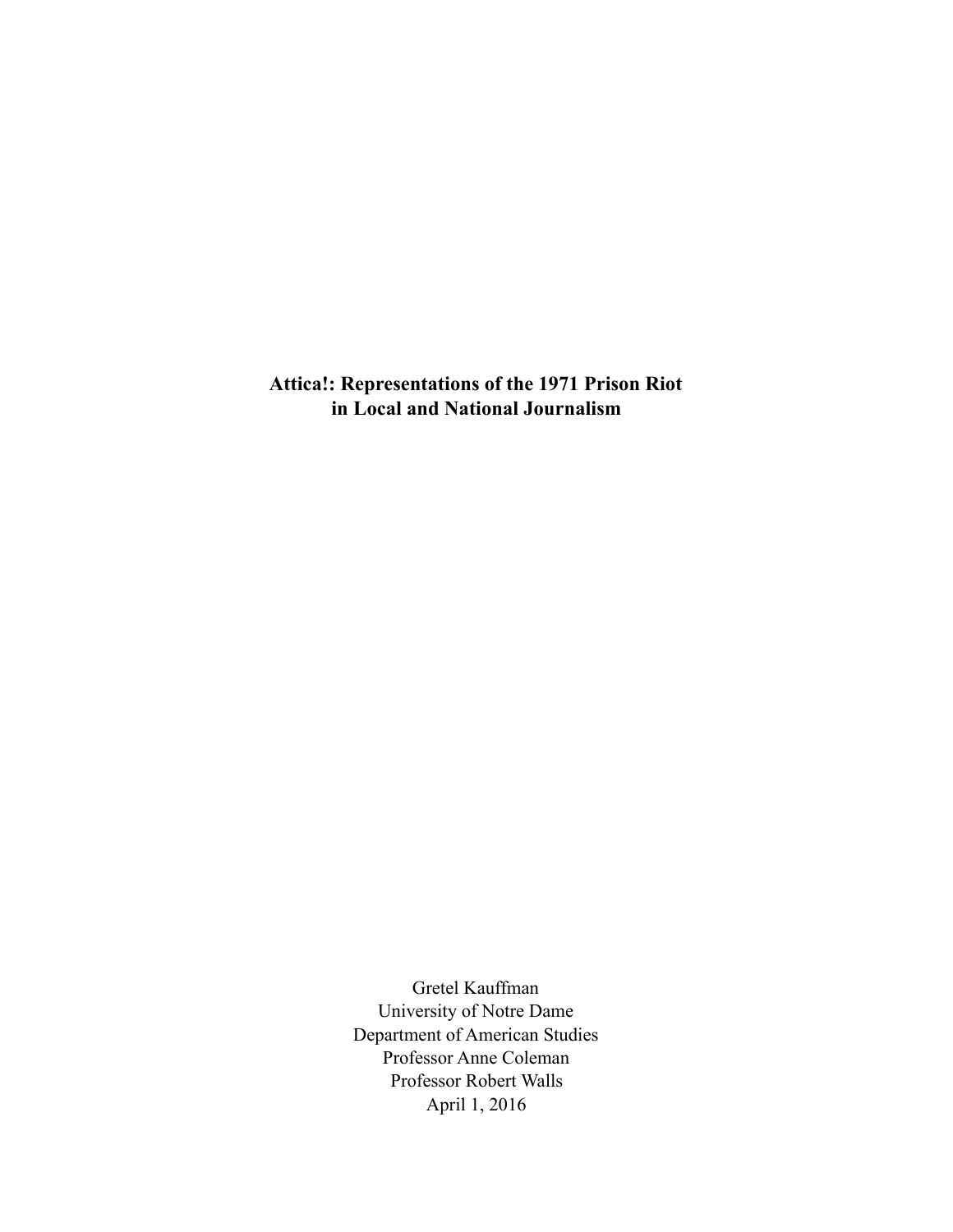# **Table of Contents**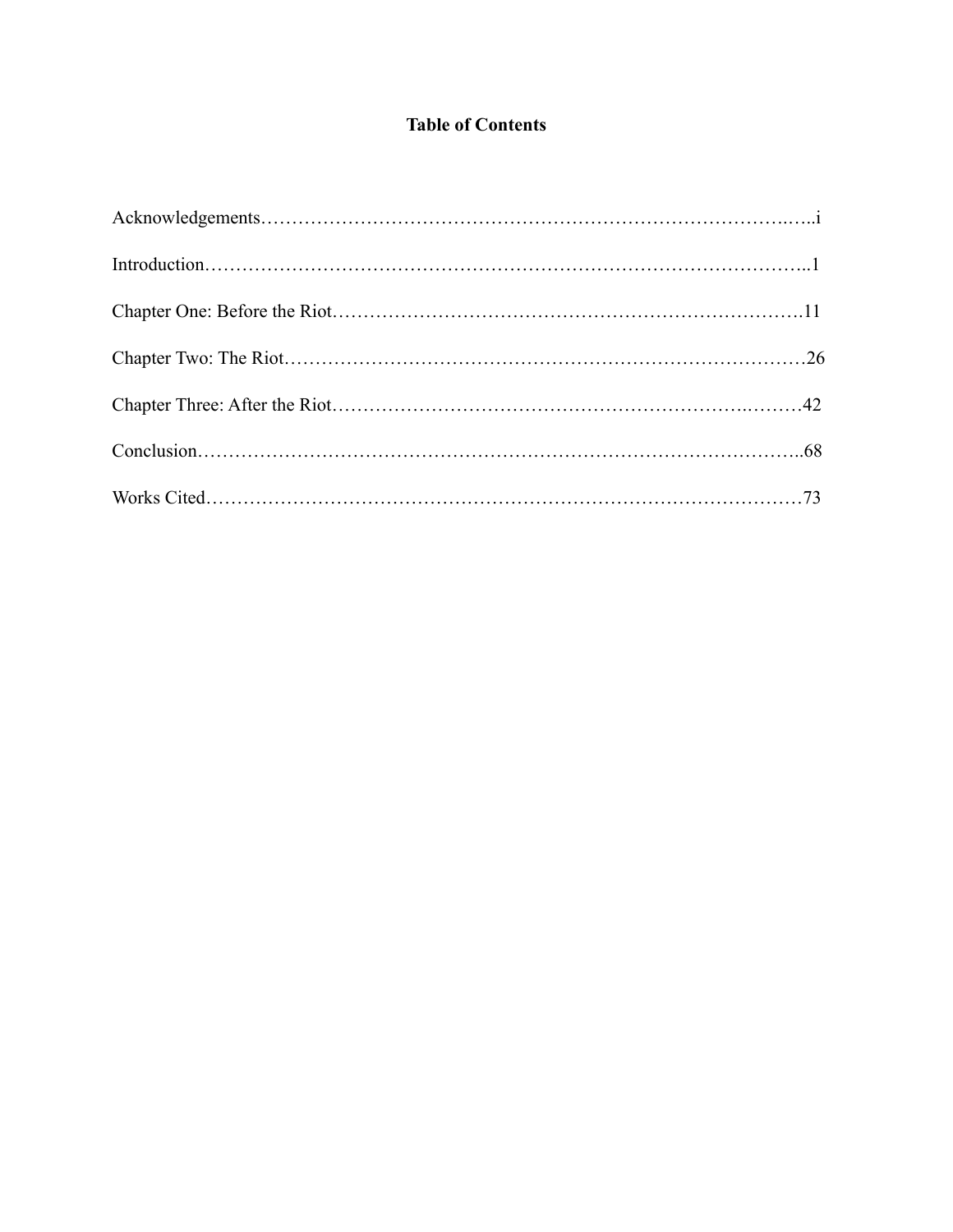### **Acknowledgments**

First and foremost, I am so grateful to my primary advisor, Professor Annie Coleman, for her guidance and support throughout the thesis-writing process. She took a chance by agreeing to advise a student she didn't know, and I quickly came to appreciate all the time and energy she invests in her students' work. Our weekly conversations have made this project exponentially richer and more interesting. Thank you also to my secondary advisor, Professor Robert Walls, who took the time to read through my drafts and provide invaluable feedback, and to Professor Jason Ruiz, who convinced me to write a thesis in the first place and whose class was instrumental to the development of this project in its early stages.

 They say it takes a village to raise a child. As I've learned over the course of the past year, it also takes a village to write a senior thesis. I am so, so grateful to all of the people in the Wyoming and Genesee County area who offered to lend a book, share a personal experience, or put me in touch with somebody they know. A big thank you to all of my interviewees, who goodnaturedly endured my stuttering through questions and answered them all with eloquence and insight: Dave Wedzina, Sheriff Gary Maha, Sheriff Alan Capwell, Dee Quinn Miller, Gary Horton, Don Almeter, John Stockholm, and Gary Craig. I am especially grateful to Barb Durfee, curator of the Attica Prison Museum, who spent hours talking with me about the history of Attica, arranged interviews that would not have happened otherwise, and supplied me with hundreds of newspaper articles.

 Last but not least, this project would not have been possible without the support and assistance of my family, who were an endless fount of connections, research materials, ideas, encouragement, and love.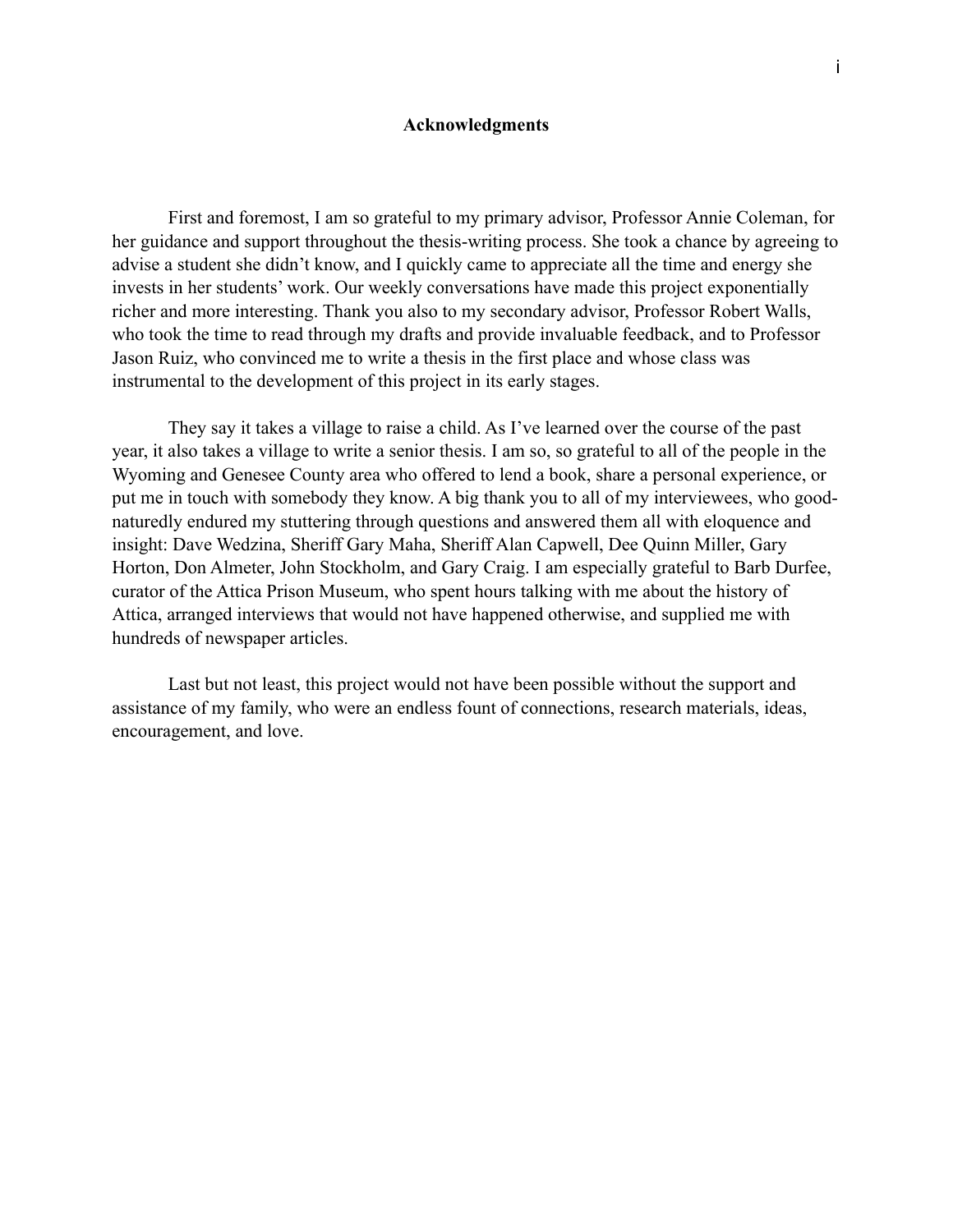### **Introduction**

Welcome to the village of Attica, New York. Population: 2,547.

 Old brick storefronts dotted with American flags and Pepsi signs line the Main Street, interspersed with protestant churches and rambling old homes that have seen grander days. Step outside the village and you'll find yourself among sparsely populated hills, occupied primarily by thick foliage, sprawling fields, and the occasional barn.

 I am not from Attica. My hometown of Elba, New York lies approximately nineteen miles northeast and is nearly identical in landscape and culture, save for one incredibly important detail: Amid the neatly kept ranch houses and cornfields of Attica, in the heart of town, sits one of the most infamous maximum security prisons in America. The fortress-like penetentiary towers above all other neighboring buildings, a turreted gray elephant in the room. At first glance, the looming towers and barbed wire fences of Attica Correctional Facility appear out of sync with their surroundings, as if this ominous castle was suddenly plopped down in the middle of a place it was never supposed to be, but a closer look reveals that it is just the opposite. It is the bloodstained powerhouse of this otherwise quiet town, and the violent goings-on within its seemingly impenetrable walls permeate and define the homes, businesses, and families surrounding it.

 The reputation of Attica Correctional Facility extends far outside the town and county limits. In fact, unlike the unassuming village in which it is located, the history, layout, and internal conflicts within the prison are widely known across the country. Mention the word "Attica" to the average person living outside of Western New York and they're likely to respond with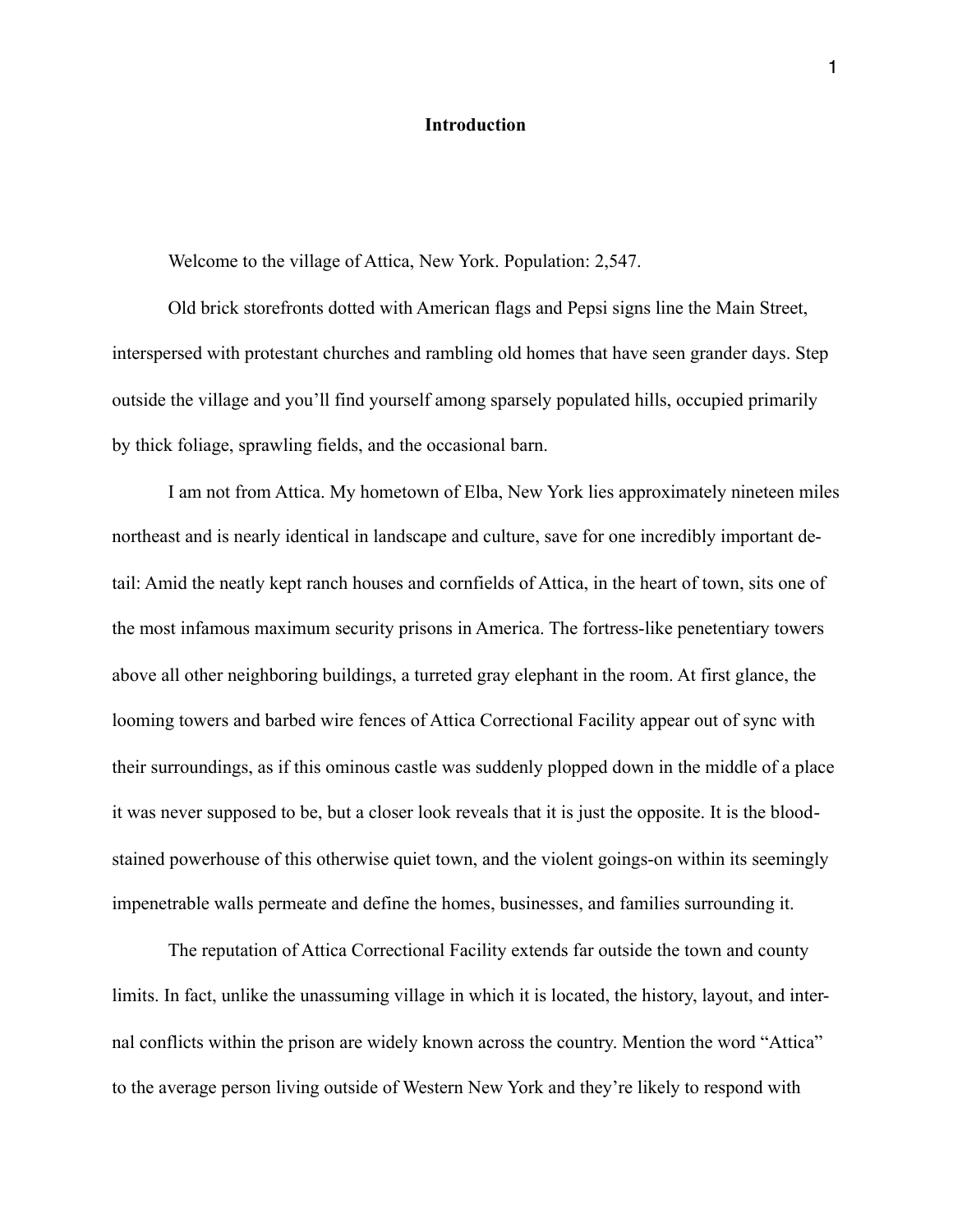recognition — not of the town, but of the bloody uprising that took place within the prison in 1971, which attracted attention nation-wide and resulted in the deaths of thirty-two inmates and eleven prison employees.

 Growing up in such close proximity to Attica, I was exposed only to one perspective: that of the guards and local residents who had lived through the riot. My simplistic understanding of the revolt as a child was as follows: Dangerous criminal inmates decided one day to rebel, taking forty-two prison employees hostage. One corrections officer (C.O.), a young man by the name of William Quinn, was killed almost immediately. After more than four days of being beaten and tormented while the prisoners demanded better living conditions from the state, most of the hostages were rescued by New York State Troopers, but ten never made it out of the prison. The trauma that these guards and their families faced shook the town to its core. Forty-plus years later, Attica has still not recovered from this tragedy.

 It was not until I arrived at college and began taking criminal justice courses that I realized much of the country views these events from a very different perspective. Some lyrics from John Lennon's 1972 song "Attica State" demonstrate this disparity:

Free the prisoners, jail the judges Free all prisoners everywhere All they want is truth and justice All they need is love and care

They all live in suffocation Let's not watch them die in sorrow Now's the time for revolution Give them all a chance to grow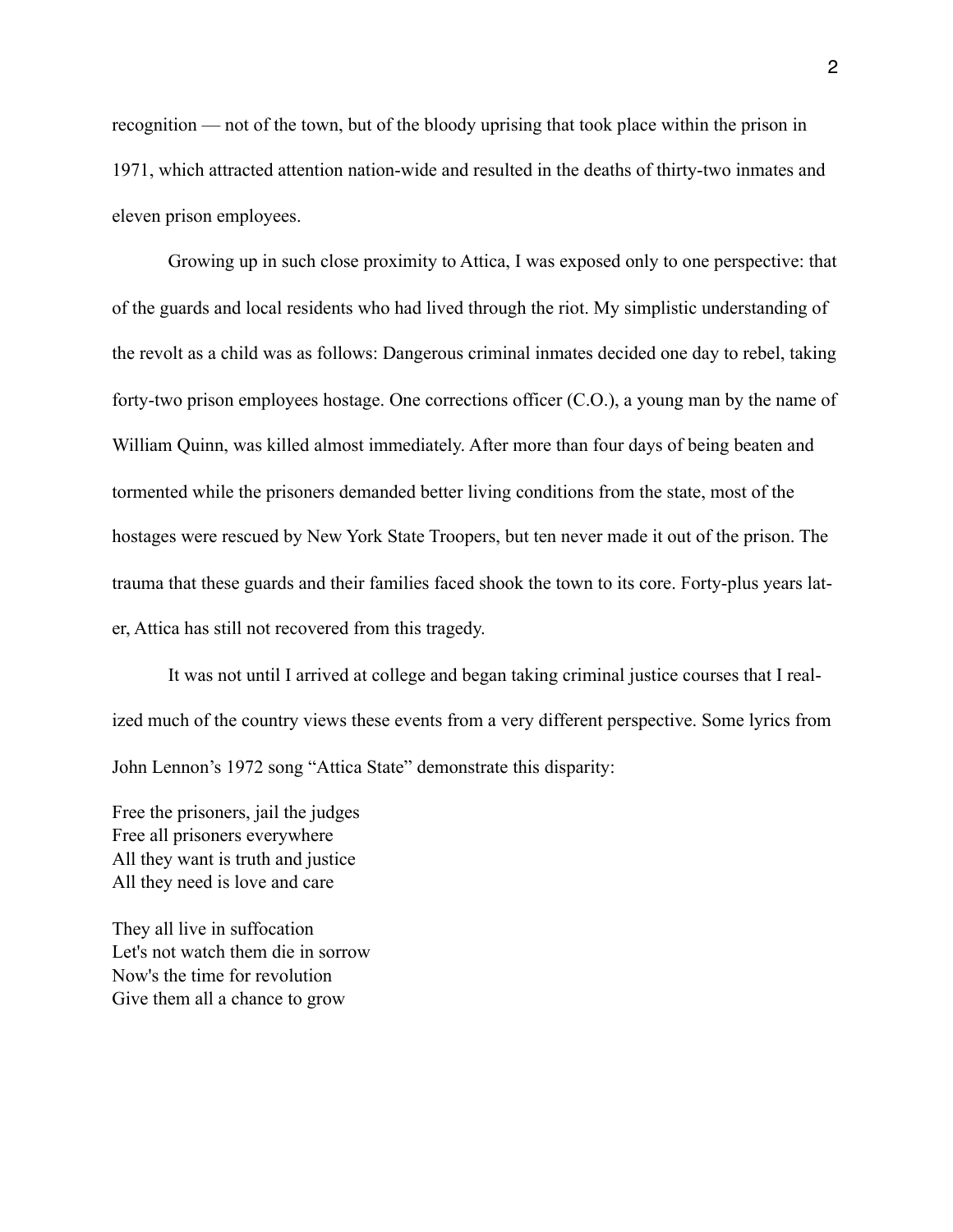"Attica State, Attica State, we're all mates with Attica State," sings Lennon in the refrain, displaying a sense of solidarity with the rebellious inmates that is rarely present in local accounts of the uprising. References to Attica in popular culture frequently employ this idea that the cause of the revolt was brave men fighting for their basic rights and dignity against an injust, oppressive system. One effective albeit slightly obscure example of this is a two-part episode of *Star Trek: Deep Space Nine* titled "Past Tense," in which the crew of the *Defiant* is sent back in time to the year 2024 and find themselves in the middle of a riot based on the Attica uprising. The riot takes place at the fictional Sanctuary District in San Francisco, where the poor and homeless are housed, or rather imprisoned, supposedly for their own safety. Conditions inside the Sanctuary District are abysmal: there is a shortage of food, living conditions are poor, and violence abounds. Because they are trapped inside this district, forbidden from leaving, those living within are unable to find work and improve their social standing, leading to a cycle of poverty and abuse. In an effort to close the Santuary District and allow the poor to find jobs and break the cycle, the men imprisoned — including Commander Sisko and Dr. Bashir, who have been placed there by accident — start a violent revolt that culminates in dozens of deaths, but is ultimately successful in incurring change.<sup>[1](#page-5-0)</sup>

<span id="page-5-2"></span> Perhaps the most famous example of the Attica uprising in popular culture is the 1975 film *Dog Day Afternoon*, in which Sonny Wortzik (played by Al Pacino) starts an "Attica!" chant in response to perceived excessive police force while holding up a bank[.](#page-5-1)<sup>[2](#page-5-1)</sup> This iconic scene has been referenced and parodied in countless films and television shows in recent years, ranging

<span id="page-5-3"></span><span id="page-5-0"></span><sup>&</sup>lt;sup>[1](#page-5-2)</sup> "Past Tense," *Star Trek: Deep Space Nine*, UPN (Jan 8, 1995).

<span id="page-5-1"></span>*Dog Day Afternoon,* directed by Sidney Lumet (1975, Warner Bros.), DVD. [2](#page-5-3)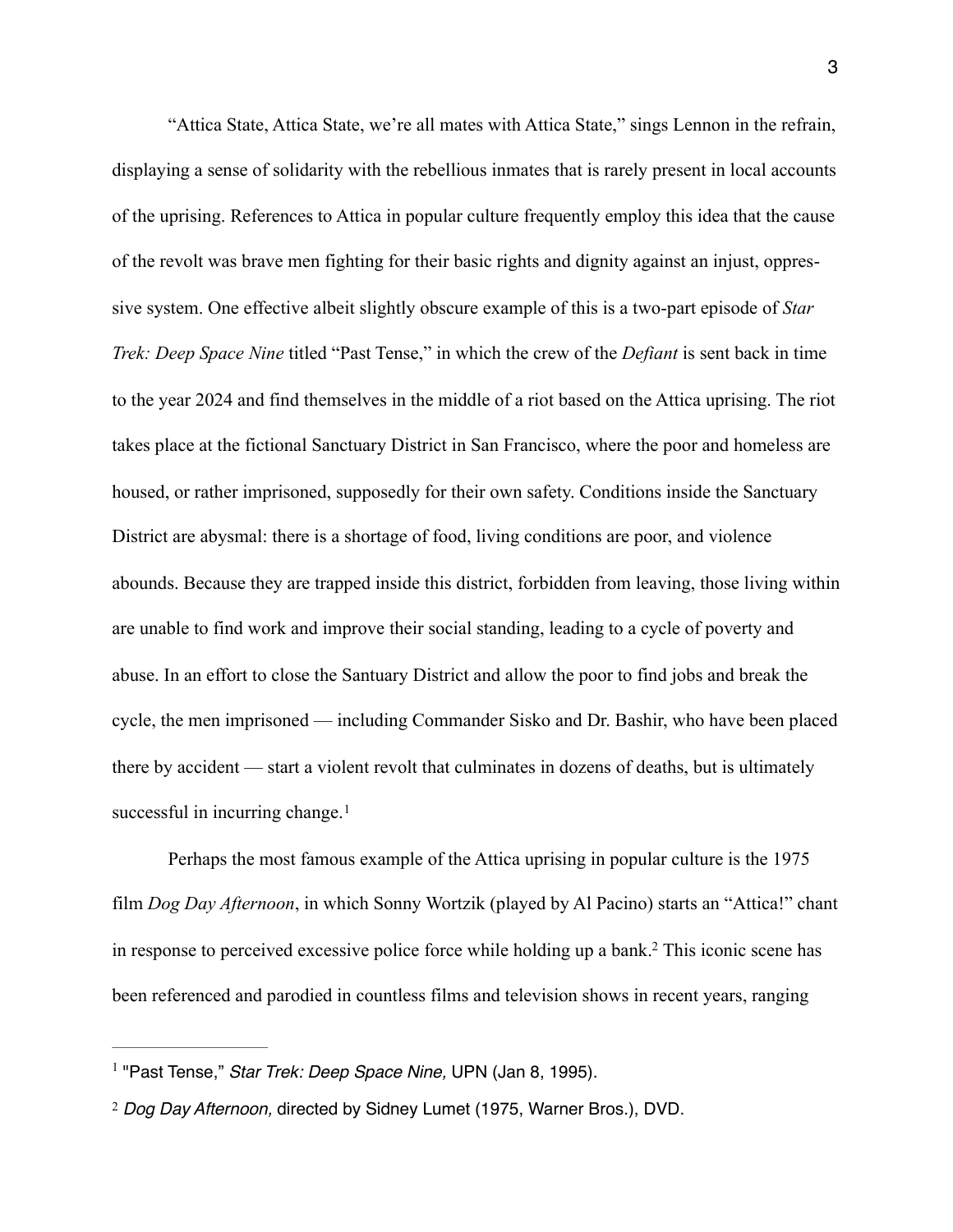<span id="page-6-3"></span>from *House M.D.*to *Sabrina, The Teenage Witch.* Characters frequently yell "Attica!" when taking a stand against some perceived injustice — for example, Sabrina's cat, Salem, cries "Cattica!" repeatedly when Sabrina encages him in a metal box[.](#page-6-0)<sup>[3](#page-6-0)</sup> While examples such as this are meant to be humorous, they reinforce the perception that the inmates risked their lives for a cause larger than themselves and evoke sympathy for the oppressed rebels.

Before going any further, I should clarify my use of the words "riot," "uprising," "revolt," and "rebellion" throughout this paper. Many scholars have argued that these words carry different connotations. Sociologist Charles Tilly asserts that labels such "riot," "disorder," and "disturbance" "reflect the views of authorities, rivals, and unsympathetic observers…They presume that someone has willfully disrupted the normally peaceful social order by acting violently, andthereby justify repression of the 'rioters."<sup>[4](#page-6-1)</sup> On the opposite end of the spectrum are words like "uprising," "revolt," and "rebellion," which imply that the inmates are victims defending themselves against an oppressive system[.](#page-6-2)<sup>[5](#page-6-2)</sup> Because I include both perspectives in this paper and aim to remain as unbiased as possible, I use all of the above terms when applicable.

<span id="page-6-5"></span><span id="page-6-4"></span> Interpretations of the events that took place at Attica Correctional Facility vary greatly, but there are a number of basic, objective facts that are univerally accepted.

 On August 21, 1971, inmate George Jackson was executed by guards at San Quentin Prison in San Quetin, California. Jackson, a member of the Black Panther Party and outspoken

<span id="page-6-0"></span><sup>&</sup>lt;sup>[3](#page-6-3)</sup> "Spellmanian Slip," *Sabrina, the Teenage Witch, The WB (Mar 20, 2003).* 

<span id="page-6-1"></span><sup>&</sup>lt;sup>[4](#page-6-4)</sup> Charles Tilly, "Collective Violence in European Perspective," Violence in America: Protest, Re*bellion, Reform* (SAGE Publications, 1989): 62-63.

<span id="page-6-2"></span>Richard Andrew Featherstone, *Narratives from the 1971 Attica Prison Riot: Towards a New* [5](#page-6-5) *Theory of Correctional Disturbances* (Edwin Mellen Press, 2005): 4.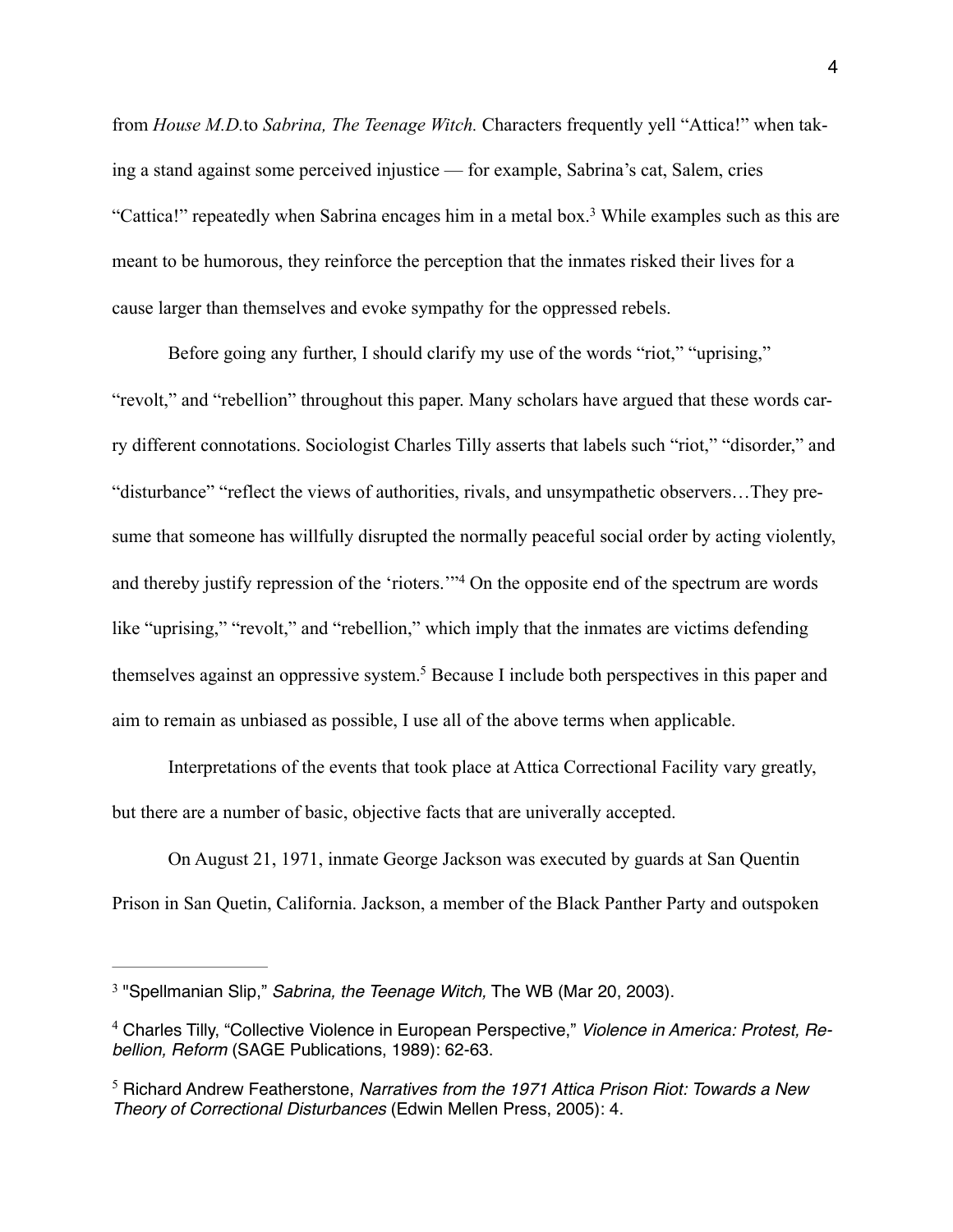activist against prison guard brutality, was allegedly shot after attempting to escape. However, inmates across the country doubted this story and believed that Jackson had, in fact, been murdered because of his ability to incite a potential prison riot.<sup>6</sup>

<span id="page-7-2"></span> Jackson's death led to inmate protests at multiple prisons. On August 27, prisoners at Attica staged a silent protest over his death: nobody ate or spoke at breakfast that day. This protest demonstrated the inmates' ability to unite for a common cause and was particularly frightening to prison administration given the fact that in July, a group of inmates known as the Attica Liberation Faction had sent a list of 27 demands to New York State Corrections Commisioner Russell G. Oswald. Their manifesto included requests for improved medical care, higher working wages, greater punishment for guard brutality, better food, and an end to political, religious, and racial persecution. The conclusion to the manifesto included the following passage:

> <span id="page-7-3"></span>We are firm in our resolve and we demand, as human beings, the dignity and justice that is due to us by our right of birth. We do not know how the present system of brutality and dehumanization and injustice has been allowed to be perpetrated in this day of enlightenment, but we are the living proof of its existence and we cannot allow it to continue.[7](#page-7-1)

 These requests were largely ignored by Oswald, who promised to visit Attica on September 2 but met only with prison staff rather than inmates. One week later, the prisoners' rage and frustration boiled over after a physical altercation between several inmates and guards in the

<span id="page-7-0"></span> $6$  Kathleen E. Slade, "Attica State Correctional Facility: The Causes and Fallout of the Riot of 1971." *The Exposition* 1, no. 1 (2012): 8.

<span id="page-7-1"></span> $7$  The Attica Liberation Faction, "The Attica Liberation Faction Manifesto of Demands and Anti-Depression Platform," *Race & Class* 53, no. 2 (2011): 35, accessed March 30, 2016. http://rac.sagepub.com/content/53/2/28.full.pdf+html.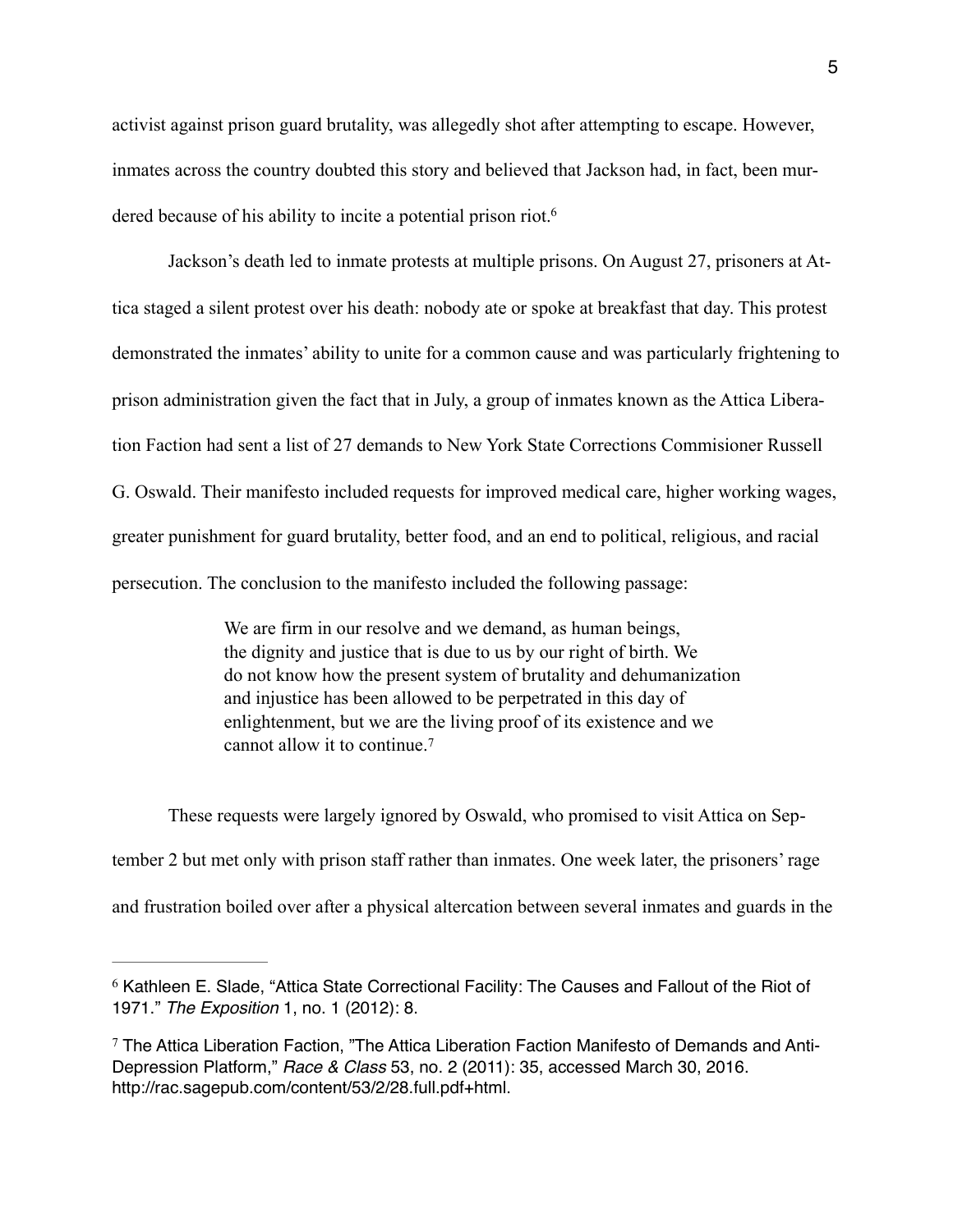yard, which was believed to have resulted in the private abuse of the prisoners involved. On the morning of September 9, inmates on their way back from breakfast beat and overpowered the guards and took control of the D Block. They set up camp in D Yard while New York State Troopers secured the remainder of the prison. 42 corrections officers and prison employees were taken hostage and held in D Yard. One, William Quinn, died almost immediately after being beaten over the head with a baton.

 From their position in D Yard, the inmates composed a revised list of demands for Oswald and Governor Nelson Rockefeller. They also requested that outside observers, who eventually acted as negotiators between the rebels and the government, be brought in as witnesses. The inmates requested full amnesty for their actions, but Rockefeller did not comply for fear that granting amnesty would only encourage more prison riots.

 On September 13, Oswald gave the order to send New York State Troopers in to take back the yard. Because the inmates had dressed hostages in prisoner uniforms, ten guards were shotand killed by the Troopers along with inmates. At least [8](#page-8-0)8 more people were injured.<sup>8</sup> The takeover took only six minutes.

<span id="page-8-1"></span> While the basic timeline and details of the riot are generally acknowledged by all involved to be true, there are a number of different narratives through which the story has been, and continues to be, told. Criminologist Richard Andrew Featherstone argues that most representations of the riot fall within four different narrative themes: military metaphors, racial friction,

<span id="page-8-0"></span>New York State Special Commission on Attica, *Attica: The Official Report* (New York: Bantam [8](#page-8-1) Books, 1972).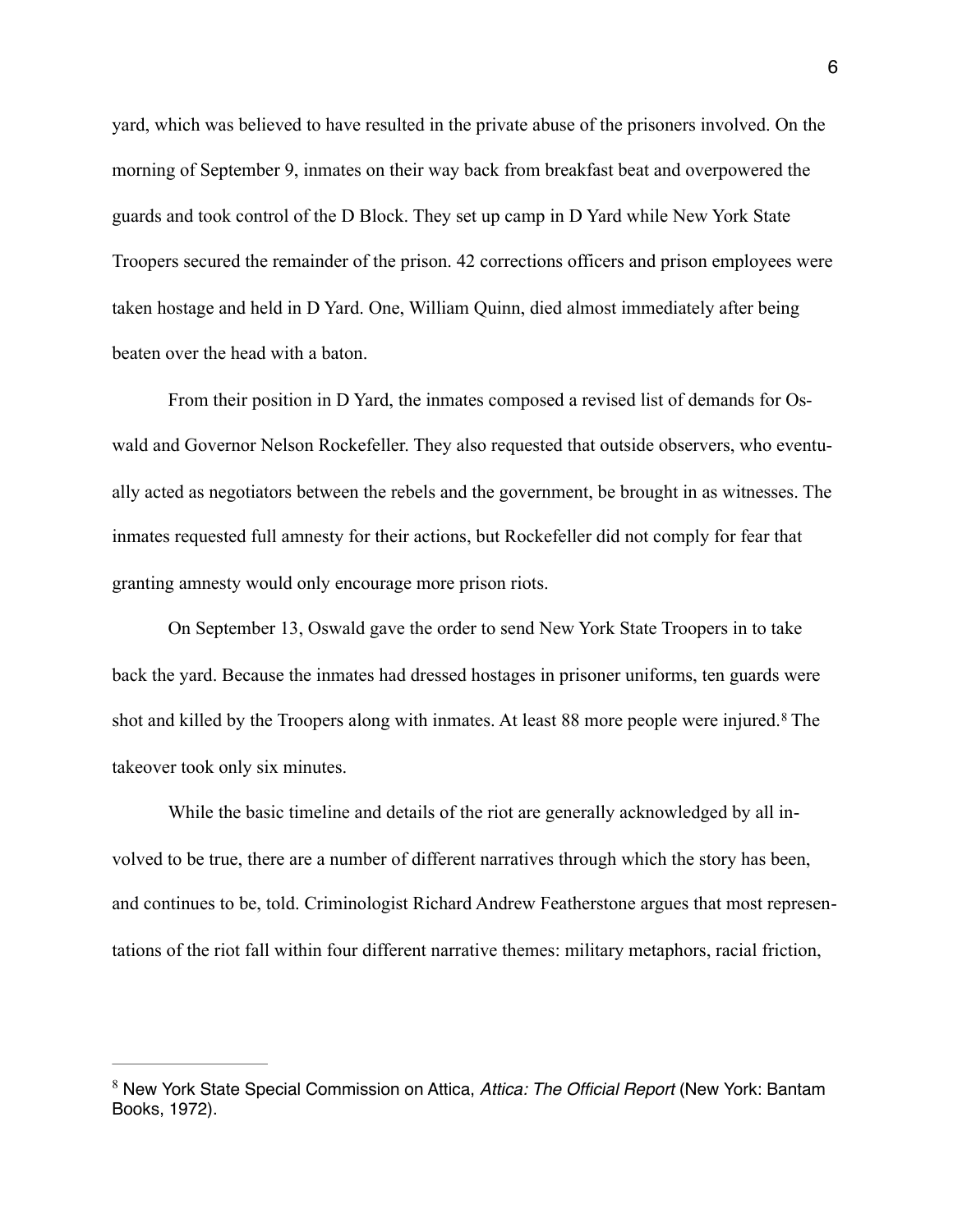the underdog, and the attribution of responsibility. The way these narrative themes are employed is dependent on the social position of the narrator in relation to the uprising.

 The military metaphors theme frames the uprising as a battle between two forces, such as prisoners versus guards, or prisoners versus the larger criminal justice system. The aggresor in the story changes depending on the source of the narrative; sometimes it is the violent inmates who are the opponents, other times it is the oppressive and ignorant state officials. The theme of racial friction, which plays a major role in this thesis, presents different players in the story as racist: individual guards, the structure of Attica Correctional Facility, the American criminal justice system, or society in general. The underdog theme presents different groups as underdogs who are simply defending themselves: the inmates, law enforcement officers, the outside observers brought in to negotiate, or state officials such as Russell G. Oswald. Finally, the attribution of responsibility theme explores how different narratives have placed the blame on a variety of sources, from the dangerous inmates to the abusive corrections officers to state officials to an inevitable fate[.9](#page-9-0)

<span id="page-9-1"></span> It may seem obvious why local perceptions of the riot differ so greatly from national perceptions. After all, when eleven residents of a small town are killed, it is natural that local people would be more sympathetic to their slain neighbors than to the inmates, who were seen as the instigators of the violence and most of whom had no personal connection to the town of Attica. It is also understandable how liberal-leaning Americans who have never lived in, or met anybody from, Attica would be naturally inclined to side with the inmates and view them as part of the larger Black Power and Prisoners Rights movements without giving extensive consideration to

<span id="page-9-0"></span>[<sup>9</sup>](#page-9-1) Featherstone, *Narratives*, 79-104.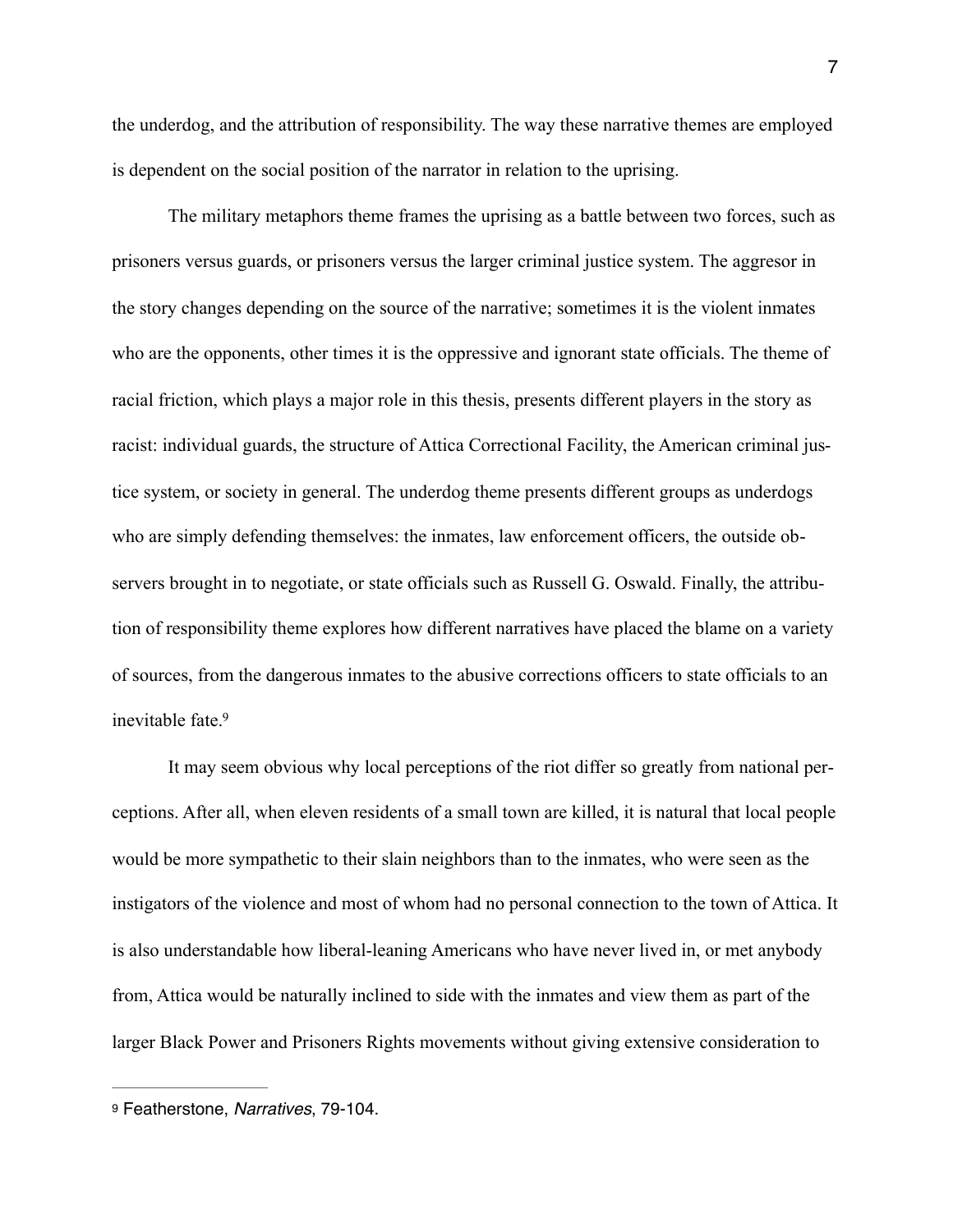the corrections officers who were killed as a result of this revolutionary effort. But people who were not directly involved in the riot, particularly those who were not from the area, did not simply formulate these opinions out of the blue. All of the information they received came from media coverage of the event and its aftermath, and the nature of this coverage differed depending on the location, size, and audience of the news organization.

 In this thesis, I explore the ways these narrative themes are present in journalistic coverage of the riot from 1971 until today, and how these differing narratives perpetuated by the media have influenced the relationship between the town of Attica and the prison contained within it. Although there are countless news sources that I could draw from, I decided to simplify things by presenting the two extreme opposite ends of the spectrum in terms of local and national coverage. I focus primarily on the local newspaper, the *Daily News* based out of Batavia, New York, approximately eleven miles northeast of Attica, as well as the local radio station, 1490 WBTA, also based out of Batavia. Both covered the riot at the time it occured and continue to cover the aftermath today. For national coverage, I focus primarily on the *New York Times* and the *Washington Post*, two of the largest and oldest news organizations in the country. Both of these publications aim to be objective in their reporting, and both devoted considerable coverage to the riot and its aftermath.

 My research is divided into three chapters. In the first, titled "Before the Riot," I provide a background of the relationship between the inmates and townspeople of Attica, beginning in 1931, when the prison was built, and ending just prior to the uprising in 1971. I argue that this relationship grew increasingly hostile in the years leading up to the revolt due to changing racial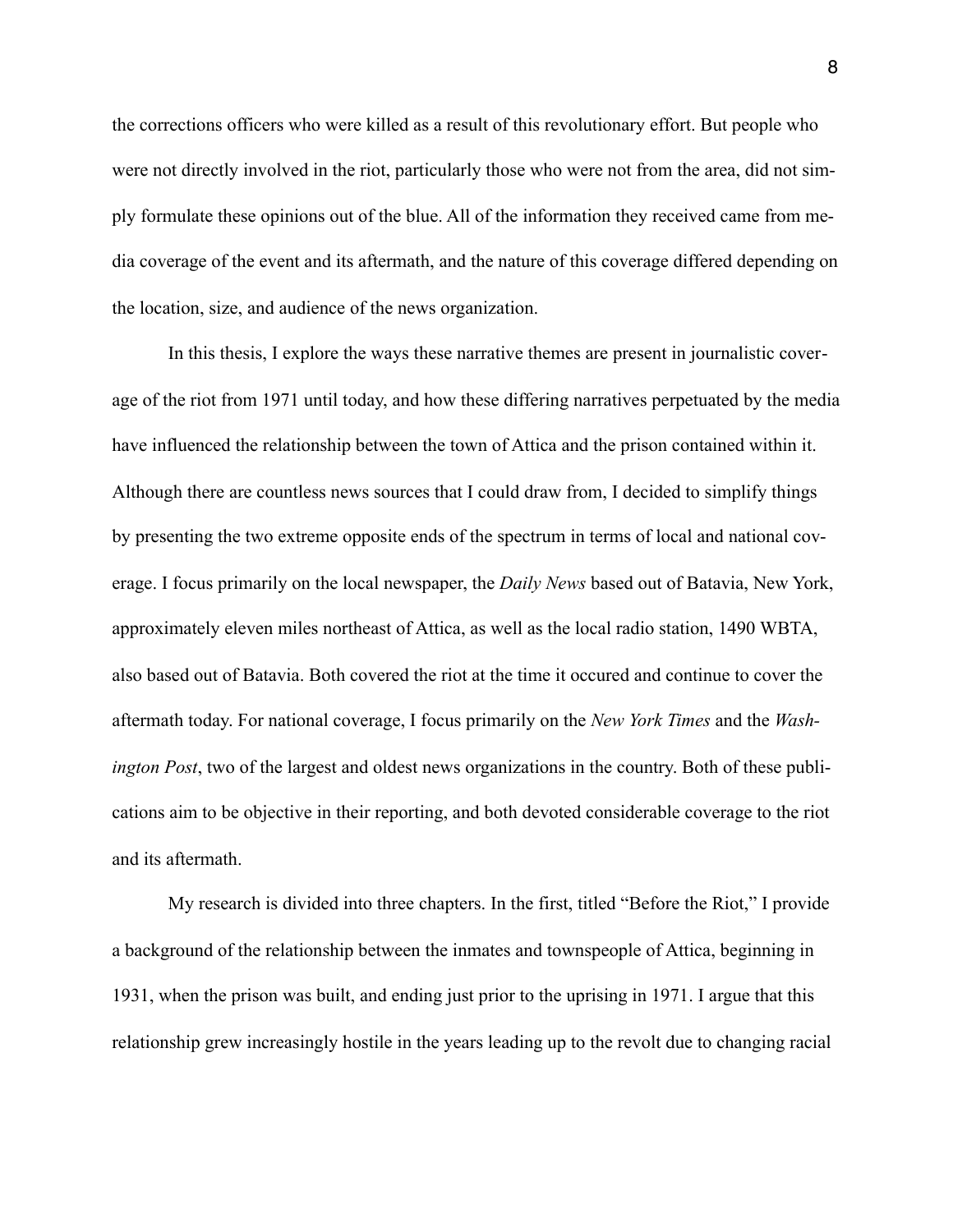demographics within the prison, the growth of radical, miliatant organizations, and the structure of the prison itself.

 The second chapter, "The Riot," focuses on the media's role in the uprising and compares the ways in which various news organizations covered the events while they were happening. I argue that the local and national media's coverage of the uprising differed due to cultural and political disparities between rural Attica and urban areas such as New York City and Washington D.C., as well as different perceived journalistic responsibilities. Both national and local coverage reflected and exacerbated racial and cultural dichotomies within the uprising, creating an overlysimplified narrative of insiders vs. outsiders.

 In the third chapter, "The Aftermath," I explore the ways in which the media have perpetuated disparate local and national narratives of the uprising in the years since, from 1972 to 2015. I argue that by framing the Attica uprising in larger contexts of racial unrest and mass incarcertion in recent years, the national media have assigned a new significance to Attica; meanwhile, the local narrative of the uprising has remained largely the same due to community-centric journalism and the town of Attica's continued reliance on Attica Correctional Facility for employment.

 The uprising may have ended nearly forty-five years ago, but its memory and impact are still very much alive today, in Attica and all across America. The national media's coverage of the riot and its aftermath provided a turning point for the prisoners' rights movement, and continues to play an integral role in the current discourse surrounding our country's criminal justice system. However, the media's coverage of the riot had an arguably stronger impact on the small town that houses Attica Correctional Facility: the town that relies on the prison to support nearly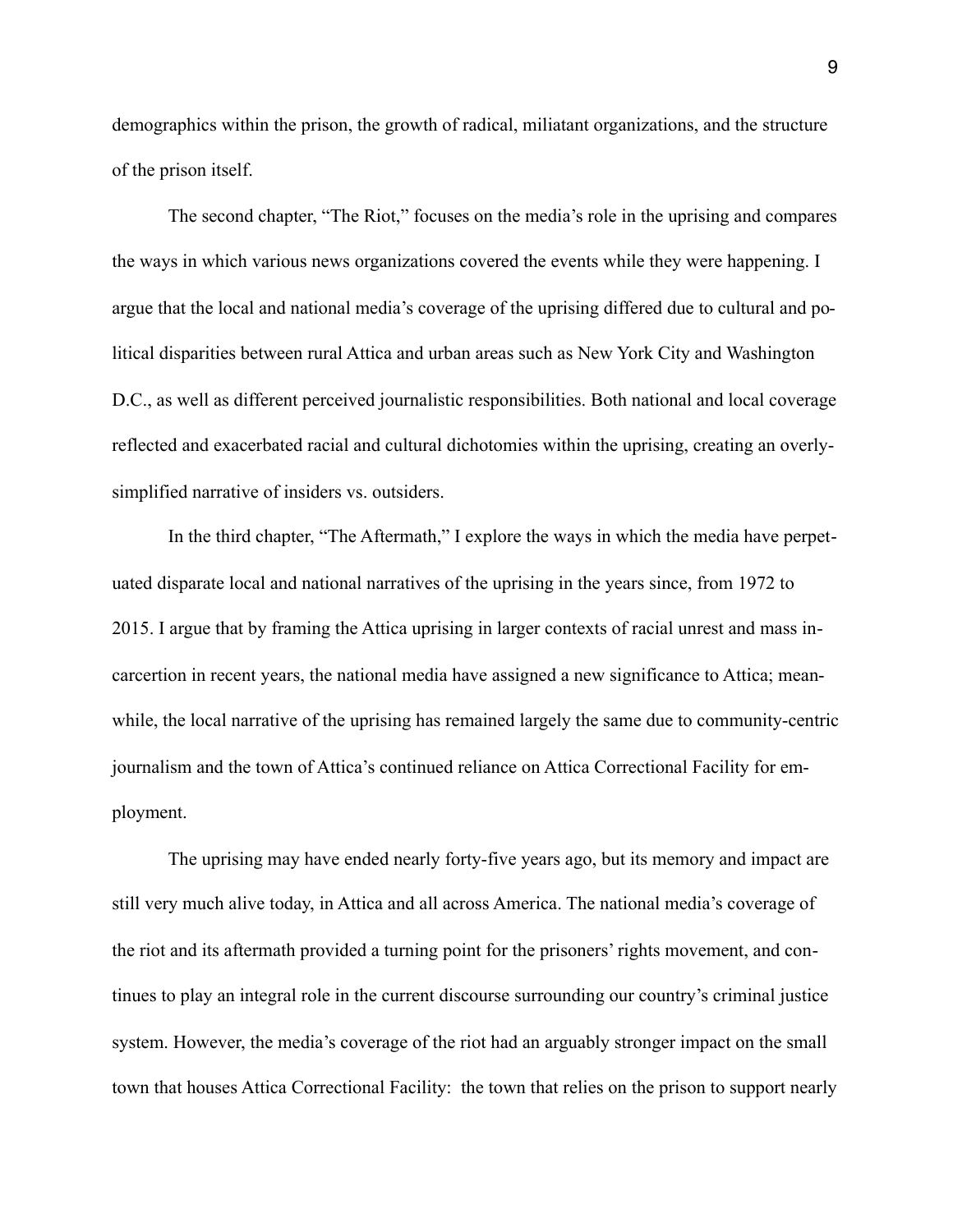half of its population; the town made up of families for whom spending eight hours a day inside the prison is simply an inherited reality. For the majority of Americans, Attica Correctional Facility is a symbol of a greater cause, but for the residents of Attica, New York, the prison is a way of life.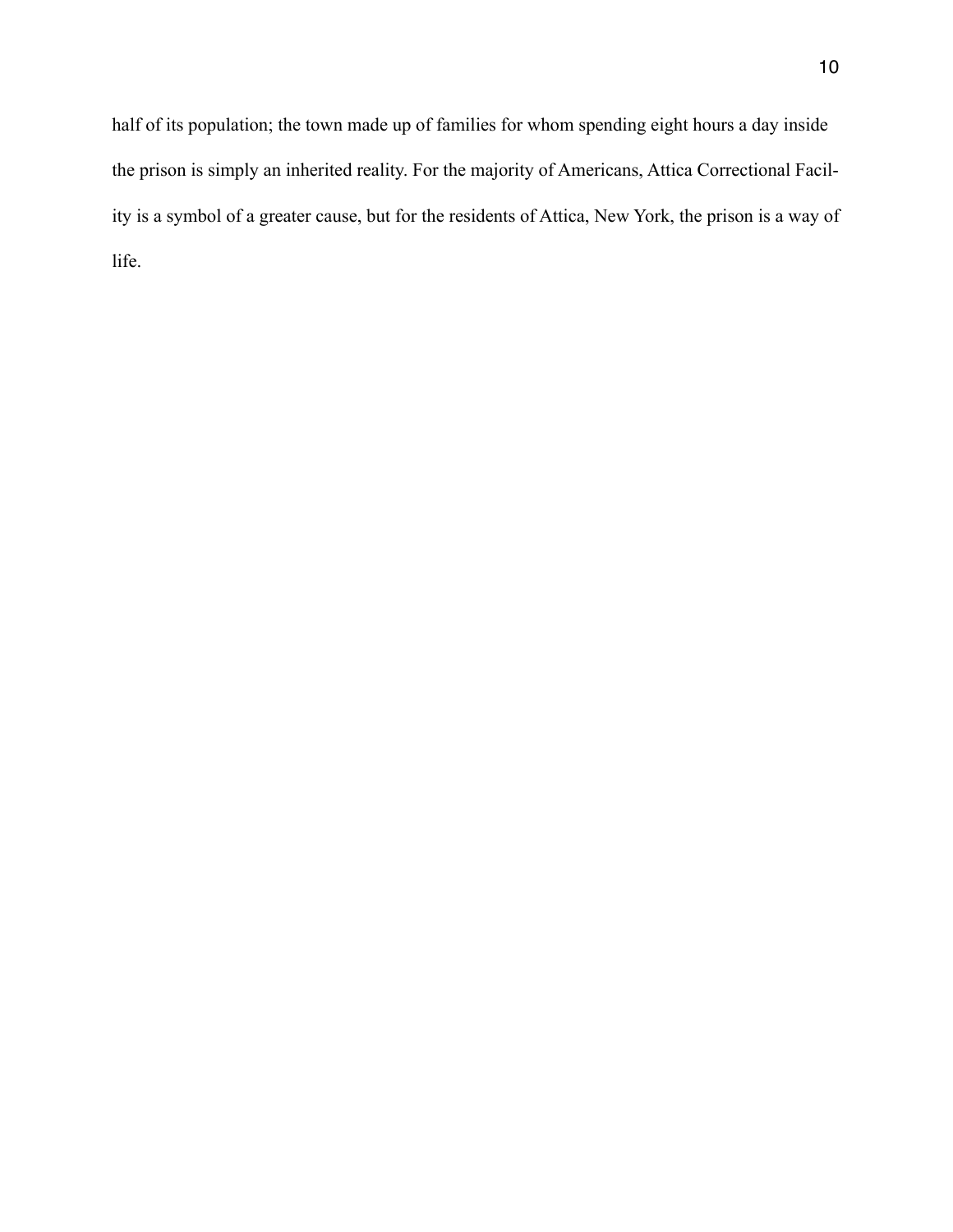## **Chapter One Before the Riot**

 In the summer of 1931, five hundred outcasts embarked on a journey together to the small, rural town of Attica, New York. Their origins ranged from New York City to upstate; their destination was a brand new, state-of-the-art, maximum-security prison. They were unsure exactly what they would find there, but they knew one thing to be certain: many of them would call Attica home for a very long time.

 "The first convict arrivals at the temporary camp on the prison site were accepted as fellow-citizens," writes Wilbur G. Lewis in a *New York Times* article dated August 2, 1931 and titled "Attica Prison to be Convicts' Paradise." "The entire community contributed books and magazines for their library, an amateur projectionist brought free-motion pictures to the mess hall and others contributed delicacies. Wyoming prison almost overnight became a major part of the Attica community."[1](#page-13-0)

<span id="page-13-2"></span> Forty years later, on September 9, 1971, increasing tensions within Attica's prison renamed Attica Correctional Facility in 1970— erupted into the bloodiest prison revolt in American history. The same newspapers that had once advertised the village of Attica as a "Convict's Paradise["](#page-13-1) for "fellow citizens" now labeled it a "City of Hate."<sup>[2](#page-13-1)</sup> Gone was the allegedly peaceful, if not friendly, co-habitation of Attica residents and prison inmates.

<span id="page-13-3"></span><span id="page-13-0"></span>[<sup>1</sup>](#page-13-2) Wilber G. Lewis, "Attica Prison to Be Convicts' Paradise," *The New York Times* (New York, NY), Aug 2, 1931.

<span id="page-13-1"></span>[<sup>2</sup>](#page-13-3) Joel N. Shurkin, "Outside Attica Walls, a City of Hate," *The Washington Post* (Washington, DC), Sep 14, 1971.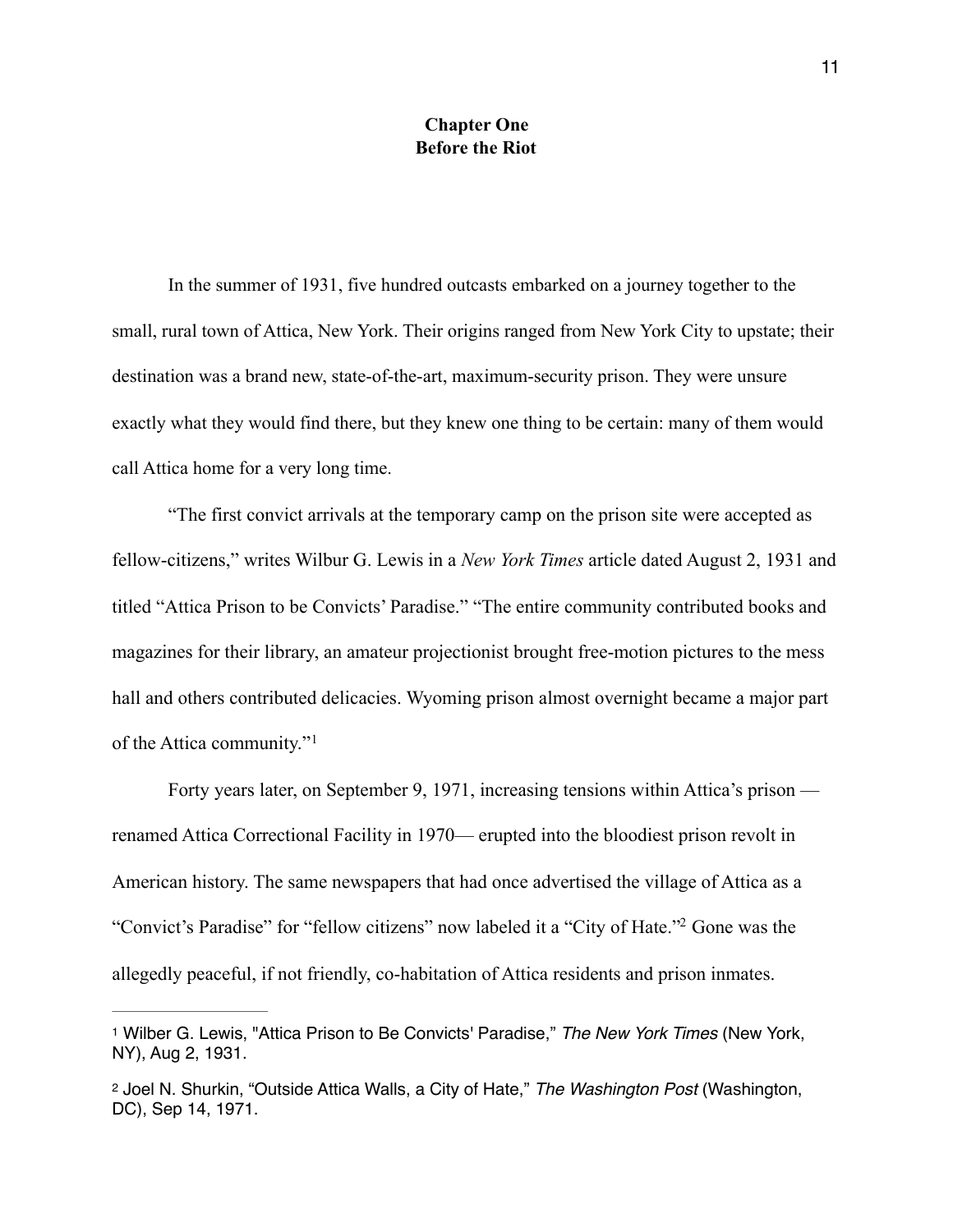Somewhere along the line, that warm welcome had transformed into a distrustful fear and hostility. What happened over the course of those forty years to alter the relationship between prisoners and townspeople? I argue that interactions and perceptions between the two populations in the years leading up to the riot were influenced by changing racial demographics within the prison, the growth of radical, militant organizations, and the structure of the prison itself.

<span id="page-14-2"></span> Although there is virtually unlimited literature on the economic, racial, and ideological role of prisons within American society, there has been surprisingly little research done on the relationship between individual facilities and the rural communities that they are located in. Eric Williams explores this topic by immersing himself in two small prison towns in *The Big House in a Small Town: Prisons, Communities, and Economics in Rural America*.<sup>[3](#page-14-0)</sup> However, much of Williams' study is focused on towns which have acquired prisons within the past couple of decades, and the economic, political, and sociological impacts of prison siting in recent years. Attica Correctional Facility, which opened nearly eighty-five years ago, was constructed in a different era that came with its own unique challenges and implications.

 A more timely individual case study can be found in Charles Bright's *The Powers that Punish: Prison and Politics in the Era of the "Big House," 1920-1955*, which focuses on Michigan's Jackson State Penetentiary between the years of 1920 and 1955 and the ways that the prison interacted with outside society[.](#page-14-1)<sup>[4](#page-14-1)</sup> While this research provides valuable insight into

<span id="page-14-3"></span><span id="page-14-0"></span>[<sup>3</sup>](#page-14-2) Eric Williams, *The Big House in a Small Town: Prisons, Communities, and Economics in Rural America* (Praeger, 2011).

<span id="page-14-1"></span>[<sup>4</sup>](#page-14-3) Charles Bright, *The Powers that Punish: Prison and Politics in the Era of the "Big House," 1920-1955 (*University of Michigan Regional, 1996).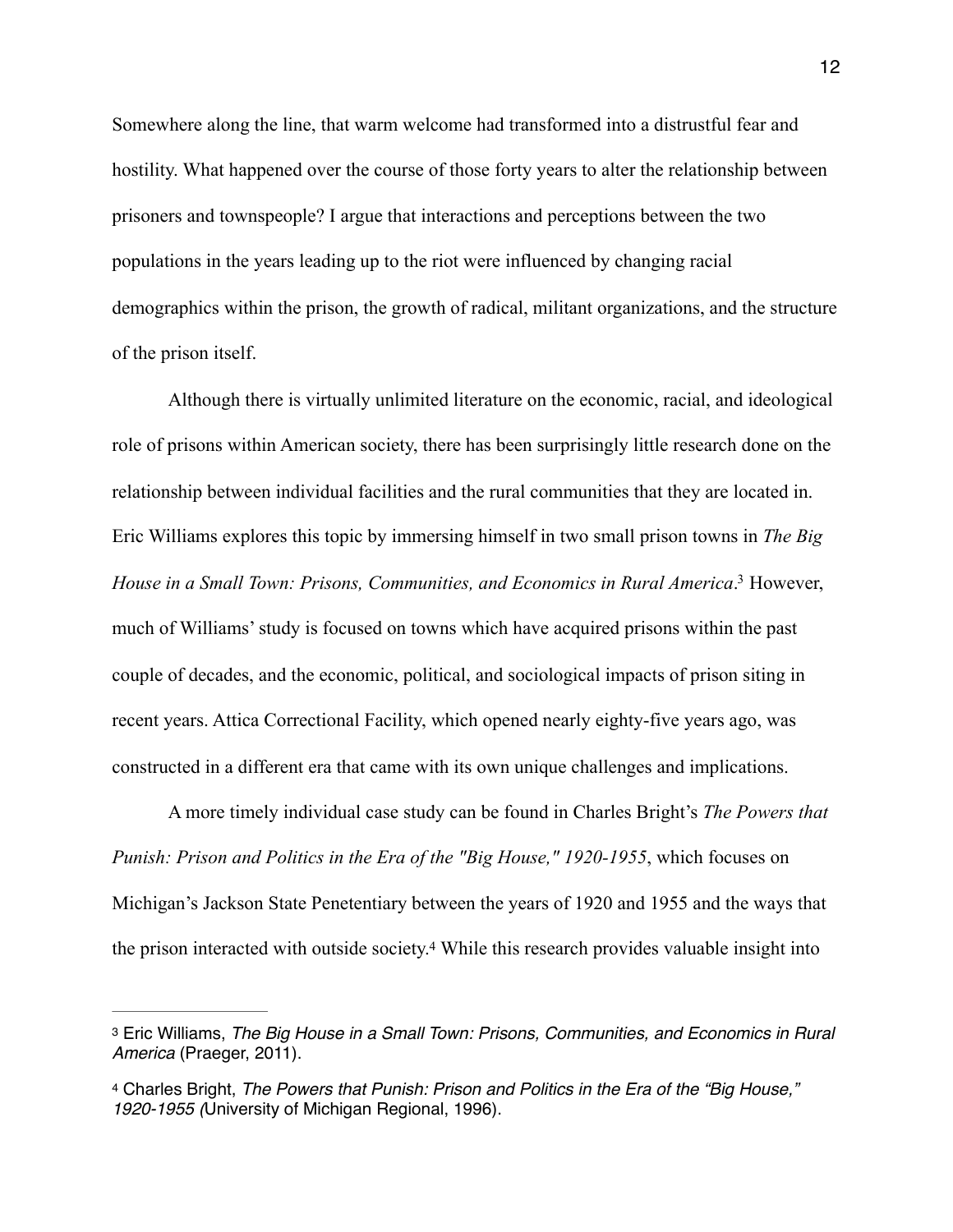the dominant politics, theories of punishment, and practices of incarceration during that era, the "big house" model employed by Jackson State Penetentiary differed from the structure of Attica Correctional Facility.

<span id="page-15-3"></span><span id="page-15-2"></span> The state of New York began construction of Attica Correctional Facility in 1929, in response to a series of recent prison uprisings across the state over inhumane conditions[.](#page-15-0)<sup>[5](#page-15-0)</sup> New York recognized the need for a new maximum security prison, one that had all the necessary modern amenities for inmates — electricity, running water, shared cells — and whose 30-foot wall, machine gun-armed guards, and high-powered searchlights would be able to quell any potential riots. "Within, the prison will be as comfortable as the State can make it," wrote Lewis for the *Times*, ["](#page-15-1)but it will nevertheless be a prison."<sup>[6](#page-15-1)</sup> These amenities, along with the layout of the prison, would make uprisings not only impossible, but unwarranted. Spacious cells meant that overcrowding, suspected to be the number one cause of rioting at Auburn and other facilities, would not be an issue. Furthermore, even if inmates were unsatisfied with their living conditions, their segregation into four housing corridors, arranged in a square and separated by recreation yards and guard posts, would make unity among all prisoners virtually impossible. Little did the state know that forty years in the future, the 30-foot wall, machine guns, searchlights, and guard watch towers would be no match for the social forces that would seep inside the prison walls and ignite a revolution.

 The facility was originally intended for the town of Batavia, New York, roughly eleven miles northeast of where the prison was actually constructed. However, much to the

<span id="page-15-0"></span>[<sup>5</sup>](#page-15-2) New York State Special Commission on Attica, *Attica: The Official Report* (New York: Bantam Books, 1972).

<span id="page-15-1"></span>[<sup>6</sup>](#page-15-3) Lewis, "Convicts' Paradise."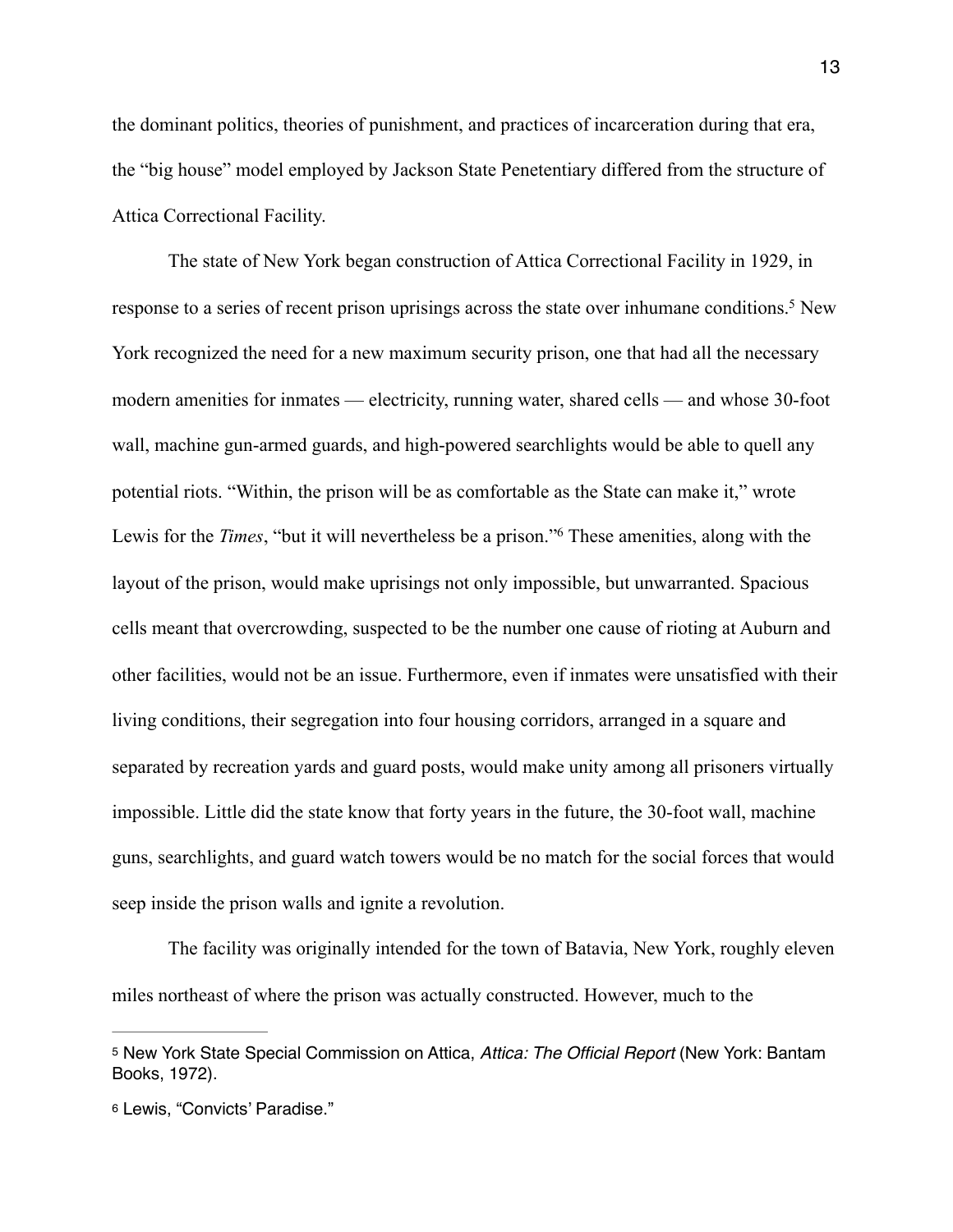<span id="page-16-4"></span><span id="page-16-3"></span>satisfaction of Attica residents who desired the economic benefits of hosting a prison, their town was ultimately chosen as the prison site due to its abundance of land to build upon and close proximity to both fresh water and railroad lines[.](#page-16-0)<sup>[7](#page-16-0)</sup> Williams posits that as a general rule, "the community's expectations of what the prison will bring and the reality of what it does bring are a vital part of the perception of success and the eventual relationship that is worked out. The most important of these expectations has to do with jobs."<sup>[8](#page-16-1)</sup> According to historian Barb Durfee, curator of the Attica Prison Museum, the welcoming actions of the Atticans described in Lewis's 1931 article were fueled by excitement over anticipated job security for their families. Some employees at the newly built prison obtained these positions because of their prior experience working in law enforcement; others "were just hired because they walked in and they knew somebody.["](#page-16-2)<sup>[9](#page-16-2)</sup> By the time the riot occurred in 1971, approximately half of the town of Attica was employed by the correctional facility.

<span id="page-16-5"></span> The prison in Attica, which had the capacity to house 2,000 inmates by the time it officially opened on June 14, 1931, was considered revolutionary at the time because it was one of the first New York State prisons to stray from the Auburn-style penetentiary model. The Auburn model was, in theory, as described by Foucault, "the microcosm of a perfect society in which individuals are isolated in their moral existence, but in which they come together in a strict hierarchical framework, with no lateral relation, communication being possible only in a

<span id="page-16-0"></span>[<sup>7</sup>](#page-16-3) "Attica Prison," *The Big House,* directed by Scott Paddor, A&E, Jan 10, 2000.

<span id="page-16-1"></span>[<sup>8</sup>](#page-16-4) Williams, *The Big House.* 

<span id="page-16-2"></span>[<sup>9</sup>](#page-16-5) Barb Durfee, interview by author, Nov 21, 2015. I quote Ms. Durfee several times throughout this paper. While she is a professional historian, she conducted these interviews not as the official voice of the Attica Prison Museum, but as a lifelong resident of the town of Varysburg, adjacent to Attica, and wife of a current corrections officer at Attica. The personal opinions expressed by Ms. Durfee are hers only and are not representative of any larger organization.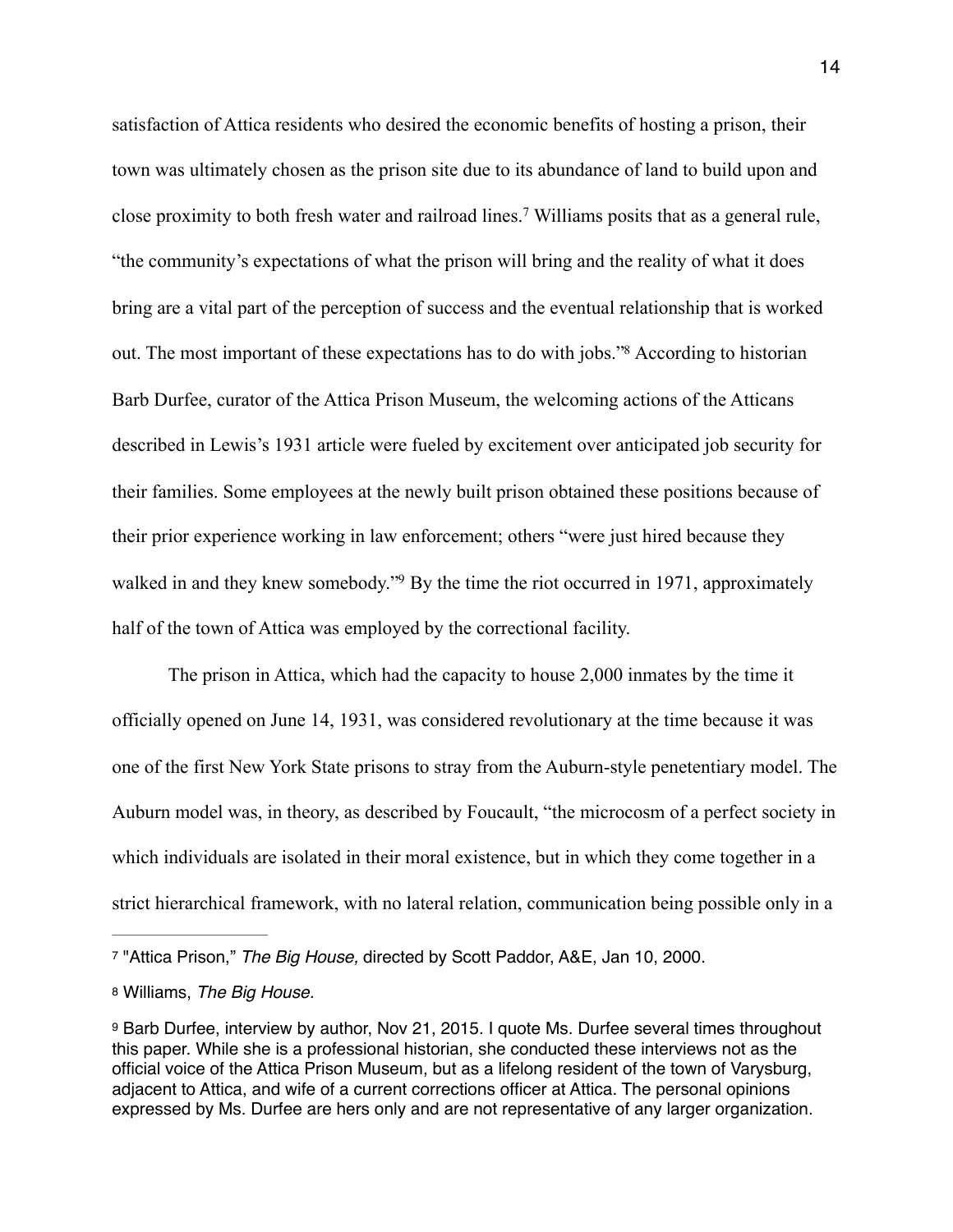<span id="page-17-3"></span>vertical direction.["](#page-17-0)<sup>[10](#page-17-0)</sup> This was implemented through individual cells but communal meals and work times, during which inmates were allowed to talk in low tones, but only to wardens, guards, or other figures of authority. In contrast, a majority of Attica inmates shared their living space with a cellmate and inmates within the general population (excluding those in solitary confinement) were permitted to communicate with their fellow prisoners.

<span id="page-17-4"></span> This open communication among inmates extended beyond the prison and into the relationship between convicts and local residents of the Attica community, as evidenced by media coverage prior to and during the riot of 1971. Former Attica guard John Stockholm, who would later go on to be held hostage during the riot, recalls playing basketball with wellbehaved inmates, known as "trusties," on the prison farm as a teenager growing up in Attica. "We never had a problem with any of them," Stockholm says. "There was always respect both ways, and they were just people."<sup>[11](#page-17-1)</sup> A *New York Times* article published on day two of the riot titled "Attica Has No Fear, but Anger Aplenty" featured the following quote from Mrs. Jean Stillinger, whose husband worked as a prison guard at Attica: "I remember the days when the trusties used to be out gardening — some really gentle men and one would give my little daughter a bouquet of flowers every day and she would call him'Angel Man.' That's over with."<sup>12</sup> In another *New York Times* article titled "Resentment Rife in Attica Homes," published one day later, the same reporter, Francis X. Clines, noted that "Residents tell of no

<span id="page-17-5"></span><span id="page-17-0"></span>[<sup>10</sup>](#page-17-3) Michel Foucault, *Discipline and Punish: The Birth of the Prison* (New York: Vintage Books, 1975), 238.

<span id="page-17-1"></span>[<sup>11</sup>](#page-17-4) John Stockholm, telephone interview with the author, Feb 9, 2016.

<span id="page-17-2"></span>[<sup>12</sup>](#page-17-5) Francis X. Clines, "Attica Has No Fear, But Anger Aplenty," *The New York Times* (New York, NY), Sep 11, 1971.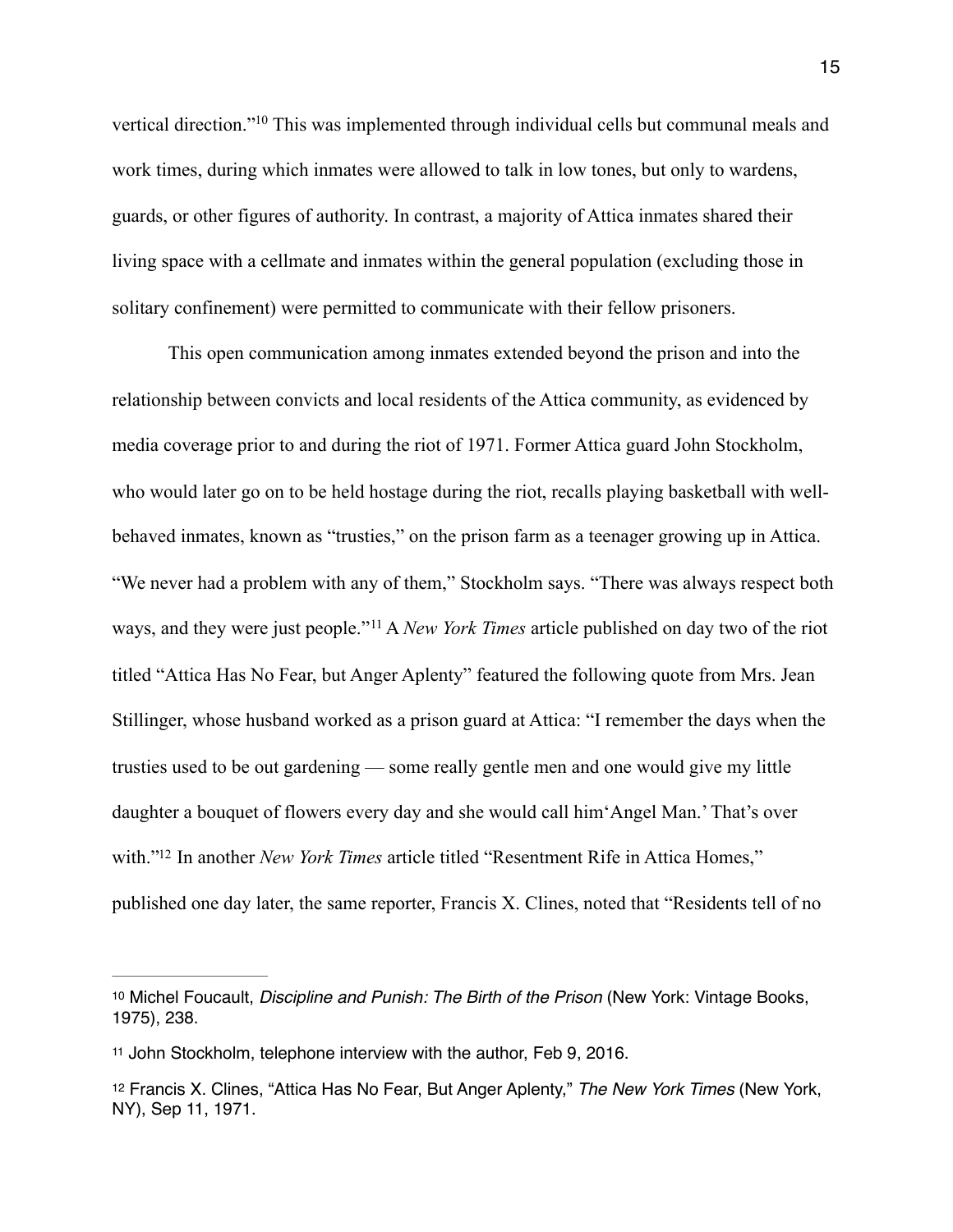<span id="page-18-4"></span>longer trusting the gangs of prisoners designated for outside work as trusties."<sup>[13](#page-18-0)</sup> Despite living in close proximity to some of the most dangerous criminals in the state, Mrs. Stillinger told Clines that she had "never felt endangered here" and "a few years ago, I would have said this could never happen."<sup>[14](#page-18-1)</sup> So, when and why did and her fellow Attica residents begin to feel uncomfortable with living in such close proximity to a maximum security prison?

<span id="page-18-6"></span><span id="page-18-5"></span> It could be argued that despite good intentions, the basic nature and structure of the prison made hostility and misunderstanding between inmates and townspeople inevitable. While residents of Attica may have welcomed the first inmates as "fellow citizens" due to their appreciation for the presence of the facility itself, the inmates were never truly integrated into the town. It is true that prisoners may have resided within the same geographic space as non-feloniousAtticans, but very few inmates actually came from the local area.<sup>[15](#page-18-2)</sup> Architectural historian Dell Upton suggests that "an individual's perception of a landscape changes with the experience of moving through it.["](#page-18-3)<sup>[16](#page-18-3)</sup> Although roughly half of the town of Attica's population inhabited the same physical spaces inside the prison as the inmates did for eight hours each day, the two groups' centers for socialization, living, and working were vastly different depending on one's status as inmate or prison employee. Guards and other civilian townspeople resided in houses and had the freedom to move around the community as they

<span id="page-18-7"></span><span id="page-18-0"></span>[<sup>13</sup>](#page-18-4) Francis X. Clines, "Resentment Rife in Attica Homes," *The New York Times,* Sep 10, 1971.

<span id="page-18-1"></span>[<sup>14</sup>](#page-18-5) Clines, "Attica Has No Fear."

<span id="page-18-2"></span>[<sup>15</sup>](#page-18-6) The exact origins of the first batch of inmates are unknown, but Ms. Durfee is able to say with relative certainty that many were transferred from Auburn Correctional Facility, about 100 miles east of Attica.

<span id="page-18-3"></span>[<sup>16</sup>](#page-18-7) Dell Upton, "White and Black Landscapes in Eighteenth-Century Virginia," *Places* 2, no. 2 (1984): 59.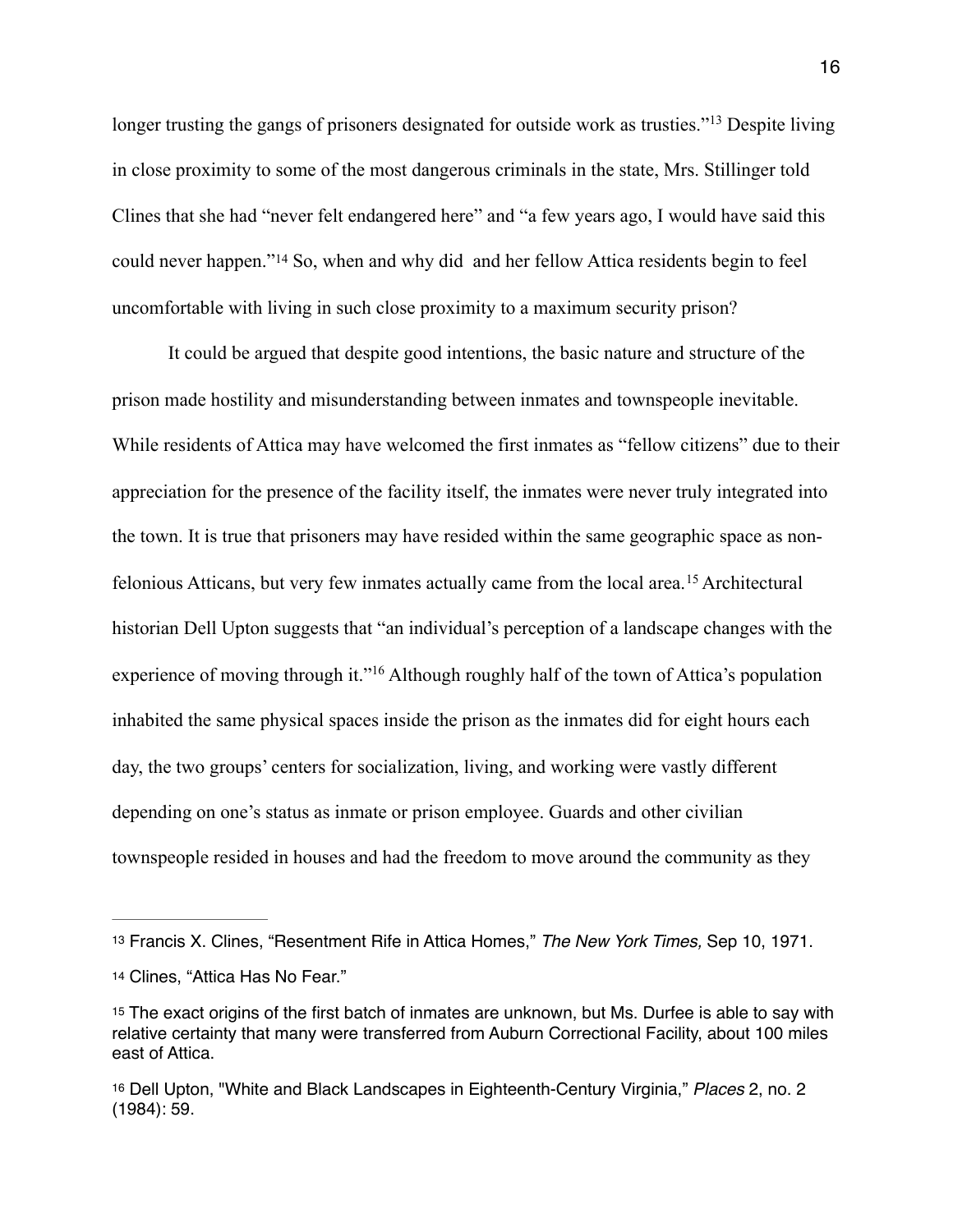wished, whereas prisoners were confined to small, isolated spaces and rarely ventured outside. To those who had lived there their entire lives, Attica represented a community of neighbors; a small town with hardworking people and traditional values. (As one Wyoming County sheriff's deputy put it, "honor America country."<sup>17</sup>[\)](#page-19-0) To those incarcerated there, Attica was the worst punishment in Western society. As a result of this difference in social status, two vastly different cultures existed within the same geographic space.

<span id="page-19-3"></span><span id="page-19-2"></span> Geographer D.W. Meinig's ten ways to view a landscape helps explain how inmates and Attica residents perceived the prison so differently.<sup>[18](#page-19-1)</sup> For incarcerated men, the facility was a habitat. This meant that an inmate constantly needed to adapt his own lifestyle, mannerisms, and views to adjust to the culture within the prison. Because corrections officers did not consider the prison their habitat, they were more likely to retain the values and cultural norms of rural western New Yorkers, leading to a drastic contrast in lifestyle and mindset between inmates and guards. Many inmates also perceived the prison as a problem: the very fact that they were imprisoned inside was problematic for them, let alone the poor conditions and treatment they were subjected to. In contrast, many Attica residents, particularly prison guards, viewed the prison as a source of wealth, a carefully controlled system, and an ideological symbol of justice.

 The primary points of intersection between the two social worlds occurred through the corrections officers, who resided and engaged socially in the Attica region yet spent much of

<span id="page-19-0"></span>[<sup>17</sup>](#page-19-2) Fred Ferretti, "Men from Harlem and Bed-Stuy Guarded by 'Farmers,'" *The New York Times*  (New York, NY), Sep 12, 1971.

<span id="page-19-1"></span>[<sup>18</sup>](#page-19-3) D.W. Meinig, "The Beholding Eye: Ten Versions of the Same Scene," *The Interpretation of Ordinary Landscapes: Geographical Essays* (Oxford University Press, 1979).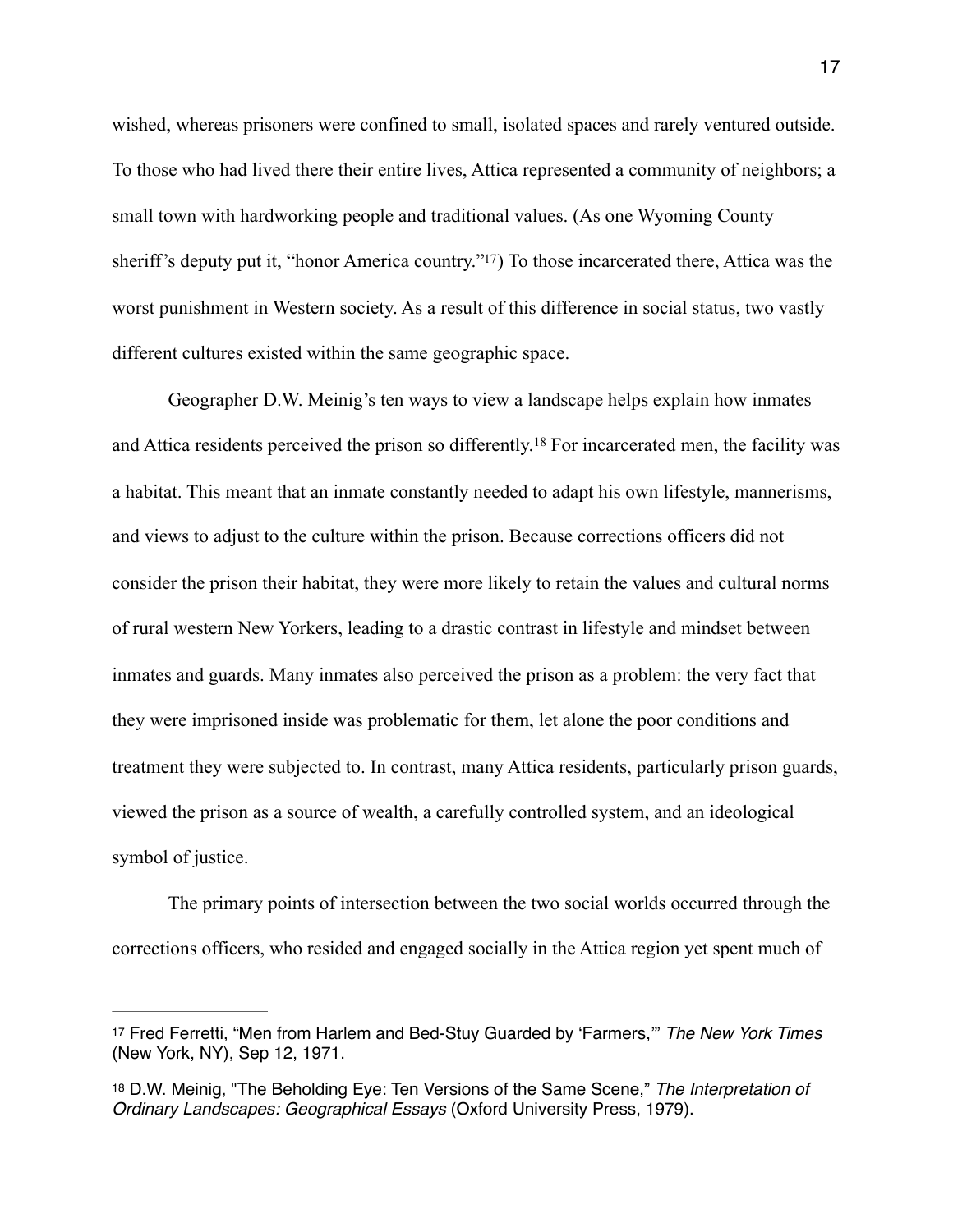their day inside the prison interacting with inmates. Sociologist Erving Goffman posits that the relationship between guards and the prisoners they supervise is often hostile as a result of the different spaces they occupy within the outside community and the varying levels of freedom they experience. The vast difference in social status leads to "antagonistic stereotypes" which are only made worse by the fact that "social mobility between the two strata is grossly restricted; social distance is typically great and often formally prescribed; even talk across the boundaries may be conducted in a special tone of voice…In any case, two different social and cultural worlds develop, tending to jog alone beside each other, with points of official contact butlittle mutual penetration."<sup>[19](#page-20-0)</sup> The tense power dynamics between inmates and corrections officers were perpetuated further through the use of watch towers and other surveillance tools built into the landscape of the prison in an effort to assert a perpetual sense of control over the inmate population.

<span id="page-20-1"></span> Because the average community resident was unable to see inside the thick thirty-foot wall surrounding the prison and the inmates were unable to see outside, prisoners and citizens alike had no choice but to obtain their knowledge of the goings-on in the other world from the only point of intersection: the guards. The inmates' only exposure to Atticans was the men who stood between them and freedom; the residents' only exposure to the inmates was through stories told to them by friends or relatives who worked inside the prison. As a consequence, both groups were often represented to the other through the lens of Goffman's antagonistic stereotypes, leading to a greater social and cultural divide and lack of understanding between

<span id="page-20-0"></span>[<sup>19</sup>](#page-20-1) Erving Goffman, "The Characteristics of Total Institutions," Lecture, Symposium on Preventive and Social Psychiatry, Washington, D.C., April 15-17, 1957: 315. https://is.muni.cz/el/1423/ podzim2009/SOC139/um/soc139\_16\_Goffman.pdf.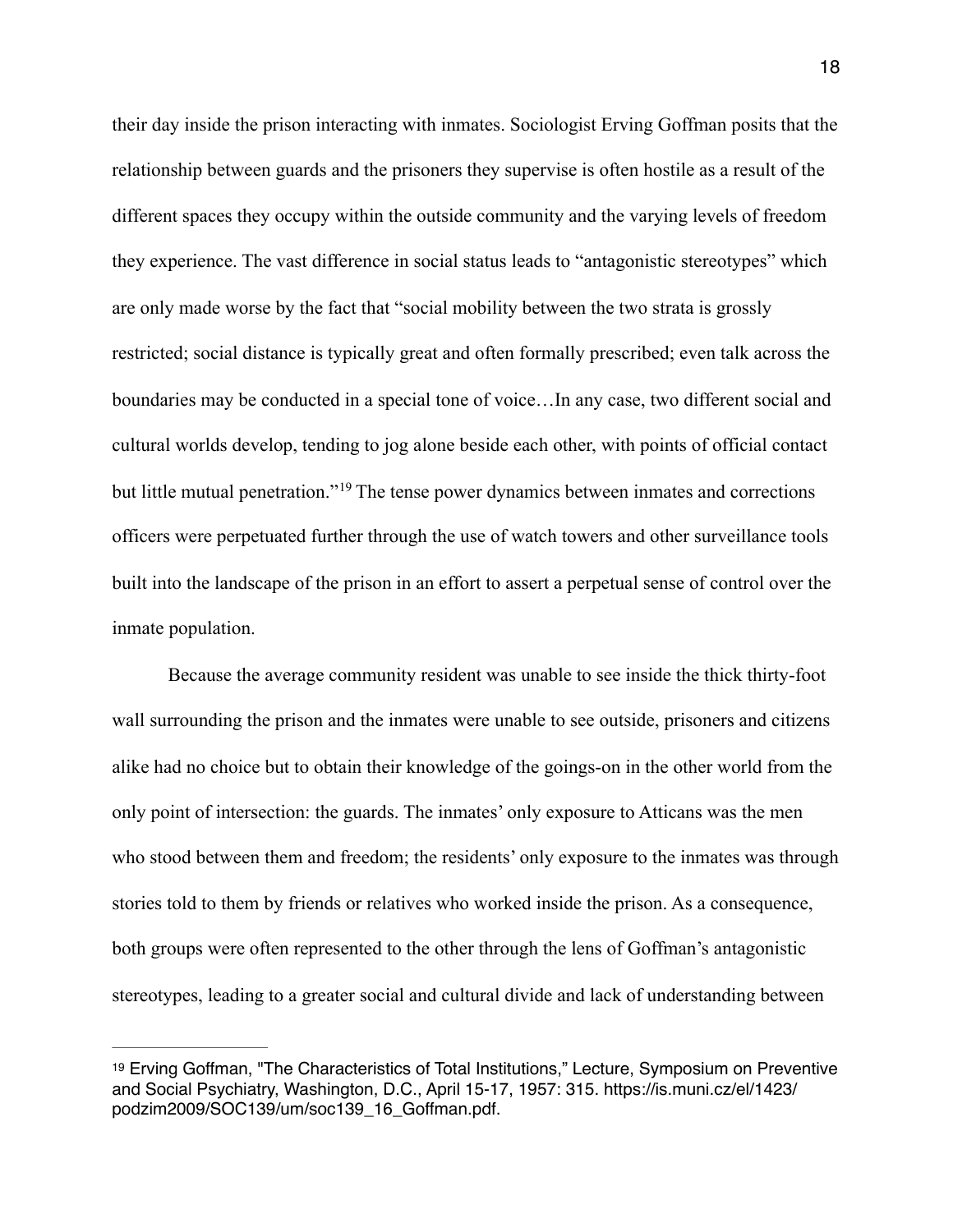inmates and townspeople. This wall, both physical and ideological, also shaped media coverage of the prison in the years prior to the riot, as the media had no interactions with inmates, rendering the inmates even more invisible in the outside world and their voices even more nonexistent.

 The wall surrounding Attica's prison was estimated to cost upwards of one million dollars at the time of its construction; an impressive amount of money for the era. The purpose of the prison wall in general, as explained by architect Alfred Hopkins in his 1930 book *Prisons and Prison Building*, was first and foremost to detain prisoners. However, Hopkins suggested that a prison wall performed more of an ideological funtion than a physical one, conceding that inmates could usually find some way to overcome any sort of physical barriers they are presented with. He posited that the wall posed primarily a moral challenge to prisoners, not a physical one, and notes that penologists of the time viewed prison walls as "bad psychology" due to the implied message that inmates cannot be trusted out of sight. On the contrary, Hopkins argued, the bigger the wall, the more likely inmates were to attempt to escape.<sup>[20](#page-21-0)</sup> If this is the case, it stands to reason that Attica, with its towering, million-dollar wall, was fated for a revolt from the moment of its inception.

<span id="page-21-2"></span> "Like a fortress…the prison is designed to as much to keep outsiders out as to keep inmates in," wrote Tom Wicker, a *New York Times* journalist brought in to act as an observer during the revolt, describing his first impressions of Attica.<sup>[21](#page-21-1)</sup> Indeed, the thirty-foot solid wall surrounding the facility rendered any goings-on within the prison virtually invisible. However,

<span id="page-21-3"></span><span id="page-21-0"></span>[<sup>20</sup>](#page-21-2) Alfred Hopkins, *Prisons and Prison Building* (Architectural Book Publishing Co., Inc., 1930), 65-72.

<span id="page-21-1"></span>[<sup>21</sup>](#page-21-3) Tom Wicker, *A Time to Die* (New York: Quadrangle/The New York Times Book Co., 1975), 33.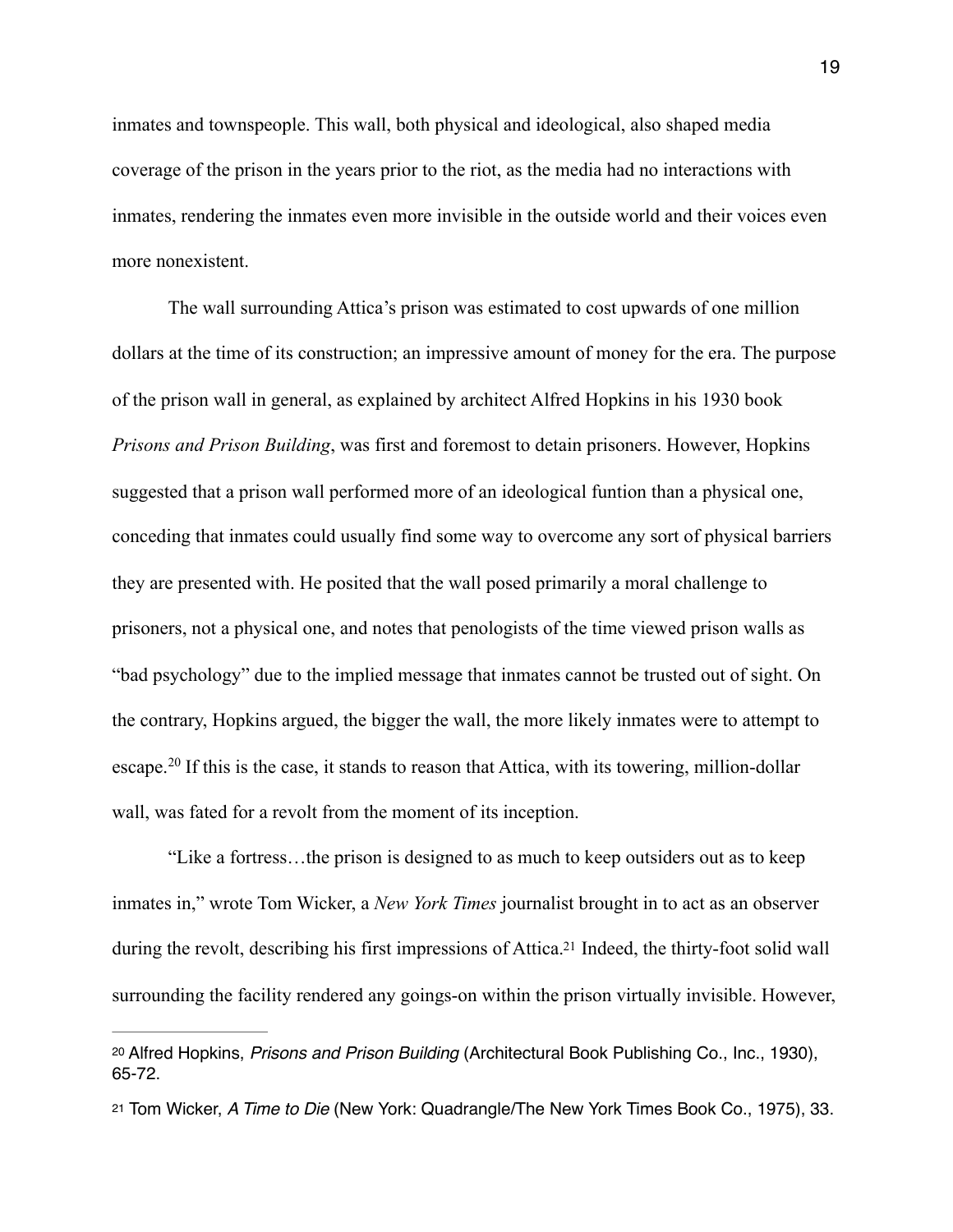<span id="page-22-2"></span>this invisibility came not only from the architecture of the prison, but from the common ideological assumption among Attica residents that prisons were a source of justice and a necessary part of society. While the prison itself was very much a presence in the community, primarily as a source of employment, the inmates themselves were less frequently considered, rendering them all but invisible in the eyes of the townspeople. "As the prison exaggerates invisibility, it invites exaggerated visibility" as an opposition strategy, claims historian Dan Berger.<sup>22</sup>The exaggerated visbility of prisons, which came in the form of protests, published writings, and an increase in popular culture representation, began to surface as a nationwide prisoners' rights movement in the 1960s. "Before the 1960s, prisoners were a legal caste whose status was poignantly captured in the expression 'slaves of the state'...," writes constitutional law scholar James B. Jacobs. "Like slaves, The Prisoners' Rights Movement prisoners had no constitutional rights and no forum for presenting their grievances. But unlike slaves, prisoners were invisible, except perhaps for occasional riots, when they captured public attention."<sup> $23$ </sup>This movement was a natural result of the spirit of rebellion and progress that characterized the sixties, fueled by resistance to the Vietnam War and growing voices of groups that felt marginalized or "invisible," such as African-Americans and prisoners. These two populations and causes were heavily intertwined, as the majority of inmates at Attica and other prisons across the country were black men from urban areas. The overlap between these

<span id="page-22-3"></span><span id="page-22-0"></span>[<sup>22</sup>](#page-22-2) Dan Berger, *"We Are the Revolutionaries": Visibility, Protest, and Racial Formation in 1970s Prison Radicalism* (UMI Dissertation Publishing, 2010), xiv.

<span id="page-22-1"></span>[<sup>23</sup>](#page-22-3) James B. Jacobs, "The Prisoners' Rights Movement and Its Impacts, 1960-80," *Crime and Justice* (vol. 2, 1980): 432-433.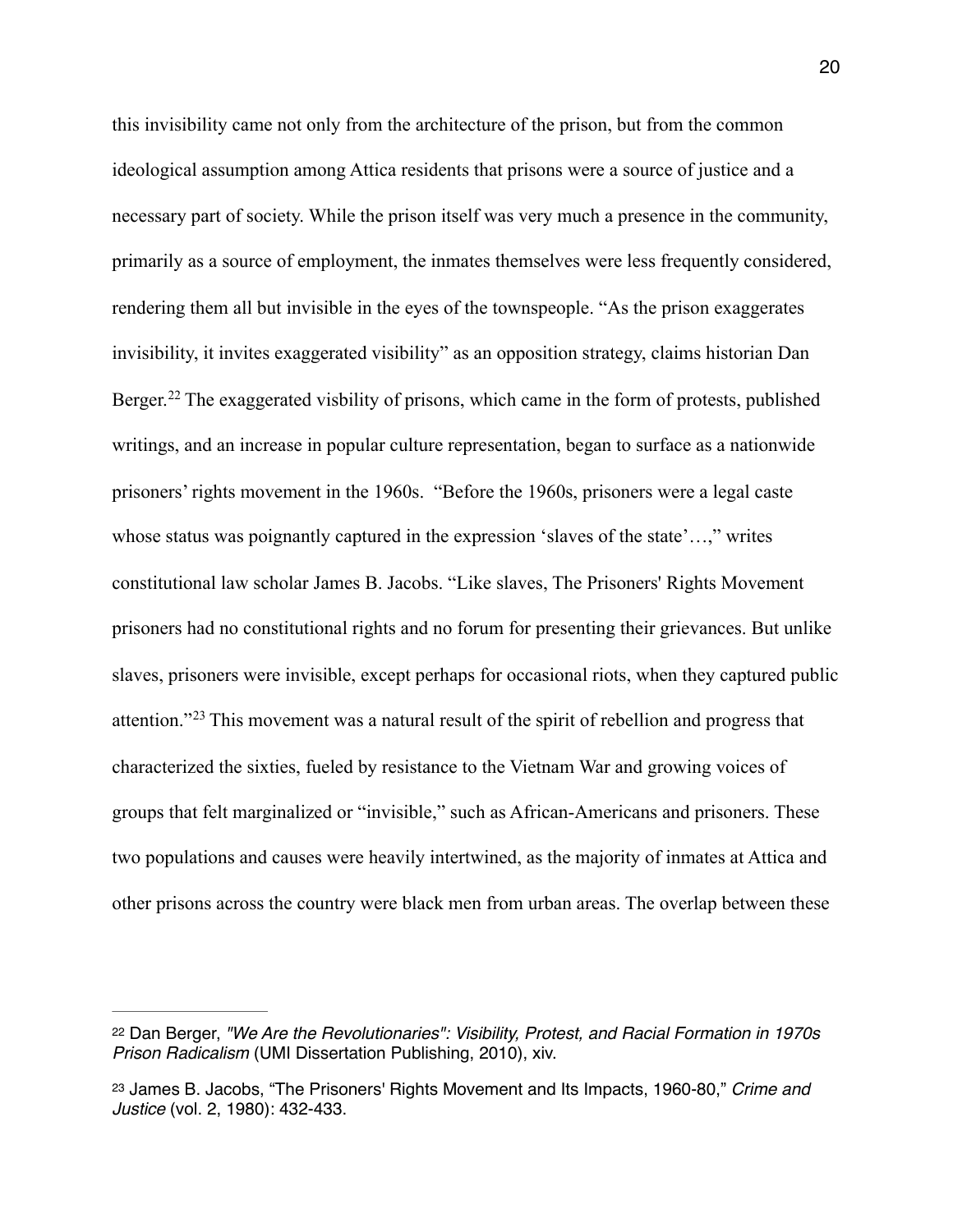groups served to make the prisoners' rights movement strong at a time when civil rights and the oppression of African-Americans was a hot topic across the country.

 Naturally, nowhere was the topic of prison reform more discussed than inside the prisons themselves. "I can't tell you what a change has come over t[he] brothers in Attica," wrote Sam Melville, an inmate who helped orchestrate the Attica uprising, to a former fellow inmate in August 1971. "So much more awareness & growing, consciousness of themselves as potential revolutionaries, reading, questioning, rapping all t[he] time. Still bigotry and racism, black, white & brown, but one can feel it beginning to crumble in t[he] knowledge so many are gaining that we must build solidarity against our common oppressor — t[he] system of exploitation of each other  $\&$  alienation from each other."<sup>24</sup>

<span id="page-23-1"></span> Melville, known to most by his nickname, "Mad Bomber," was serving time in Attica not as the result of a racist system. Melville was white. He had come to Attica earlier that year after setting off bombs in eight government buildings through his involvement in the radical Weather Underground Organization, or "the Weathermen." The organization was born out of opposition toward the Vietnam War and U.S. imperialist and capitalist values. It was the extreme end of a much larger social movement of rebellion against the government that developed throughout the sixties.

 Melville brought his anti-establishment attitude to Attica, and encouraged his fellow inmates to revolt against an oppressive criminal justice system. While in Attica, he started an underground publication called *Iced Pig*, which urged inmates to remain politically involved while behind bars by contacting their local congressmen and hometown newspapers about the

<span id="page-23-0"></span>[<sup>24</sup>](#page-23-1) Sam Melville, *Letters from Attica* (William Morrow, 1972), 168-169.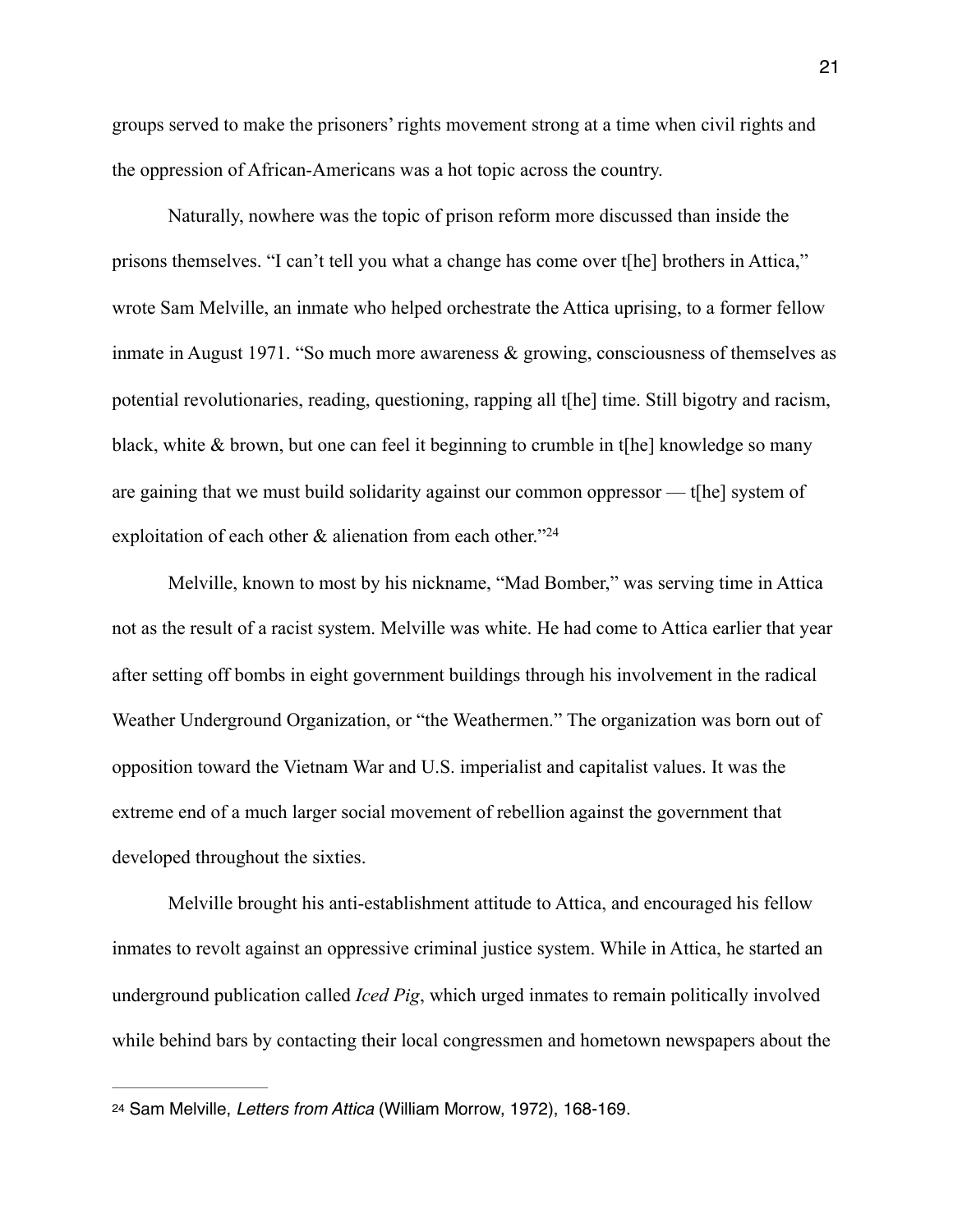conditions inside the prison. He also encouraged the other prisoners to read Marxist literature, which was frequently confiscated by the corrections officers and technically banned from the prison. But although Melville was a key player in uniting the men of Attica against a common oppressor, the uprising was not his doing alone. The desire to revolt, fueled by racial inequality, poor living conditions, and a general animosity toward the government, already existed in Attica and other prisons across the country long before Melville arrived at Attica in 1970.

 A *Washington Post* artitle titled "'New Breed' Sparked Attica Uprising" noted not only a shift in the racial demographics of prisoners during the sixties, but a shift in the nature of the inmates as well. "Most of the guards realized that this was a different kind of prisoner younger, better educated, a more formed person," reads a quote from a guard named Lynn Johnson. "You could sense the difference between the older inmates and the younger ones.["25](#page-24-0)

<span id="page-24-1"></span> By 1971, the majority of inmates at Attica Correctional Facility were young, non-white men. Fifty-four percent were black and nine percent Puerto Rican, and the majority came from cities. Sixty-two percent were there for violent crimes, and nearly 70 had been incarcerated before at some point in their lives. They provided a stark contrast to the corrections officers,

<span id="page-24-0"></span>[<sup>25</sup>](#page-24-1) Philip Carter and Stephen Isaacs, "'New Breed' Sparked Attica Uprising," *The Washington Post* (Washington, DC), Sep 14, 1971.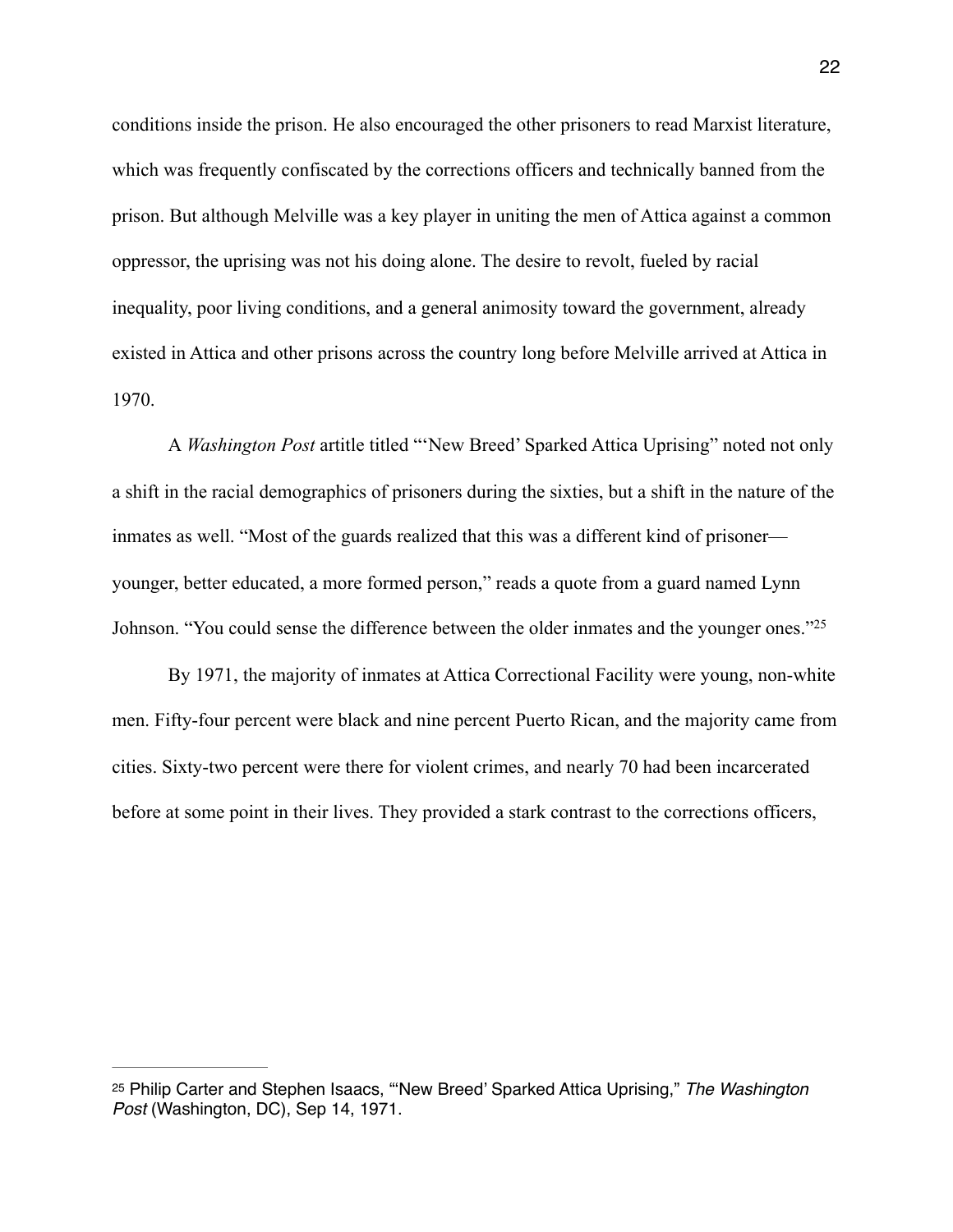<span id="page-25-3"></span>whowere all white excluding one Puerto Rican man.<sup>[26](#page-25-0)</sup> "We've actively tried to find black guards, but where can you find them in a rural farming area like this?" lamented one prison official to a *Washington Post* journalist.[27](#page-25-1)

<span id="page-25-4"></span> Many of the young men incarcerated at Attica, journalist and observer Wicker explains, were "urban street kids, virtual foreigners to the men of placid upstate villages like Attica or Batavia or Warsaw…the Attica Correctional Facility was filled with youthful, violent men of criminal experience, men whose political and social backgrounds and points of view were alien to those of their keepers."[28](#page-25-2)

<span id="page-25-5"></span> One *New York Times* headline published at the time of the uprising, perhaps intended to be shocking, reads: "Men from Harlem and Bed-Stuy Guarded by 'Farmers.'" This revelation should have come as a surprise to no one; this same statement could be applied to virtually any prison across New York State. An anonymous observer in the article supplies the following quote: "You have Harlem and the South Bronx and Bed-Stuy inside the walls, and they're

<span id="page-25-0"></span>[<sup>26</sup>](#page-25-3) Note: There are several factors that have gone into my analysis of race relations within the Attica community leading up to the revolt. I quote newspaper articles extensively throughout this section to support my argument, all of which are from national publications (i.e. The New York Times, The Washington Post, etc.) and all of which were published around the time of the 1971 uprising. Of course, I would have liked to include quotations on race relations from local publications, but I could not find a single local newspaper article that discussed race as a factor in the riot. While this is interesting in itself, it does not contribute to my overall argument for this section: that the inmate population underwent a change in racial and cultural demographics between 1931 and 1971, and that this shift was a source of tension in the Attica community in the years leading up to the riot.

A source of animosity among Attica residents during and following the uprising was a perceived bias against them by national reporters. I do not want to perpetuate any sort of perceived bias in this paper, and I am a firm believer that there is no such thing as truly objective journalism. Therefore, in an effort to maintain the most unbiased tone possible, I only use direct quotations from Attica residents or inmates rather than statements made by the journalists themselves.

<span id="page-25-1"></span>[<sup>27</sup>](#page-25-4) Carter and Isaacs, "New Breed."

<span id="page-25-2"></span>[<sup>28</sup>](#page-25-5) Wicker, *A Time to Die,* 7.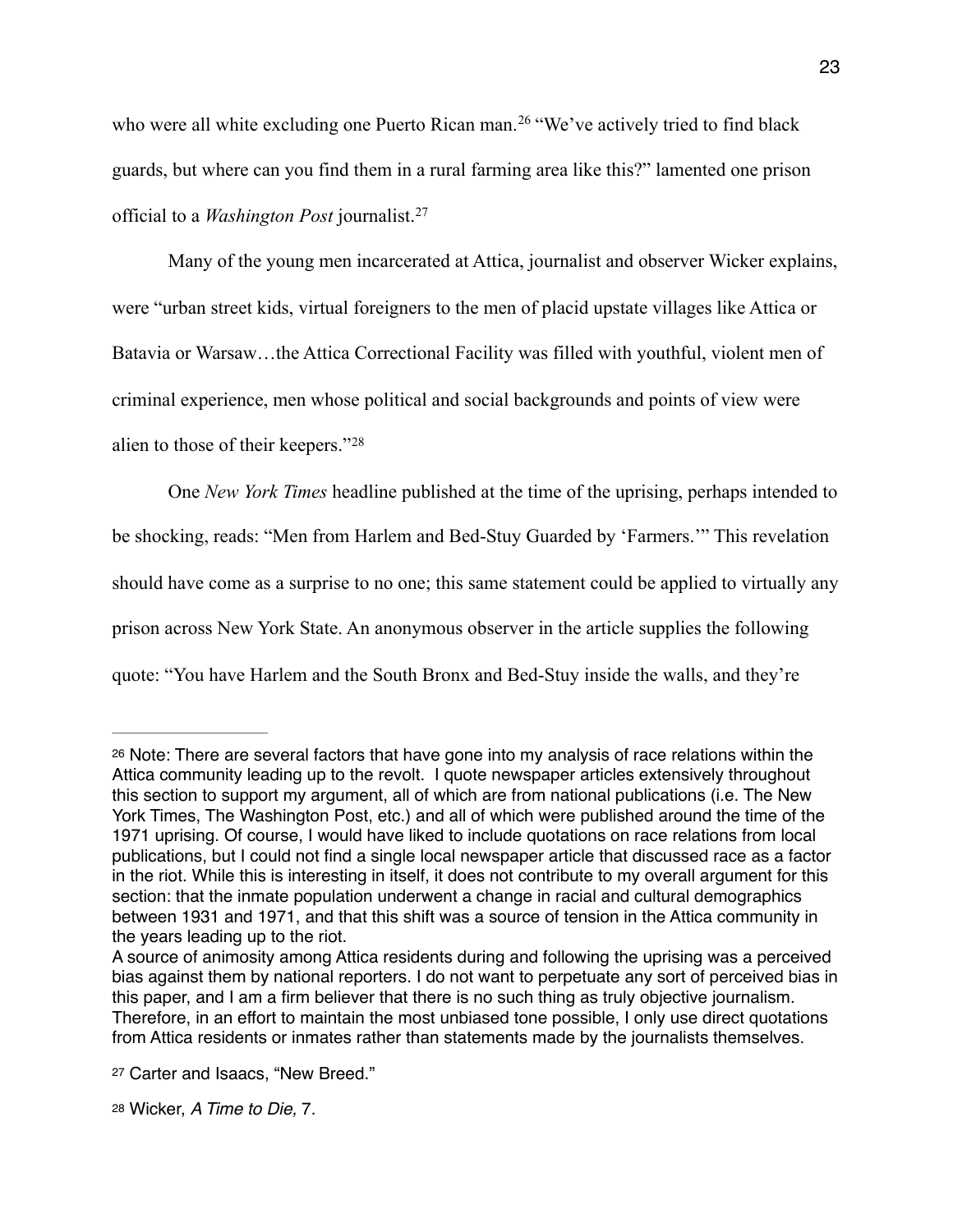<span id="page-26-4"></span>being guarded by farmers who are scared as hell of them.["](#page-26-0)<sup>[29](#page-26-0)</sup> In his studies of racial formation in the 1970s, Berger takes this a step further and suggests that Attica prison was not only made up of men from the city, but that it was itself an extension of the city. He posits that prisons and cities were "mutually constitutive sites of black and Latino racial formation."<sup>[30](#page-26-1)</sup> Just as radical black and Hispanic militancy grew in cities, it also began to grow within prisons.

<span id="page-26-6"></span><span id="page-26-5"></span> According to local accounts, the cultural and racial disparity between inmates and Attica residents was not always so vast. One anonymous *New York Times* interviewee estimates that the prison population became overwhelmingly black approximately five years before the riot, in the mid-sixties. It was at that point, the reporter asserts, that "Attica began getting disturbed…People who made neat livings taking in as boarders those who came to visit inmates, closed their doors when the visitors turned out to be black."<sup>[31](#page-26-2)</sup> In another article, a ninteen-year-old son of a prison guard tells the journalist that working in corrections has made his father "racially prejudiced" in recent years: ""I came home with a black friend once and that's how I found out,' the youth said. In a way, he added, he understood this as one of the abuses of the prison system."<sup>[32](#page-26-3)</sup> This guard, having been exposed to people of color almost solely through his job at the prison, had come to associate young black and Latino men with criminal behavior — a pattern that was not uncommon. Which came first, the chicken or the egg? Racial prejudice or an unjust prison system?

<span id="page-26-7"></span><span id="page-26-0"></span>[<sup>29</sup>](#page-26-4) Fred Ferretti, "Men from Harlem and Bed-Stuy Guarded by 'Farmers,'" *The New York Times*  (New York, NY), Sep 12, 1971.

<span id="page-26-1"></span>[<sup>30</sup>](#page-26-5) Berger, "*We Are the Revolutionaries,"* 4.

<span id="page-26-2"></span>[<sup>31</sup>](#page-26-6) Ferretti, "Men from Harlem."

<span id="page-26-3"></span>[<sup>32</sup>](#page-26-7) Francis X. Clines, "Resentment Rife in Attica Homes," *The New York Times* (New York, NY), Sep 10, 1971.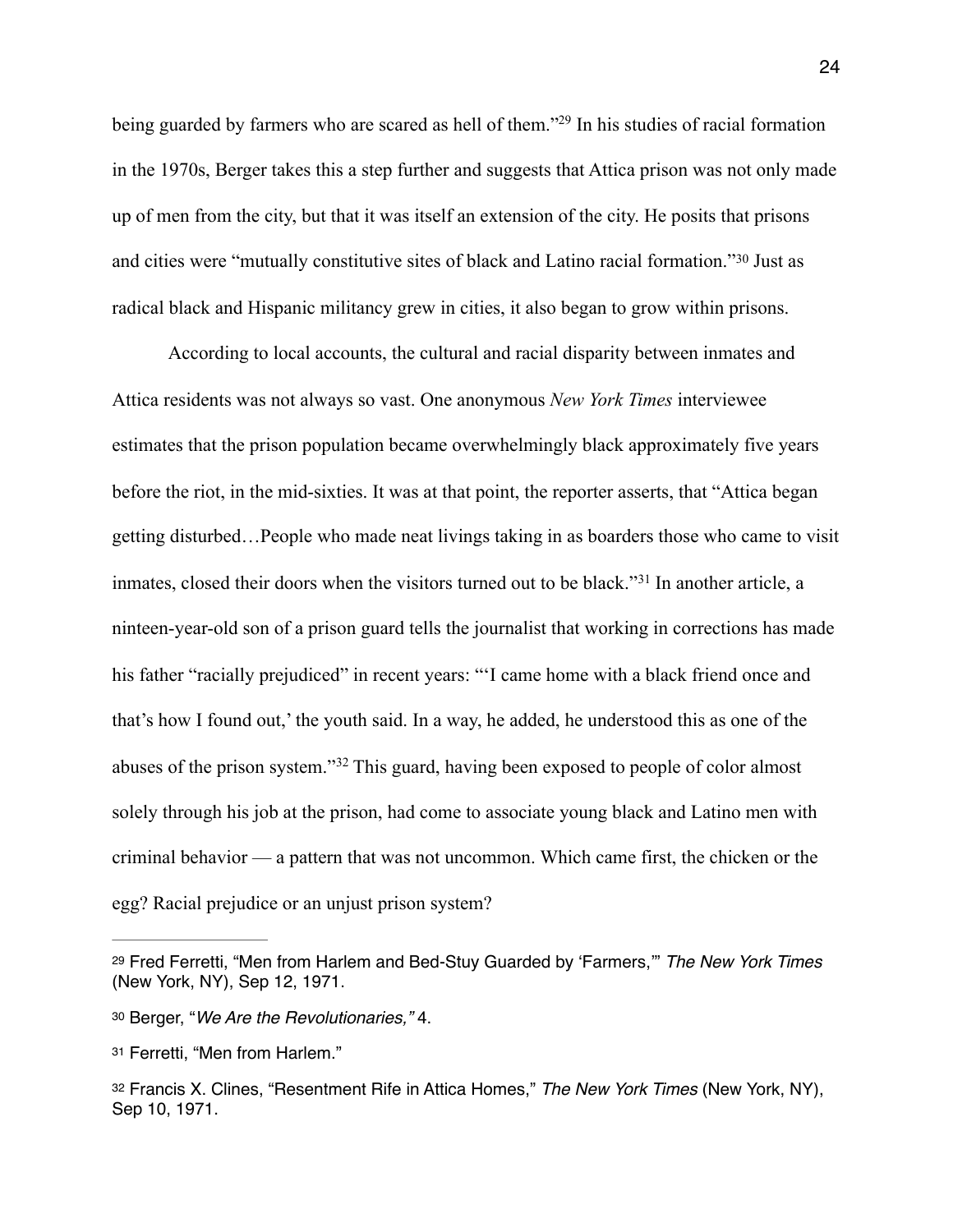In the 1960s, attitudes regarding the mass incarceration of young black and Latino men began to change, particularly within urban areas. These years, which were characterized by racialized themes of "law and order" within cities and neighborhoods with high concentrations of young men of color, were also characterized by a spirit of rebellion and growing protest. Activism against oppressive prison conditions had for the most part not reached the residents of Attica, New York, largely because as employees of the prison, nearly half of the population was on the other side of the inmates vs. prisons conflict and viewed the inmates through a negative lens colored by the hierarchy of the prison structure. The invisibility of the men incarcerated at Attica, both physical and ideological, created a situation where the inmates felt that the only way they could make their voices heard was through violent protest. This desire to revolt against the system, backed and enforced by racialized groups such as the Black Panthers, heightened tensions and deepened misunderstandings between prisoners of color and the overwhelmingly white community guarding them, setting the stage for a large-scale uprising.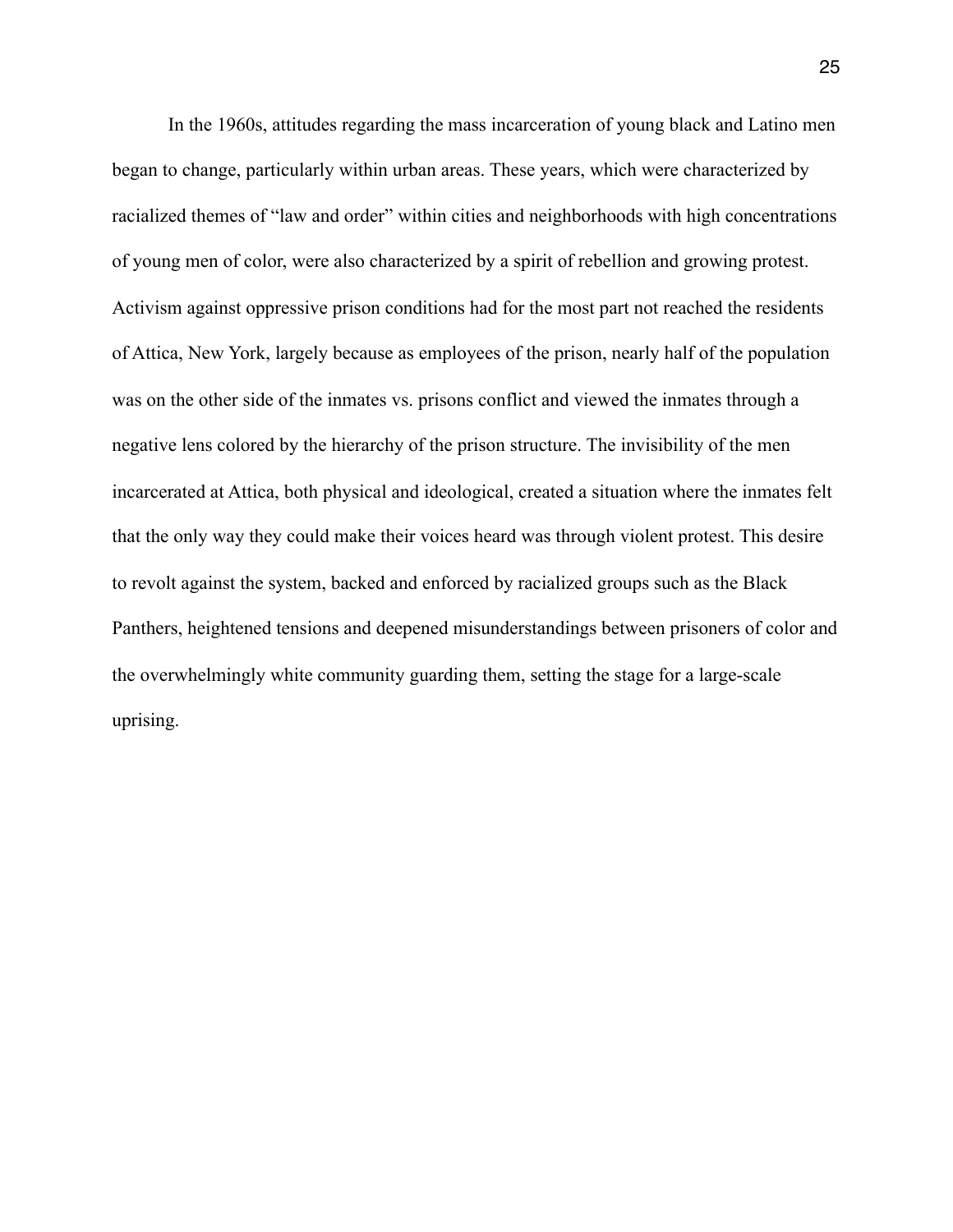## <span id="page-28-2"></span>**Chapter Two The Riot**

 The media's involvement in the Attica uprising began, one might argue, long before the uprising even began. Criminologist Ray Surette has suggested that America's incarceration culture, and our belief that strict control is the best way to take care of criminals, is the result of sensationalistic media coverage of violent crimes[.](#page-28-0)<sup>[1](#page-28-0)</sup> When we hear or read about one particularly horrific instance of personal violence, our natural instinct is to want the perpetrator locked up in a place where we will never have to deal with him. And because the criminals on the front page of our newspapers are murderers, kidnappers, and rapists — not small-time drug dealers or shoplifters — we tend to associate prison with the most dangerous members of society. As a result, we demand the strictest conditions for our institutions and don't give much consideration to any hardships the men inside might experience, thus creating a situation where inmates feel they must resort to extreme measures to have their voices heard by the public.

 Prior to the uprising on September 9, the voices of Attica inmates were seldom, if ever, represented in the mainstream press. Richard X. Clark, an inmate leader who served as head of the inmates' internal security and as a liaison between the inmates of D-yard and the authorities, wrote that whenever members of the press visited Attica, "the prison authorities made sure no inmates were around unless they were locked in their cells, so no one would be able to talk to reporters."<sup>2</sup>Therefore, revolting was not merely a way in which to gain the attention of prison

<span id="page-28-3"></span><span id="page-28-0"></span>[<sup>1</sup>](#page-28-2) Ray Surette, *Media, Crime & Criminal Justice* (Pacific Grove, CA: Brooks/Cole, 1992).

<span id="page-28-1"></span>[<sup>2</sup>](#page-28-3) Richard X. Clark, *The Brothers at Attica* (New York: Links, 1973), 12.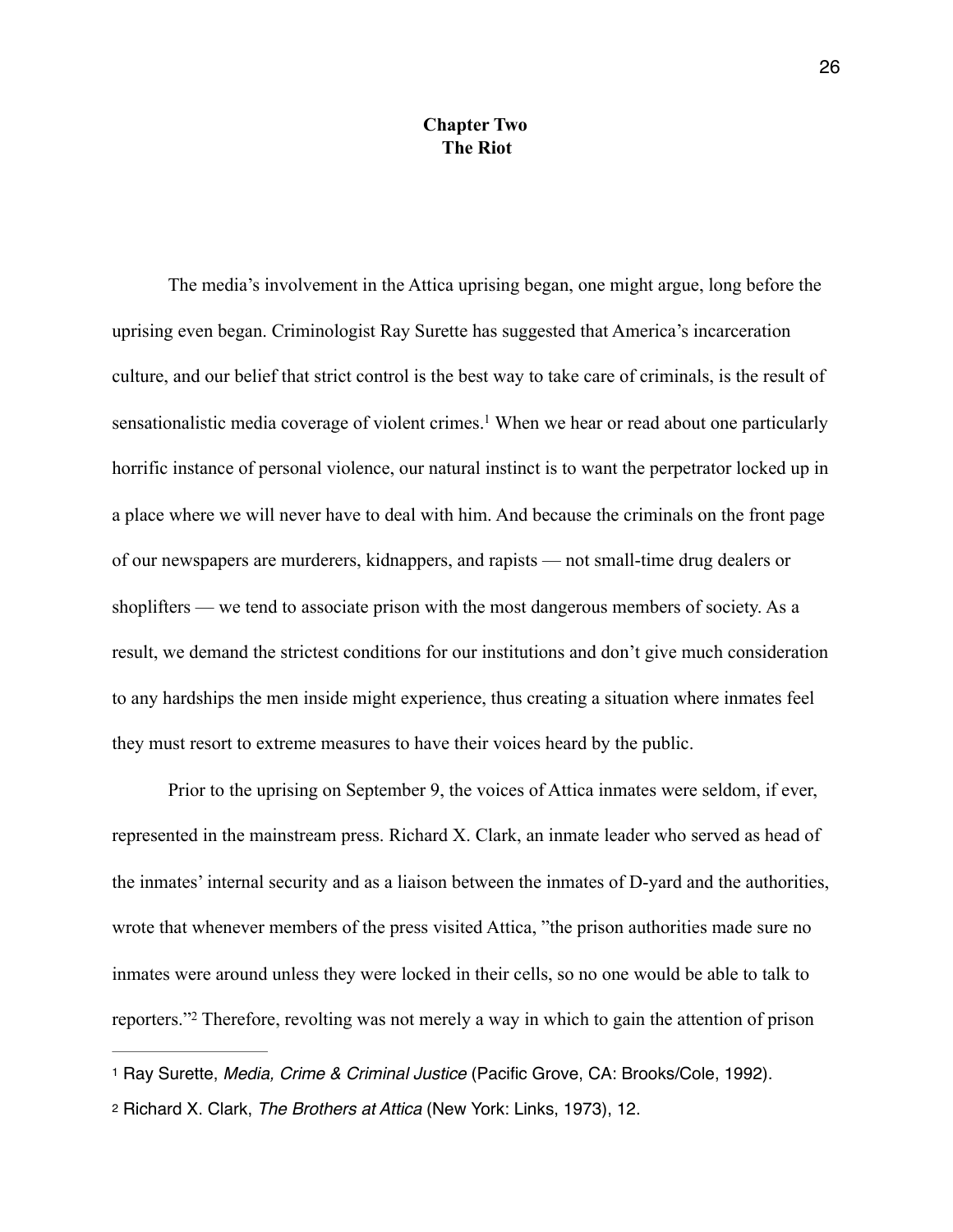administration; it was also a way in which to gain the attention of the entire country and carve out a place for inmates in national prison-related dialogue. The inmates understood that in order to make their voices heard by prison and state officials, they must have the attention of the media, and in order to get the attention of the media, they would need to do something drastic.

 The Attica revolt was indeed drastic, to say the least. On September 9, tensions between inmates, guards, and the state corrections department erupted into the most extreme possible statement of disjuncture between inmates and their living conditions. Despite the fact that many of the inmates' demands were not fulfilled and 33 inmates were dead by the end of the retaking of the prison four days later, the riot was, in a sense, successful. By September 13, Attica was present at every dinner table in America. Inmates screamed at people from the front pages of newspapers and forced them to listen to their message through nightly news coverage on television. Americans watched, listened, and held their breath as they waited to see how the conflict would play out. By the time state police retook the prison, the small town of Attica was a household name and had caused millions of people to rethink everything they knew about the U.S. prison system. However, while the uprising earned the inmates the attention they had desired, they could not always control the way the media chose to portray them and their motivations. This led to a variety of narratives forming around the riot — some true, some false, and some totally subjective, depending on the positionality of the journalists and readership of the publications.

 The role of the media during the riot was a controversial matter, as it called into question the very purpose of journalism. Ideally, the goal of the journalist is to tell the truth, let all voices be heard, and keep the public in the know. However, according to criminologists Sue Mahan and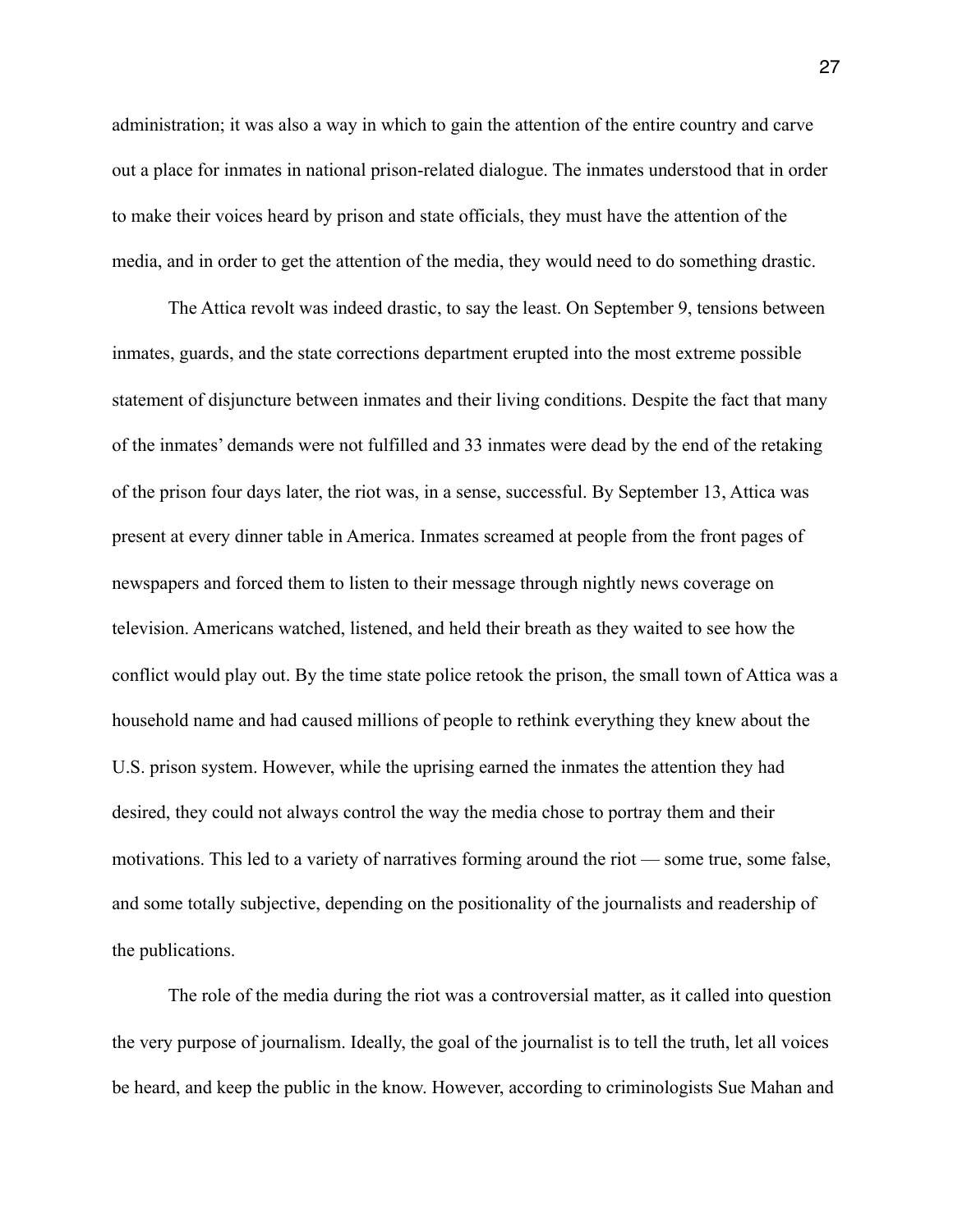Richard Lawrence, in the case of a prison riot, these practices can interfere with the ability of prison administrators to quell the uprising and minimize injuries. During the uprising, Attica inmates watched themselves on the news and listened to radio coverage through a speaker system set up in the yard. The media's primary source of information was prison officials who initially fed journalists lies about the inmates — for example, that one officer had died after being thrown from a window. Knowing this to be untrue, the inmates came to the conclusion that the state was painting them in an overly negative light and fabricating other facts as well. This contributed to the hostility inmates felt toward prison officials and only motivated them further tocontinue the rebellion.<sup>[3](#page-30-0)</sup> Another motivation not to surrender was the mere presence of journalists in and around the prison. According to the official 1972 *New York State Special Commission on Attica*, inmates came to the realization that once the uprising ended, they "would return to the status of forgotten men, subject to all the humiliations of prison life. That feeling, coupled with their fear of reprisals and mistrust of the State, made it almost impossible to persuade them to give up the limelight and return to anonymity."[4](#page-30-1)

<span id="page-30-5"></span><span id="page-30-4"></span><span id="page-30-3"></span> While inmates may have felt that the media was favoring the state, some state officials believed the opposite to be true. Corrections Commissioner Russell G. Oswald complained that questions asked of him by reporters were ["](#page-30-2)from the prisoners' point of view."<sup>[5](#page-30-2)</sup> His concerns were echoed by an anonymous Attica resident, who described visiting out-of-town journalists as

<span id="page-30-0"></span>[<sup>3</sup>](#page-30-3) Sue Mahan and Richard Lawrence, "Media and Mayhem in Corrections: The Role of the Media in Prison Riots," *The Prison Journal* 76, no. 4 (1996).

<span id="page-30-1"></span>[<sup>4</sup>](#page-30-4) New York State Special Commission on Attica, *Attica: The Official Report of the New York State Special Commission on Attica* (New York: Bantam, 1972), 211.

<span id="page-30-2"></span>[<sup>5</sup>](#page-30-5) Russell G. Oswald, *Attica — My Story* (New York: Doubleday, 1972), 80.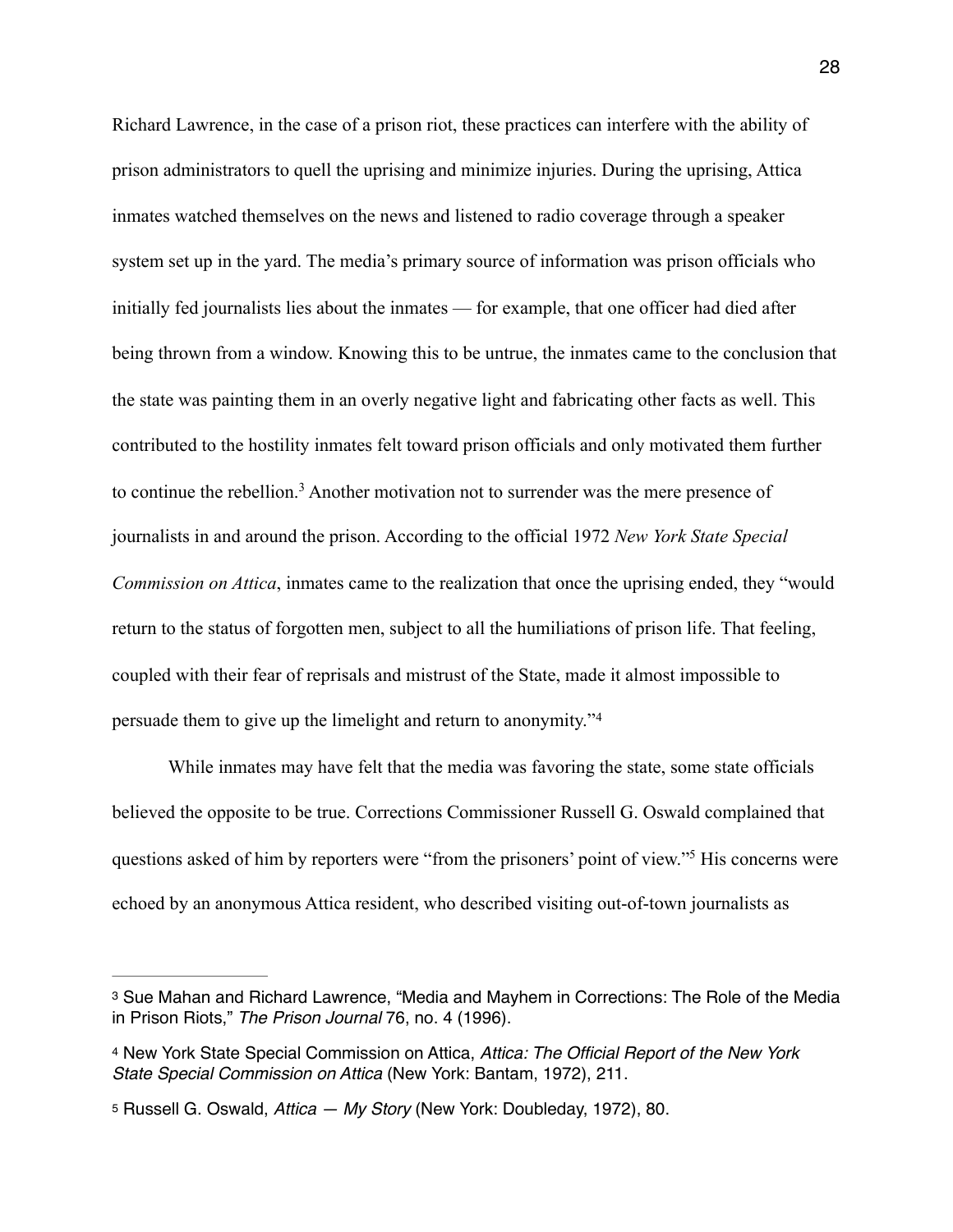<span id="page-31-2"></span>"bleeding-heart liberals" to a reporter from the *Los Angeles Times*[.](#page-31-0)<sup>[6](#page-31-0)</sup> This complaint that members of the national media were biased towards the inmates is documented in several newspaper articles published at the time of the riot, and it is this tension between differing narratives and the way they were represented in journalistic coverage of the uprising that is at the crux of my research.

 In this chapter, I compare the ways in which the national media covered the uprising while it was happening and in the days and weeks that followed, and the ways in which local media organizations portrayed the same events. I argue that national news outlets acknowledged and often emphasized racial differences between inmates and local guards in a way that hyperlocal news outlets did not, thus fueling dichotomies of black vs. white and urban vs. rural and increasing tensions between inmates and Attica residents.

 In examining national news outlets, I primarily focus on the *New York Times* and the *Washington Post*. These are two of the largest national newspapers in the country, with a target demographic of educated, middle to upper class Americans, and both are based in iconic American cities far removed from the fields and prisons of rural western New York. The *New York Times* was especially significant to the rebellious inmates, as one of the outside observers they requested be brought inside the prison to witness negotiations was Tom Wicker, a political reporter and columnist for the *Times*. Inmate Clark justifies this choice by explaining that "the person who reads the *Times* is not like a working person....We wanted to reach influential people, notjust the people on the subway...and we wanted a whole cross-section of coverage."[7](#page-31-1) Wicker

<span id="page-31-3"></span><span id="page-31-0"></span>[<sup>6</sup>](#page-31-2) Jim Stingley, "Attica, Faith in Fortress Gone, Lives in Fear," *Los Angeles Times* (Los Angeles, CA), Sep. 17, 1971.

<span id="page-31-1"></span>[<sup>7</sup>](#page-31-3) Clark, *The Brothers at Attica,* 65.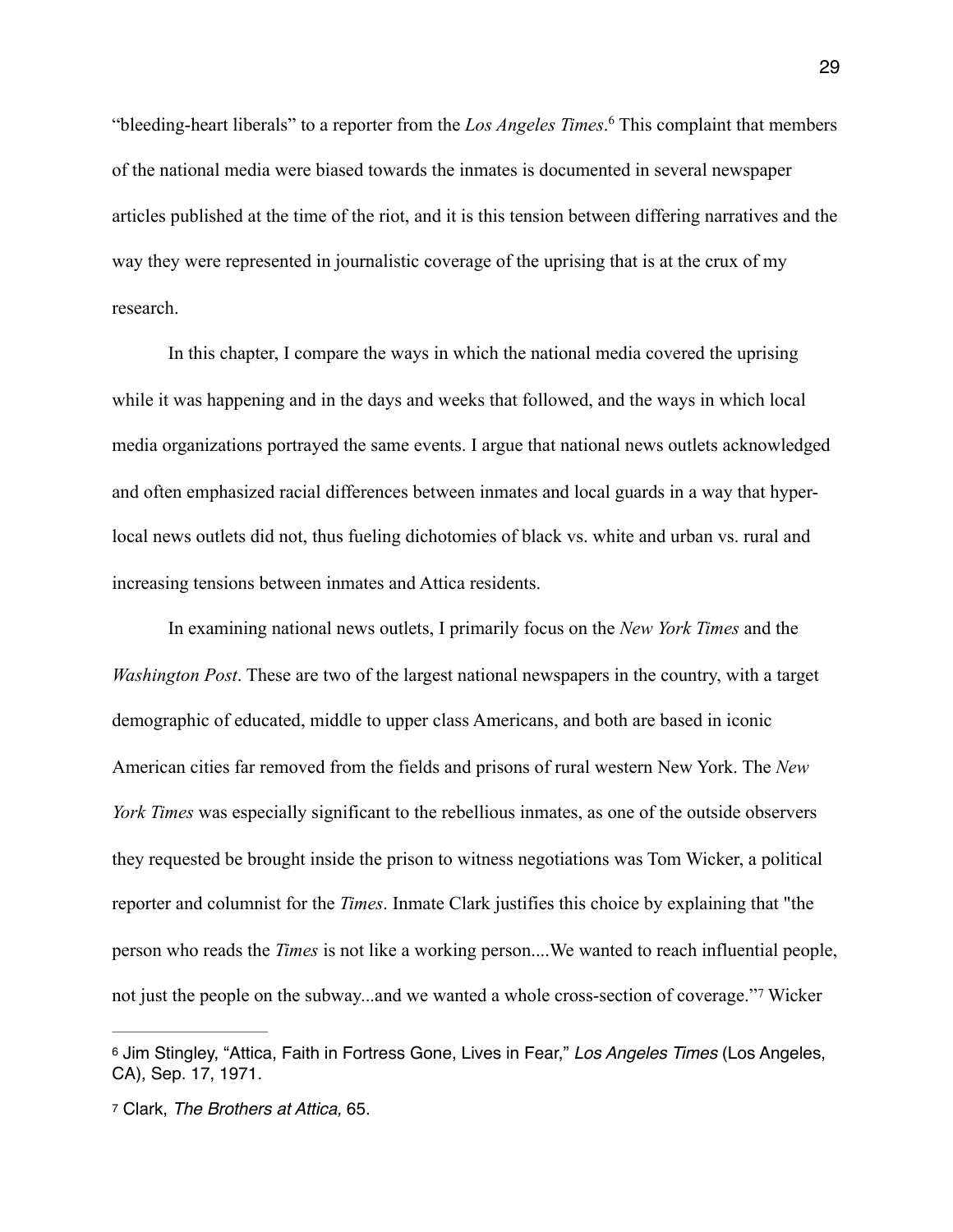did not actively report on the uprising while inside the prison, but he did pen several columns about the experience afterward and authored a book in 1975 titled *A Time to Die.* Nevertheless, this choice signified that in the eyes of the inmates, the blue-collar townspeople of Attica were not the target audience of the rebellion. Instead, Clark and his fellow inmates intended to use the "working people" of Attica for leverage in their negotiations with "influential people."

 There were naturally instances of national press coverage of the uprising far more radical than anything published in the *New York Times* or *Washington Post*. Take, for example, a publication released in 1972 titled *Attica: Why the prisoners are rebelling*. The publication, which is printed in booklet format, contains two articles by Derek Morrison and Mary-Alice Waters, both of whom were staff members for the *US Militant,* a newspaper affiliated with the American Trotskyist Socialist Workers Party. "So the realization is growing, especially in the Black community, that prisoners are the real victims of this society," writes Waters in her article, titled "Why Attica Exploded." "One must look outside the prisons for the criminals." Both she and Morrison cite the racial imbalance between guards and inmates — eighty-five percent of rebelling inmates were black or Puerto Rican, whereas all but one of the correctional officers were white — and incidents of racism among these guards, as well as civilians residing in Attica, as reported by the *Washington Post* and *New York Times.* Morrison and Waters describe the rebellious inmates as "courageous" and "heroes of the masses," noting that they will go down in history as heroic figures in "the coming American revolution." The publication concludes with a list of names: all the inmates who died during the uprising. Nowhere in either article is any mention of the correctional officer or three uncooperative inmates who were killed by the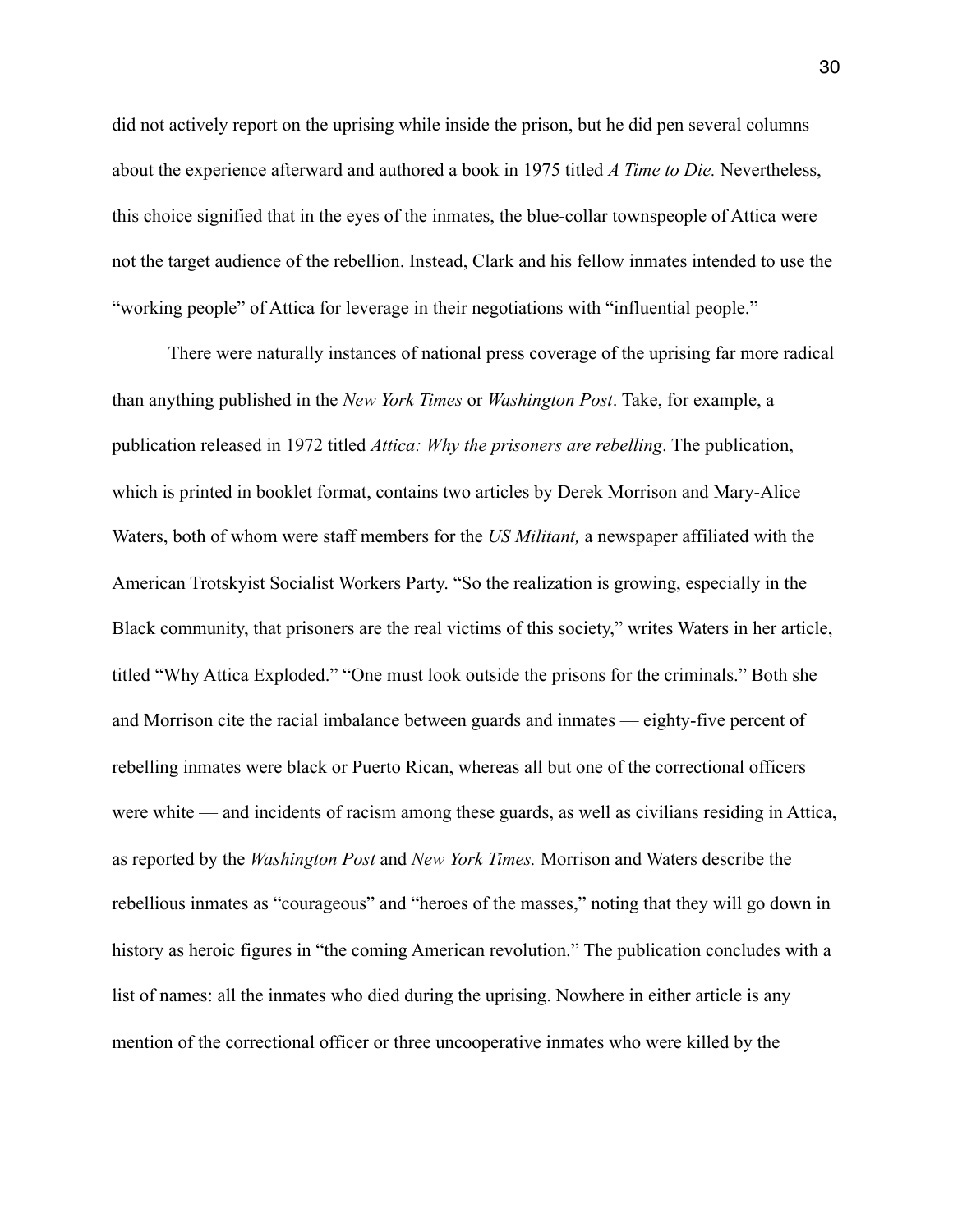<span id="page-33-1"></span>rebelling inmates during the uprising[.](#page-33-0)<sup>[8](#page-33-0)</sup> To Derek Morrison and Mary Alice Waters, Attica symbolized something much greater than the tragedy of individual deaths.

 This is, of course, a rather radical and obscure example of riot coverage. Unlike the *US Militant*, the *Washington Post* and the *New York Times* were not openly affiliated with any political party. Their reporters did not explicitly state a bias for one interest group over the other, or advocate for change within their articles. They did, however, incorporate racial tension and discrepancies into their coverage, thus framing the uprising in a way that pitted the largely white community of Attica against the largely black and Puerto Rican community of inmates.

 The heavy presence of race in national journalism is especially notable when one considers the fact that there is virtually no mention of race in riot coverage by *The Daily News*, the paper serving Wyoming County and nearby Genesee, Orleans, and Livingston Counties. Rather than discuss the racial politics or broader context behind the inmates' revolt, articles published in *The Daily News* between September 9 and September 13, as well as in the days that followed, focused primarily on the prison employees who had been taken hostage and how their families were coping with the situation. One front-page article bearing the headline "Long Day and Night of Waiting In Many Attica Area Homes," published on the second day of the riot, adopts the point of view of the wives, siblings, and cousins of correctional officers: "'It's so hard, the children don't understand,' wives and mothers cried. 'If only we knew.' They didn't understand themselves, as they waited. 'What do the prisoners want? What do they expect to gain by maiming?' Unanswered questions from tear stained faces." Another sibling of a hostage

<span id="page-33-0"></span>[<sup>8</sup>](#page-33-1) Derrick Morrison and Mary-Alice Waters, *Attica: Why Prisoners Are Rebelling* (New York: Pathfinder Press, Inc., 1972).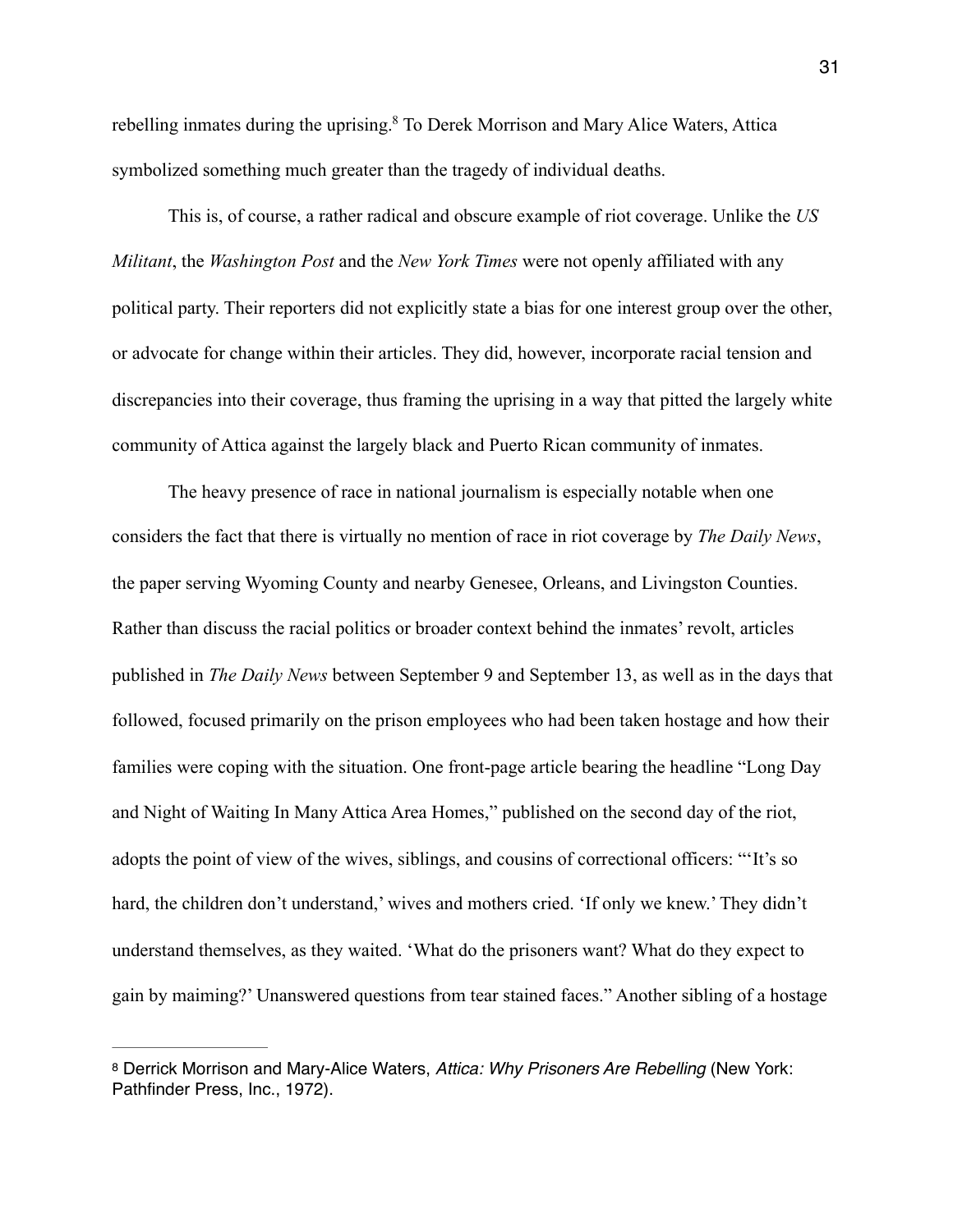<span id="page-34-3"></span>guard laments, "He's my brother, my baby brother, he didn't like being a correction officer, it wasjust a job."<sup>[9](#page-34-0)</sup> For many correction officers, such as the speaker's brother, Attica was a place of employment, not a symbol of injustice or an indicator of a larger social problem. As the largest employer by far in a small, working-class town, the prison was a sensible and responsible choice for young men and fathers in the community of Attica. It was a source of income, a place to clock in and clock back out eight hours later in order to support themselves and their families. As Don Almeter, a former corrections officer at Attica who was held hostage during the uprising, put it: "If you're not a farm boy or you don't work in a garage, there ain't no employment in Attica other than the prisons. It's the reality.["](#page-34-1)<sup>[10](#page-34-1)</sup>

<span id="page-34-4"></span> Local news coverage emphasized precisely how detached the townspeople of Attica were from the political and racial implications of the inmate revolt. Most were confused. Many, especially those who didn't work at the prison or have close friends or relatives who did, didn't understand why the inmates were rebelling. Another front page article published September 10, titled "No Reprisal Guarantee Given Attica Inmates," does not attempt to make sense of the uprising or convey the inmates' perspective at all; rather, it offers only one sentence in explanation: "The reasons for the riot were unclear and there seemed to be no particular leaders ofthe revolt."<sup> $11$ </sup> This is not to say that some members of the community, and even corrections officers themselves, did not recognize that conditions inside the prison were poor. "There were

<span id="page-34-5"></span><span id="page-34-0"></span>[<sup>9</sup>](#page-34-3) "Long Day and Night of Waiting in Many Attica Area Homes," *The Daily News* (Batavia, NY), Sep. 10, 1971.

<span id="page-34-1"></span>[<sup>10</sup>](#page-34-4) Don Almeter, phone interview with the author, Feb 9, 2016.

<span id="page-34-2"></span>[<sup>11</sup>](#page-34-5) Al McWilliams, "No Reprisal Guarantee Given Attica Inmates," *The Daily News* (Batavia, NY), Sep. 10, 1971.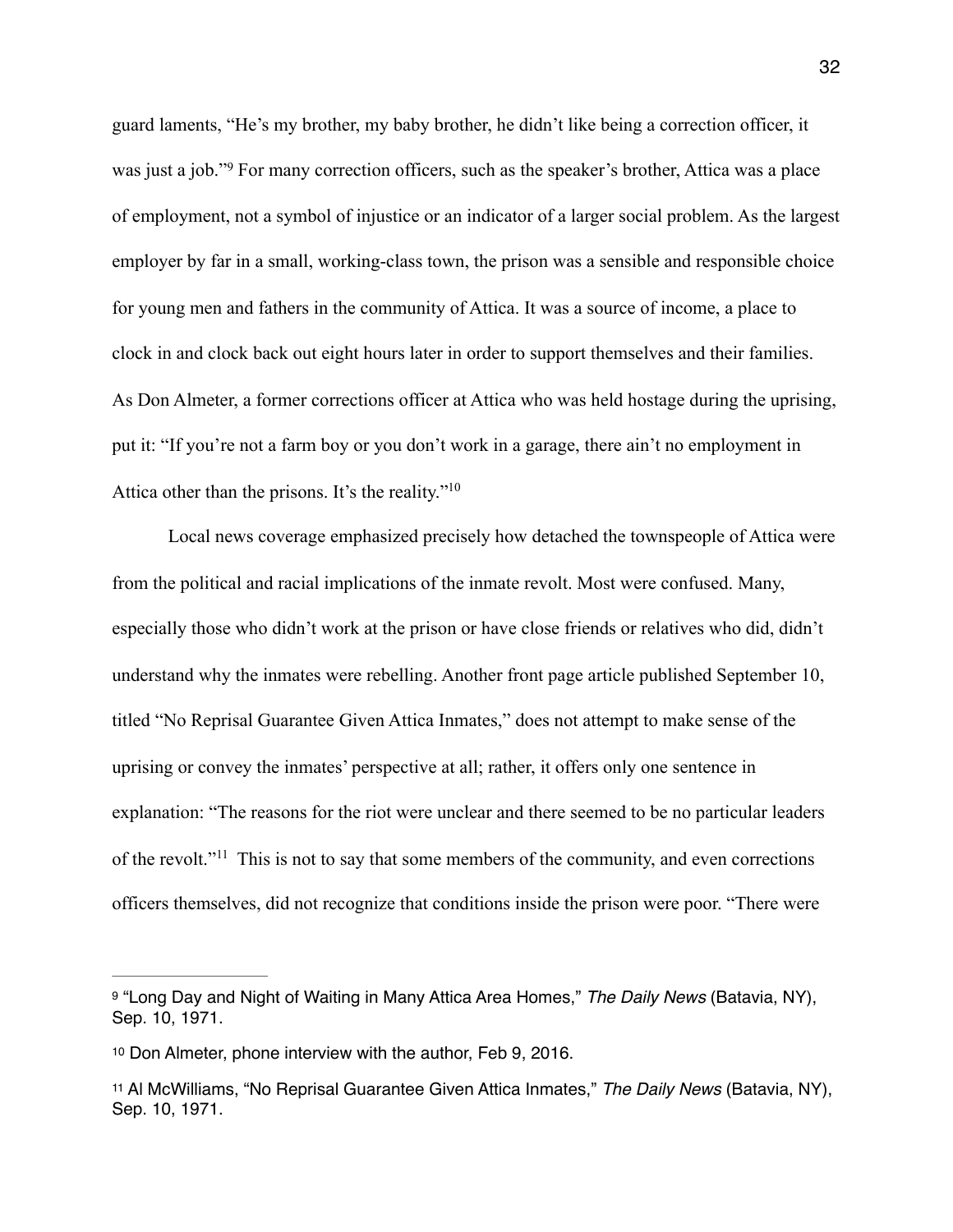<span id="page-35-2"></span>some[demands] that were common sense that they should have gotten," $^{12}$  $^{12}$  $^{12}$  says John Stockholm, a former guard who was held hostage during the uprising. Almeter echoes this opinion, noting that "they needed better clothes and they needed more showers. But it wasn't up to me. It was politics." The sense of powerlessness expressed by the prison employees and their families, as well as the humanization of guards in the *Daily News*, worked together to create a narrative in local media that painted the corrections officers as helpless pawns in a corrupt system rather than a cause of the uprising, as the national media suggested.

<span id="page-35-3"></span> This idea of corrections officers as passive figures in the uprising was also evident in *Daily News* coverage focusing on the families rather than the C.O.s themselves. On the front page of the September 11 newspaper, alongside an update of state officials' negotiation progress, is a close-up photo of the twenty-three year old wife of one of the hostage guards, her head tilted downward, avoiding eye contact with the camera as she waits in anxious vigil outside of the prison. The photo is accompanied by a brief biography of the woman, her husband, and their three year old daughter[.](#page-35-1)<sup>[13](#page-35-1)</sup> The paper's focus on corrections officers' roles in the home and community rather than their role in the prison presented entirely different stakes than the ones presented by national media. Rather than holding their collective breath to see whether the state would give in to the inmate demands, marking a turning point in the prisoners' rights movement, local readers held their breath to see whether the pretty young woman pictured would be forced to raise her child as a single mother.

<span id="page-35-0"></span>[<sup>12</sup>](#page-35-2) John Stockholm, telephone interview with author, Feb 9, 2016.

<span id="page-35-1"></span>[<sup>13</sup>](#page-35-3) "Wife Maintains Vigil," *The Daily News* (Batavia, NY), Sep. 11, 1971.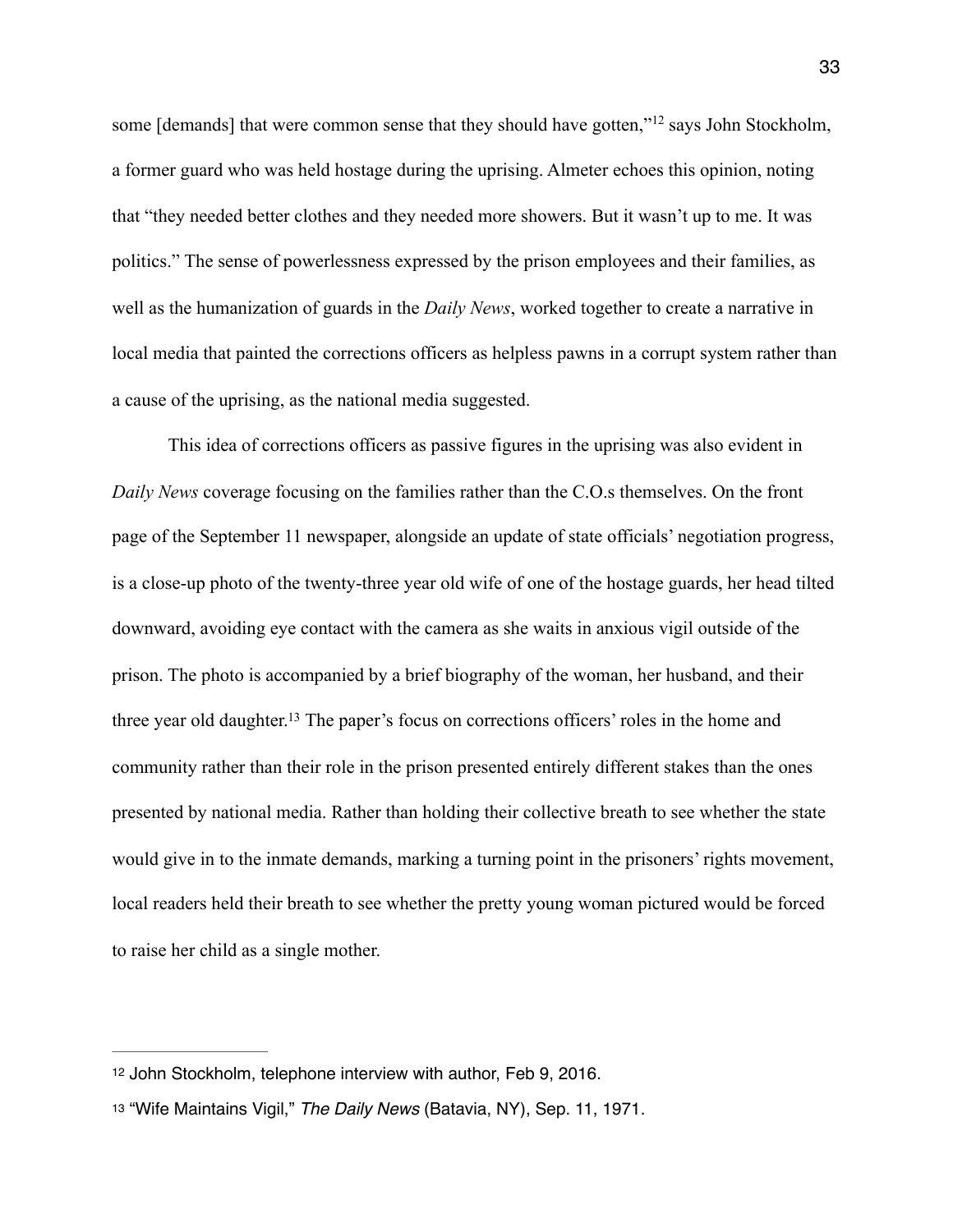<span id="page-36-2"></span> The townspeople-centric content and level of informality found in *Daily News* articles signifies that the *Daily* is, first and foremost, a community newspaper. There is a familiarity to many of the articles not found in "outsider" coverage. One front-page September 14 article with the headline "Curley Watkins Came Through Ordeal Safely" recounts an interview with wounded hostage Philip Watkins, "'Curley' to his friends and many of the inmates at Attica."<sup>14</sup> This headline is one that would only be possible in a small town where people were familiar enough to know Philip Watkins primarily by his nickname, and where enough people knew Watkins to make his stable condition front page news. Another short feature describes how Attica Lions Club volunteers manned a hamburger "chow line" for police and firemen stationed outside theprison.<sup>[15](#page-36-1)</sup> Articles such as this one told the story not of a politically charged, nationally significant uprising, but of a small community coming together to cope with a potentially tragic event.

<span id="page-36-3"></span> At first glance, coverage of the uprising by the *New York Times* and *Washington Post* may not appear too terribly different from *The Daily News.* Articles documenting the negotiation process and safety of the hostages were prominent and similar in factual content to local coverage. However, mixed in among these pieces were articles that introduced an entirely new factor into the conversation: the racial disparities between guards and inmates, and the tension that those disparities produced. Even many articles that were not explicitly centered around race included within the first few paragraphs the fact that out of approximately 400 guards, all but one were white, whereas the vast majority of inmates imprisoned at Attica were either black or

<span id="page-36-0"></span>[<sup>14</sup>](#page-36-2) Marilyn Pfalzer, "Curley Watkins Came Through Ordeal Safely," *The Daily News* (Batavia, NY), Sep. 14, 1971.

<span id="page-36-1"></span>[<sup>15</sup>](#page-36-3) "Volunteers Man Prison Chow Line," *The Daily News* (Batavia, NY), Sep. 11, 1971.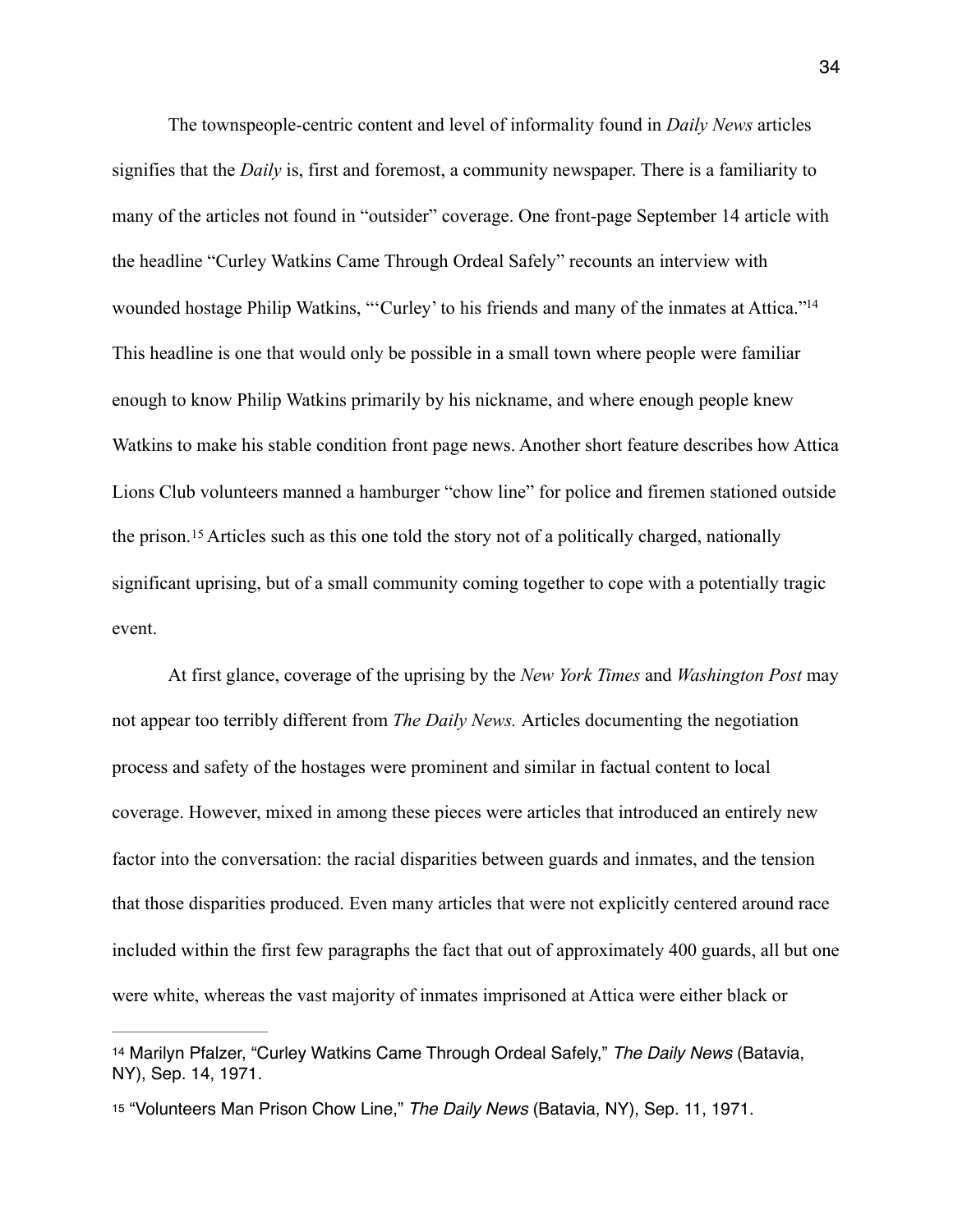<span id="page-37-3"></span>Puerto Rican. "About 70 per cent of the 2,237 inmates are black and perhaps half the remainder arePuerto Ricans," estimates one *Washington Post* staff writer,<sup>[16](#page-37-0)</sup> and several others echo these same numbers. This racial imbalance was not necessarily the result of a conscious effort on the part of the prison to hire primarily white guards, but was instead a natural reflection of the racial demographics and small size of the town of Attica and the surrounding area. Stockholm attributes the lack of black corrections officers in 1971 not to a culture of racism but rather to a lack of blacks and Latinos living in the area. "When I went to work at Attica, I knew most of the people there…Everybody locally worked there," Stockholm says. "It was family. You didn't have people driving fifty or sixty miles back then to work. And there wasn't any blacks around." According to Stockholm, the African-American population of Western New York was mostly concentrated in cities such as Buffalo and Rochester, which offered "plenty of jobs" with better pay than Attica Correctional Facility.[17](#page-37-1)

<span id="page-37-4"></span> Statistics on race were used by national journalists not to convey a point about the systemic racism that caused such a racial imbalance in the first place but rather as evidence of racist attitudes among Attica townspeople. This racism, wrote Joel N. Shurkin of the *Post*, "was obvious these past five days during the bloodiest prison insurrection in American history. It may evenhave been one of the many causes of what happened in Attica state prison."<sup>[18](#page-37-2)</sup> Shurkin goes on to claim that "to many people in the town of Attica the word 'nigger' was interchangeable with 'inmate.'" He notes as evidence that on the first morning of the rebellion, the nearby

<span id="page-37-5"></span><span id="page-37-0"></span>[<sup>16</sup>](#page-37-3) Philip D. Carter and Stephen Isaacs, "'New Breed' Sparked Attica Uprising," *The Washington Post* (Washington, D.C.), Sep. 15, 1971.

<span id="page-37-1"></span>[<sup>17</sup>](#page-37-4) Stockholm, interview.

<span id="page-37-2"></span>[<sup>18</sup>](#page-37-5) Joel N. Shurkin, "Outside Attica Walls, a City of Hate," *The Washington Post* (Washington, D.C.), Sep. 14, 1971.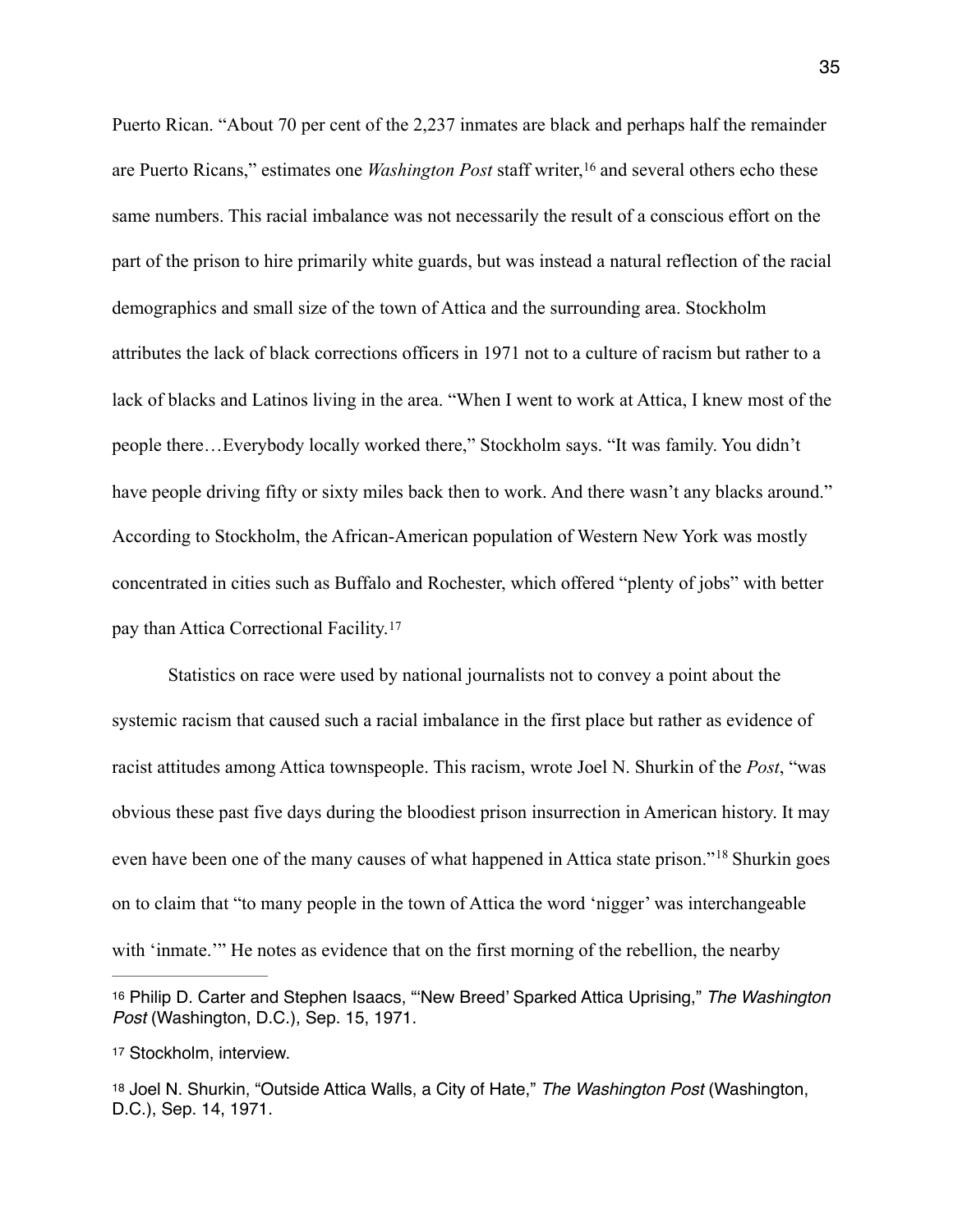Tipperary Bar remained open until 2 a.m. to serve newsmen and guards. "The next day when several black reporters and black members of the citizens mediation committee went in to get a drink," however, "the owner announced he had just run out of liquor and closed for the week." Francis X. Clines, a reporter for the *New York Times*, notes the same phenomenon, adding that the Tipperary put a "closed" sign on the door when a bus of thirty black people from the Buffalo anti-povertyprogram, all sympathetic to the inmates, arrived in Attica.  $\frac{19}{19}$  $\frac{19}{19}$  $\frac{19}{19}$  (This same Tipperary Bar appears on the front page of the *Daily* on September 9 in an article coloquially titled "Nearby Folks Say the Scene is Grim - Real Bad," which recounts a Tipperary Bar employee's take on the events of that morning.  $20$ [\)](#page-38-1)

<span id="page-38-3"></span><span id="page-38-2"></span> Anecdotes such as this created a narrative of insiders versus outsiders that was present in both local and national coverage, but explicity emphasized in national coverage. The insiders were Attica natives; the outsiders were everybody else involved in the uprising, such as inmates, reporters, and outside observers. The insider and outsider groups were not only characterized by geographic origin, but were also racialized by both the local and national media. The implicit message was that insiders were white; outsiders, black. Regardless of the reason for the lack of diversity among guards and in the larger community of Attica, the national media suggested that the majority white prison staff and the majority black and hispanic inmate population created a racialized "us versus them" mentality within the prison that carried over into race relations within the town. In the same article which mentions the Tipperary Bar, Clines quoted a nineteen-

<span id="page-38-0"></span>[<sup>19</sup>](#page-38-2) Francis X. Clines, "Attica Has No Fear, But Anger Aplenty," *The New York Times* (New York NY), Sep. 11, 1971.

<span id="page-38-1"></span>[<sup>20</sup>](#page-38-3) "Nearby Folks Say the Scene Is Grim - Real Bad," *The Daily News* (Batavia, NY), Sep. 9, 1971.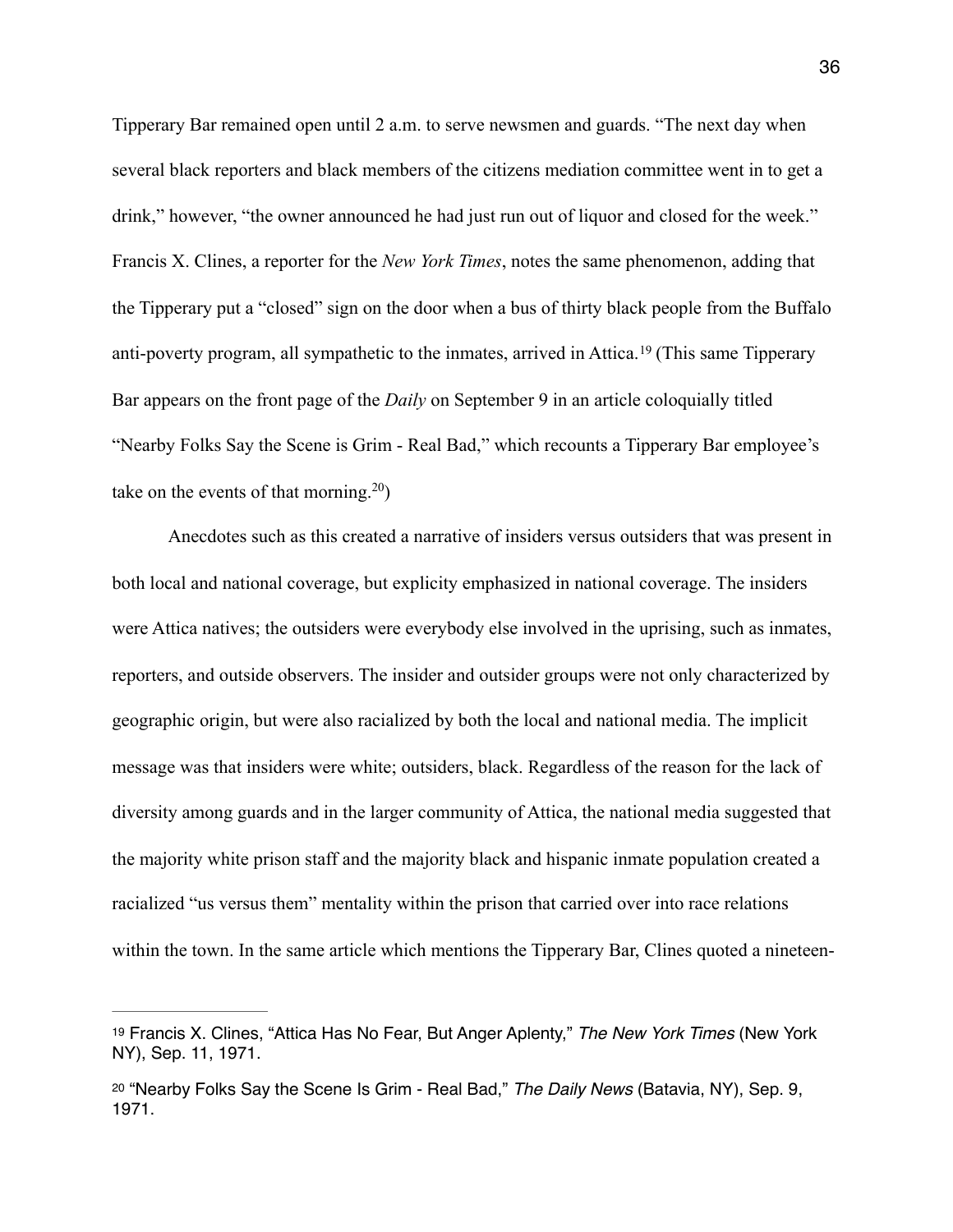year-old Attica boy whose father had been a prison guard for twenty-seven years. The young man states that his father had become racially prejudiced through his line of work, explaining that "I came home with a black friend once and that's how I found out."

 Any sort of racial friction between inmates and Attica natives is largely left out of local coverage, but is a primary theme in national coverage. Coverage by publications such as the *New York Times* and *Washington Post* created a national narrative of racial friction between the primarily white prison staff and primarily black and Latino inmate population, as outlined by sociologist Richard Featherstone. The national emphasis on the race-based tensions between Attica natives and inmates was a result of the fact that nearly all of the information being fed to reporters during the uprising came directly from state officials. This could explain why articles in the *New York Times* and *Washington Post* most closely resemble the perspective of New York State Corrections Commissioner Russell G. Oswald. In his book titled *Attica — My Story*, Oswald presents as racist not the criminal justice and prison system itself, but rather the actions of individual guards at Attica. He defends state corrections officials and the structure of the prison system, claiming that he "would not have changed my decisions at Attica by one iota if the rebel inmates had been predominantly white rather than black," and dispels accusations of Attica Correctional Facility as a "black concentration camp," attributing the high number of men of color incarcerated at Attica to "the larger economic, education, and social challenges all of us mustface."<sup>[21](#page-39-0)</sup> He does not, however, defend the accusations of individual racism perpetuated by corrections officers at Attica, and even provides several anecdotes to support the idea that the undeniable racism that existed within the prison was the result of a few bad corrections officers

<span id="page-39-1"></span><span id="page-39-0"></span>[<sup>21</sup>](#page-39-1) Oswald, 17-18.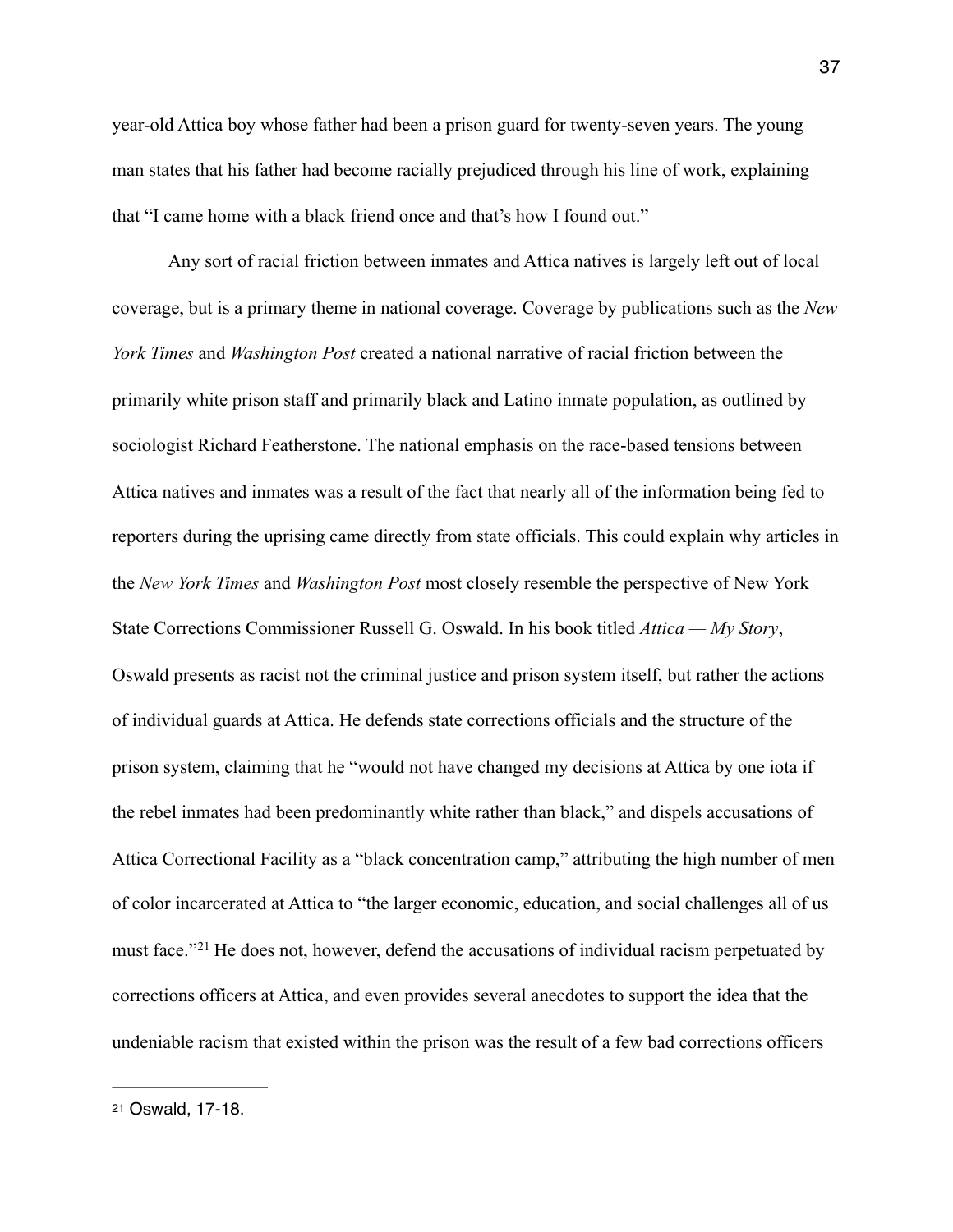rather than an indication of a systemic problem with the prison system. While the narrative of the New York state prison system and the nationwide criminal justice system as racist was very much present in coverage after the uprising, the national media's focus during the uprising was primarily on racial friction between Attica inmates and individual corrections officers due to their primary source of information being the state.

<span id="page-40-1"></span> The differences in national and local representations of the uprising demonstrate how, as Featherstone argues, "prison riots are protean in nature." In other words, "they are often defined and interpreted differently depending on each participant's social location, occupational position, andcultural notions."<sup>22</sup> Reporters for the *Daily News* and the *New York Times* or *Washington Post* certainly differed in all three. A journalist for *The Daily News* and a journalist for the *New York Times* may have had the same job title, but the two held entirely different social positions. Differences in location — New York City versus Batavia, New York — account for some of the cultural disparity. Three years prior, more than fifty percent of residents of the traditionally conservative Wyoming and Genesee counties had voted Republican Richard Nixon into office; over fifty percent of New York City residents cast their vote for Democrat Hubert Humphrey. These election results reflected a pattern that persists to this day: a tendency for upstate and western New York areas to be overwhelmingly conservative compared to liberal New York City. There is also a vast difference in levels of prestige associated with the two publications. The *New York Times*, as one of the most widely read publications in the country, employed some of the most well-known and elitely educated journalists in the nation, whereas the *Daily News*, a small

<span id="page-40-0"></span>[<sup>22</sup>](#page-40-1) Richard Andrew Featherstone, *Narratives from the 1971 Attica Prison Riot* (Lewiston, NY: The Edwin Mellen Press, 2005), 3.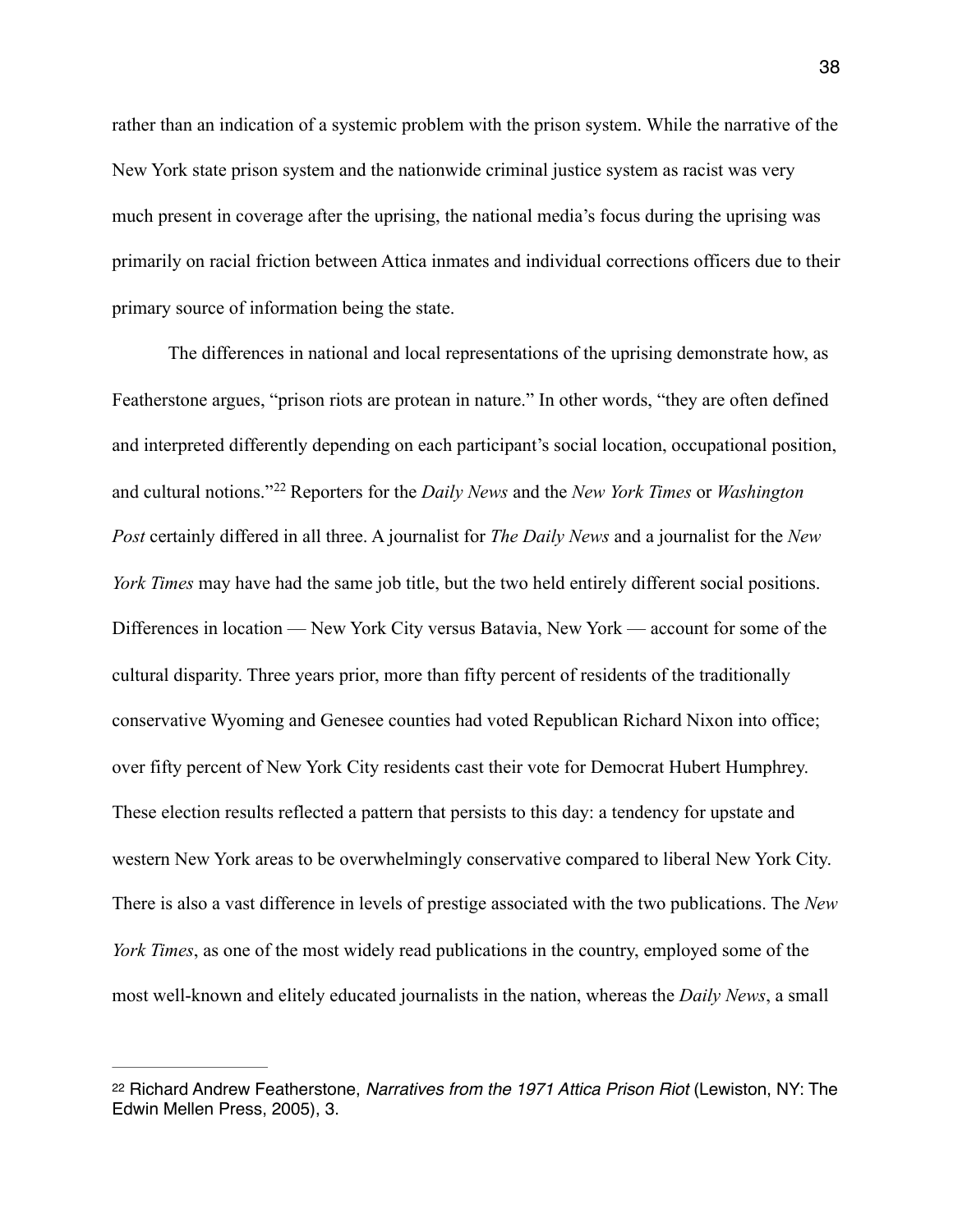newspaper with a three-county circulation and likely considerably smaller salaries to offer its employees, was more likely to attract working-class reporters from nearby areas.

 The role of the journalist also differed within the two organizations. In sociologist Christina Smith's study of small-town newspapers in Iowa, she found that small-town newspaper reporters perceive several identies for themselves, ranging from news worker to parent, community member, organization member, and volunteer. These identities often require complex negotiation on the part of the journalist in order to successfully perform his or her job while still maintaining their position as a functioning member of the community. This balance between the roles of objective journalist and engaged community member are further complicated by the expectations of community members, as Smith found that small town residents view their newspaper not only as a source of information, but as a community advocate, community builder,and constructor of the community's collective memory.<sup>[23](#page-41-0)</sup> As a large publication with a national circulation, *New York Times* and *Washington Post* reporters had no attachment to the town of Attica or surrounding communities. They were "outsiders" who therefore felt no personal obligation to benefit the local community through their reporting.

<span id="page-41-1"></span> Indeed, the local community did not benefit from the national press's depiction of Attica as a town of racist "insiders." Instead, this portrayal further promoted an "us vs. them" attitude within the community — but this time, the "them" was not simply inmates or visiting reporters; it was the rest of the country. Immediately following the uprising, there was a stigma attached to the Attica name. John Stockholm recalls an Attica High School football game that ended early

<span id="page-41-0"></span>[<sup>23</sup>](#page-41-1) Christina Carolyn Smith, "Weekly newspapering: Iowa's small-town newspapers, their news workers, and their community roles," (University of Iowa ProQuest Dissertations Publishing, 2015), 144.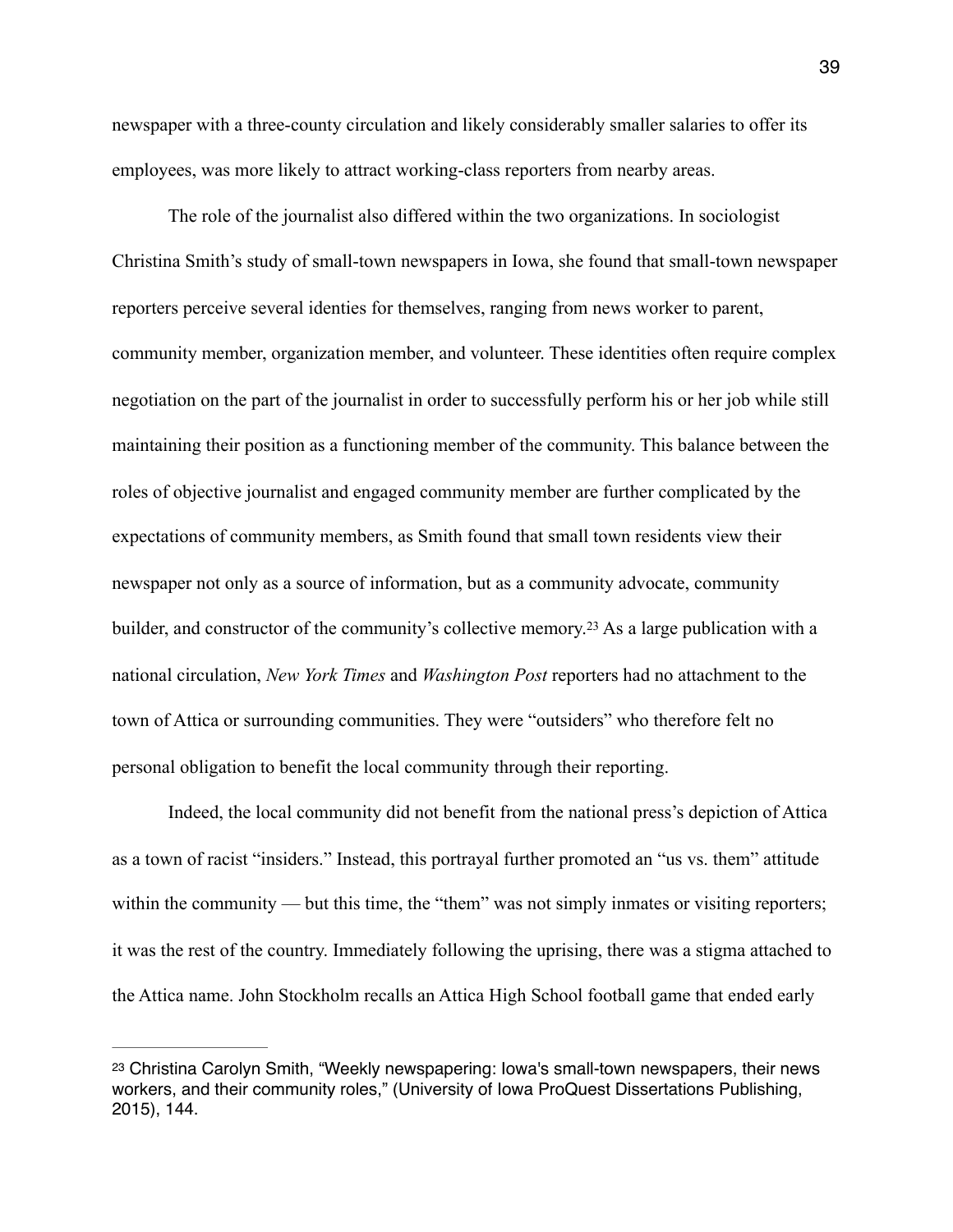after the third quarter because members of the other team harrassed the Attica players about the riot. Attica residents removed Attica Ford Garage decals from their cars when they drove to Buffalo, he also remembered, for fear of their cars getting keyed or spray painted. Many high school students stopped wearing their letterman jackets outside of Attica due to "some nasty stuff." "It changed the community," Stockholm says. "I think it got to be tighter-knit, and basically I think there was a lot of hostility." By emphasizing the racial and cultural divisions and tensions within Attica, national journalists exacerbated the insider vs. outsider mindset that had already existed.

<span id="page-42-1"></span> Media expert Susan Dente Ross posits that the media "create a 'public identity and definition' of social movements because media stories do not reflect an abstract, objective reality butrather selectively transmit messages from and about the movements."<sup>[24](#page-42-0)</sup> Both local and national media have immense power to not only report on individual events, but to define these events and present them in the context of the publication's choosing. By framing the Attica prison riot within the narrative of racial tension or choosing to present the event as an isolated tragedy, journalists for the *New York Times*, *Washington Post* and *The Daily News* had a profound influence in shaping the collective memory of their readerships regarding the uprising. Through both the articles themselves and the journalists' methods of collecting information and navigating their place within the Attica community, local and national news coverage of the event framed the uprising as a conflict between insiders vs. outsiders, urban vs. rural, and white vs. black,

<span id="page-42-0"></span>[<sup>24</sup>](#page-42-1) Susan Dente Ross, "Their rising voices": A study of civil rights, social movements, and advertising in the New York Times," *Journalism and Mass Communication Quarterly* 75, no. 3 (1998): 520.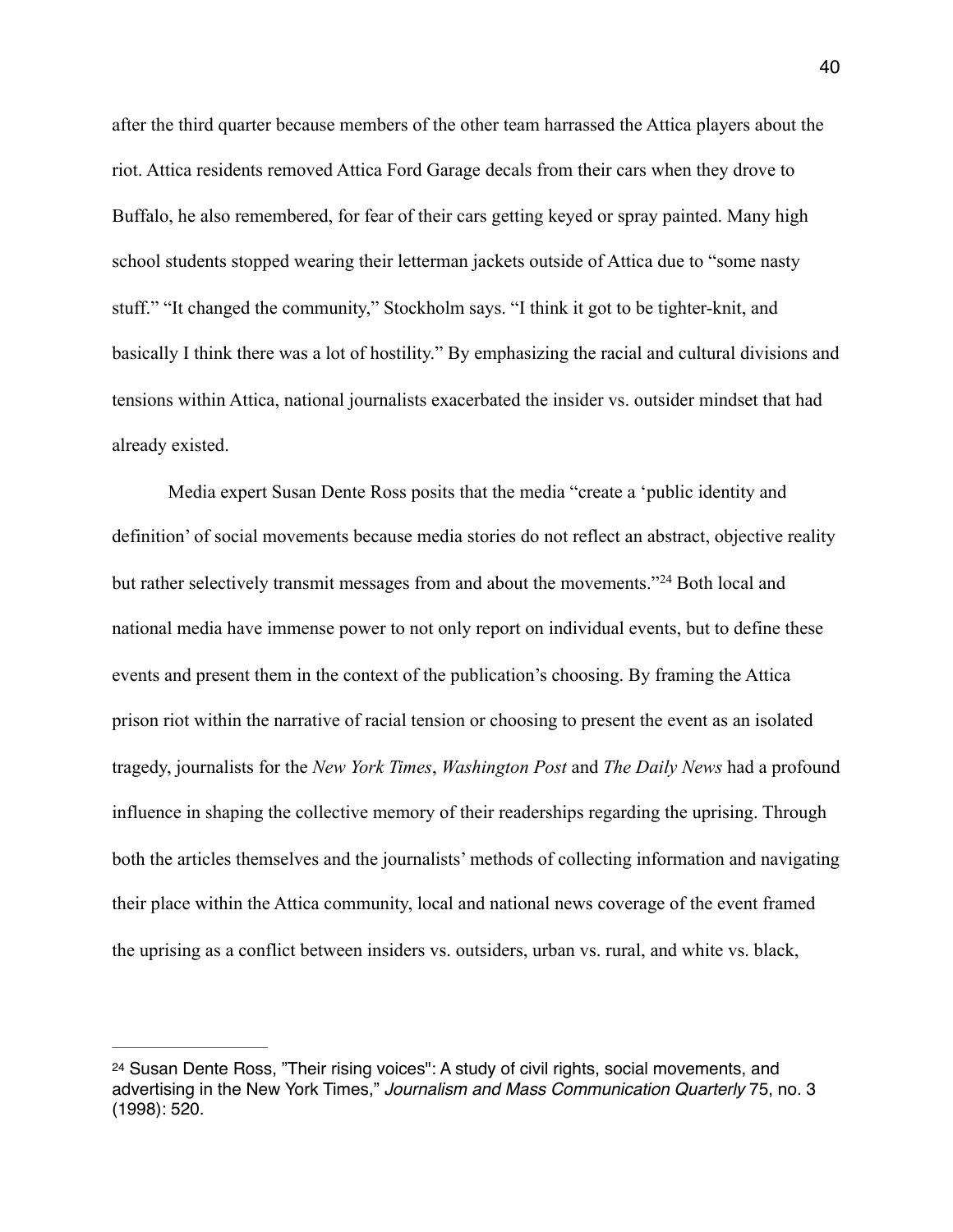fueling tensions between these perceived groups and creating a set of narratives that still live on today.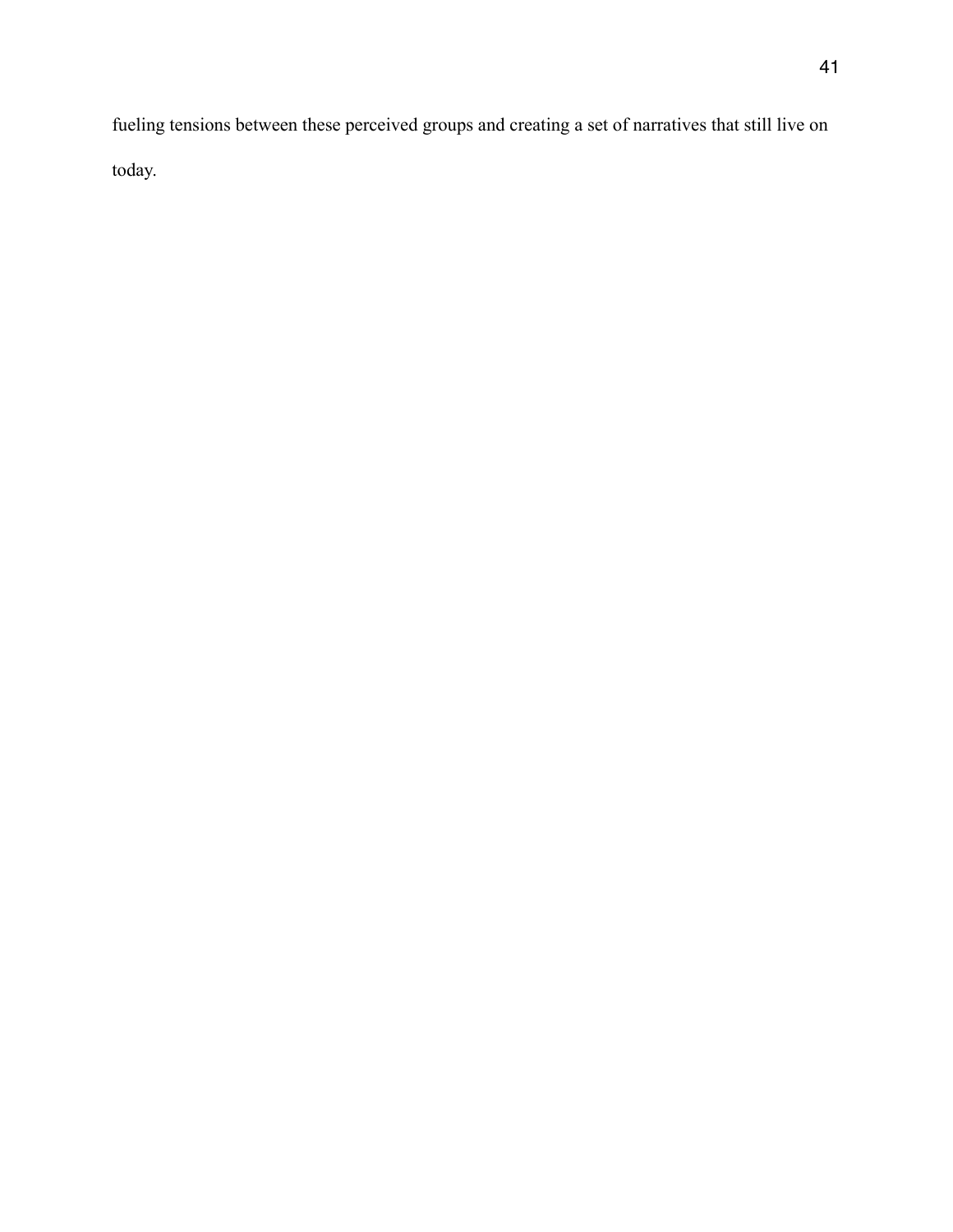## <span id="page-44-1"></span>**Chapter Three After the Riot**

 On February 28, 2015, Attica Correctional Facility was thrust into the national spotlight once again with a *New York Times* cover story whose headline read: "A Brutal Beating Wakes Attica's Ghosts: A Prison, Infamous for Bloodshed, Faces a Reckoning as Guards Go on Trial."[1](#page-44-0) The article exposed the beating of a black inmate, 29-year-old George Williams from New Jersey, by three white corrections officers, which resulted in a broken shoulder, several cracked ribs and two broken legs for Williams.

 The article was published in conjunction with *The Marshall Project*, a nonprofit criminal justice news organization launched in November 2014 and staffed by the likes of former *New York Times* Executive Editor Bill Keller. The George Williams case was a novelty in the fact that the guards were held accountable in court; according to state officials, it was the first time criminal charges had been brought against corrections officers for nonsexual assault. However, the article made it clear that the beating itself was by no means an isolated or newsworthy incident. Instead, this high-profile trial served as a gateway to an investigation by *The Marshall Project*  into a culture of ongoing guard brutality at Attica. The article cited a twenty-five percent increase in recorded incidences of New York State corrections officers using force to control inmates between 2009 and 2013, as well as a rise in inmate assaults on staff. These numbers, according to the state corrections officer union, are due to recent closings which led to overcrowding in pris-

<span id="page-44-0"></span> $1$  Tom Robbins, "A Brutal Beating Wakes Attica's Ghosts: A Prison, Infamous for Bloodshed, Faces a Reckoning as Guards Go on Trial," *The New York Times* (New York, NY), Feb. 28, 2015.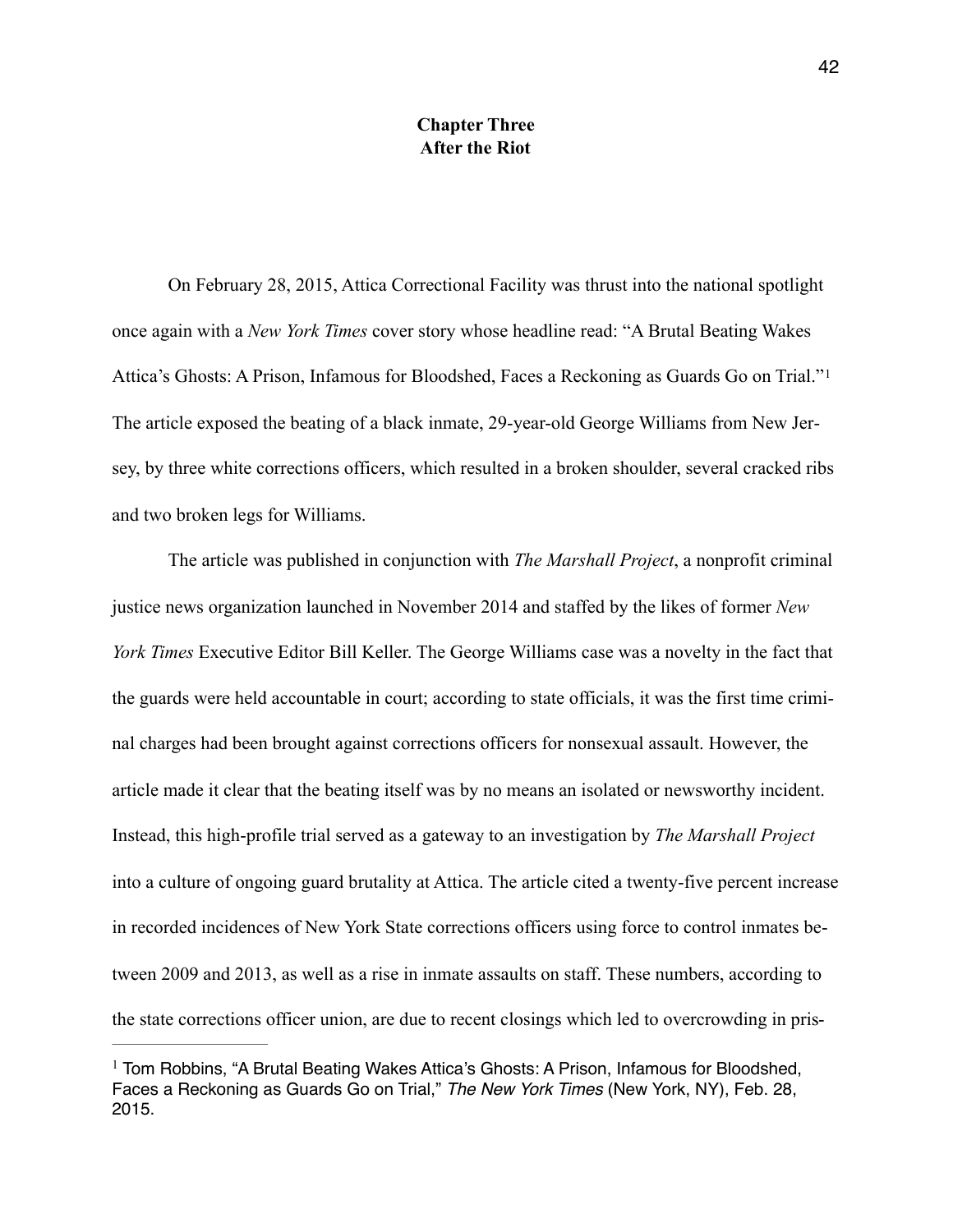ons such as Attica and understaffing of guards. The authors of the article, however, imply that the high rate of guard-on-inmate violence at Attica in particular is not merely a consequence of overcrowding, but rather a symptom of a culture of violence and racism within the prison that originated pre-1970s and was exacerbated by the uprising and its aftermath. "Looming over everything at Attica is the riot," writes Tom Robbins, the article's author, who outlines the death toll of the uprising and states that "to those who work at the prison, the history of the riot is an everyday reminder of the danger that inmates, who greatly outnumber guards, could take over at any time."

<span id="page-45-1"></span> The article concludes with a quote from one anonymous inmate, frustrated with the lack of attention given to the current conditions inside Attica by the state: "No one on the outside is going to change anything. Guys say: 'We need a riot. It's the only way to stop it.'" (This quote, along with the names of some inmates and guards and an aerial photo of the prison that accompanied the piece, were blacked out by prison officials in copies of the article distributed to Attica inmates[.2](#page-45-0)) The article includes quotes from inmates and guards alike; however, it ultimately suggests that the cultural tensions inside Attica prison are instigated and perpetuated by racist, hostile attitudes and discriminatory practices among correctional officers. The article describes the beating as part of a greater systemic problem with the New York State prison system, including state-wide statistics of guard-on-inmate violence and attributing it in part to the state recently closing prisons, which has led to overcrowding. However, it also frames Attica as unique, and suggests that the beating was not only the result of administrative decisions made by the state but

<span id="page-45-0"></span><sup>&</sup>lt;sup>[2](#page-45-1)</sup> Tom Robbins, "Attica Reads About Attica: A story of brutality clears the prison censors," The *Marshall Project,* Mar. 19, 2015.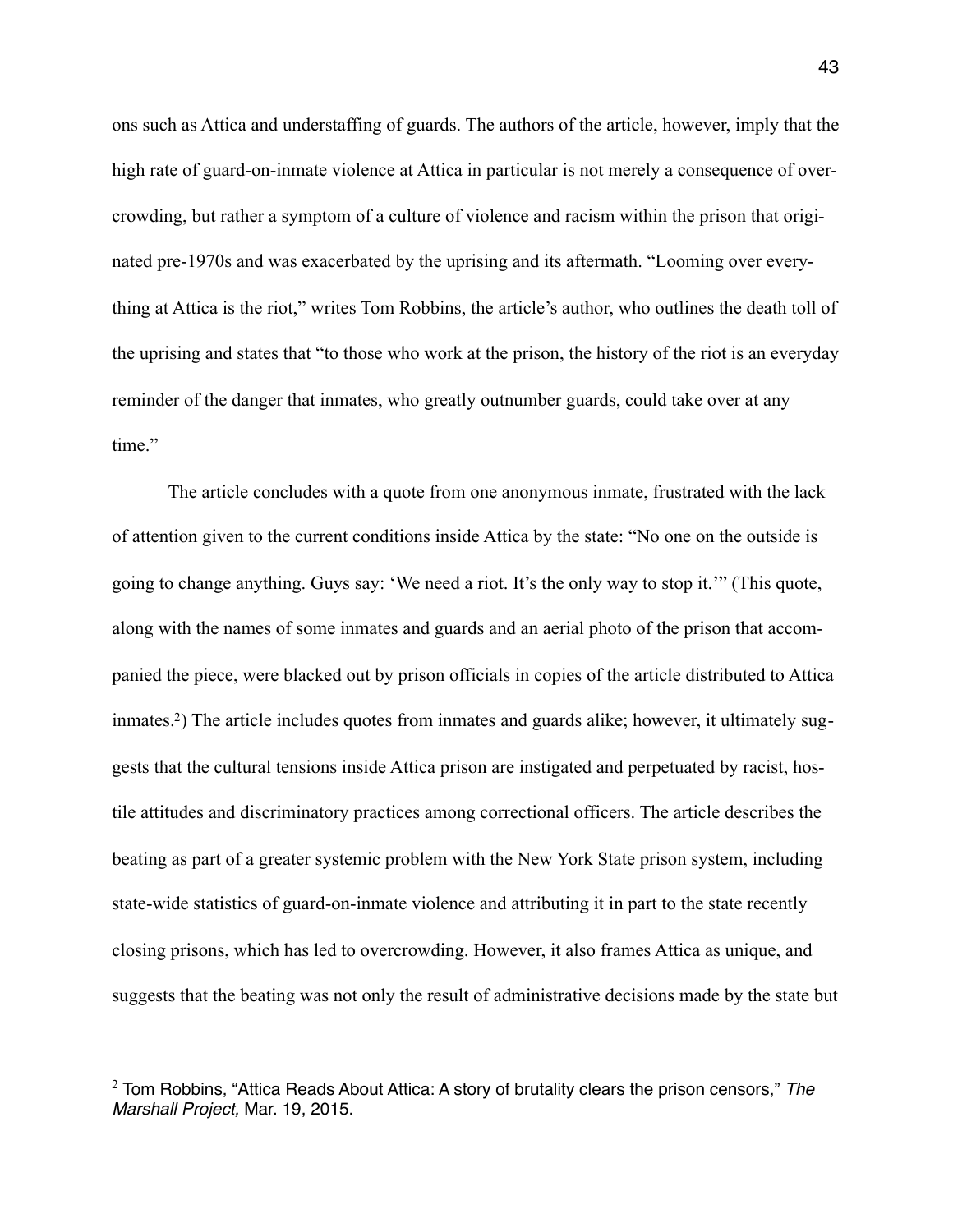also something that could only happen at Attica due to a culture of hostility that has arisen from its bloody history. Attica is presented as both the exception and the rule; simultaneously a symbol of a larger problem and a historical anomaly. But regardless of the origin of the problem, the article makes one point very clear: there is a culture of racism and corruption inside Attica Correctional Facility, and it manifests itself in the attitudes and behavior of the rural guards working there.

 When compared to some of the local coverage of the uprising's 40th anniversary published four years prior, one might not think the two journalists were talking about the same prison. One of the more radical opinion pieces, an on-air editorial by Bill Brown, the former manager of local radio station WBTA, expresses "revulsion at the bleeding hearts and do-gooders who defended the inmates as persecuted victims in an unfair prison system," and asks whether we have "any blame left for the hardened criminals who started and fueled the riot." This piece is not representative of the attitudes of all Attica residents, of course. It may not even represent the majority of local people. However, it is significant in that it goes against the national narrative of Attica that has been constructed in recent years, a narrative in which a racist, corrupt prison system is to blame for the uprising, not the inherent criminality of inmates or even the actions of individual guards.

\*\*\*

 Media coverage during the uprising and immediately after created a series of dichotomies — primarily black vs. white and urban vs. rural — that pitted inmates against Attica natives. False stories created by the state, which largely controlled the information released to the press during the riot, exacerbated these tensions. One of the most significant lies told by state officials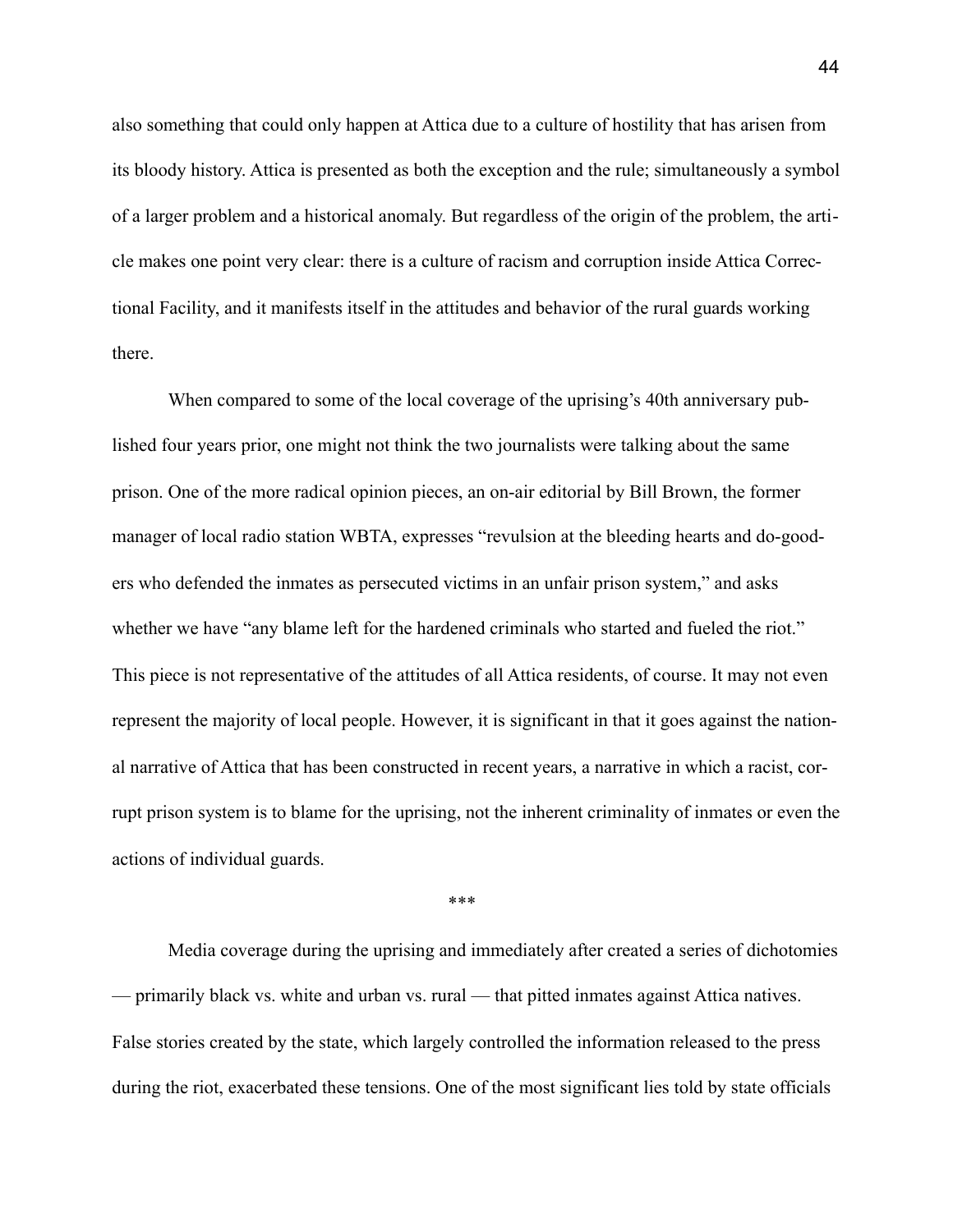and spread by the media was that the hostages had had their throats slit by inmates, not that they had been shot by state police during the retaking of the prison. Such stories fueled the "us vs. them" mentality that had already existed among many Attica residents, and relieved state officials of any responsibility for the deaths of prison employees.

 However, as the truth began to emerge in the weeks, months and years following the uprising, a third player was introduced in the narrative of inmates vs. guards: the state. After a local medical examiner determined that the cause of death for all hostages had been bullet wounds rather than knife wounds, an investigation by the New York State Special Commission on Attica determined that the state had failed to quickly correct the false rumors. The full extent of the state's effort to cover up its own responsibility in the uprising was revealed in 1975 by Malcolm Bell, the man who served as chief assistant to special state prosecutor Anthony Simonetti for the Attica prosecution in the years following the uprising. Bell's book, *The Turkey Shoot*, details the state's cover-up of crimes committed by State Police officers and Attica correction officers in the retaking of the prison and the torture and brutalization of inmates after the retaking. Despite Bell's best efforts to prosecute these officers and hold state officials accountable for the deaths incurred during the retaking, no police officer or state official was ever found guilty of crimes committed on September 11, 1971. Bell and other investigators and prosecuters were never even permitted to present their findings to a grand jury, despite ample evidence and witnesses who were willing to testify. This cover-up was exposed in a *New York Times* article on April 8, 1975, after Bell resigned and shared his story with the *Times.* 

In his book, Bell marvels at the carefully orchestrated way the *Times* chose to reveal the cover-up slowly rather than all at once, noting that "they let it out more slowly, fanning public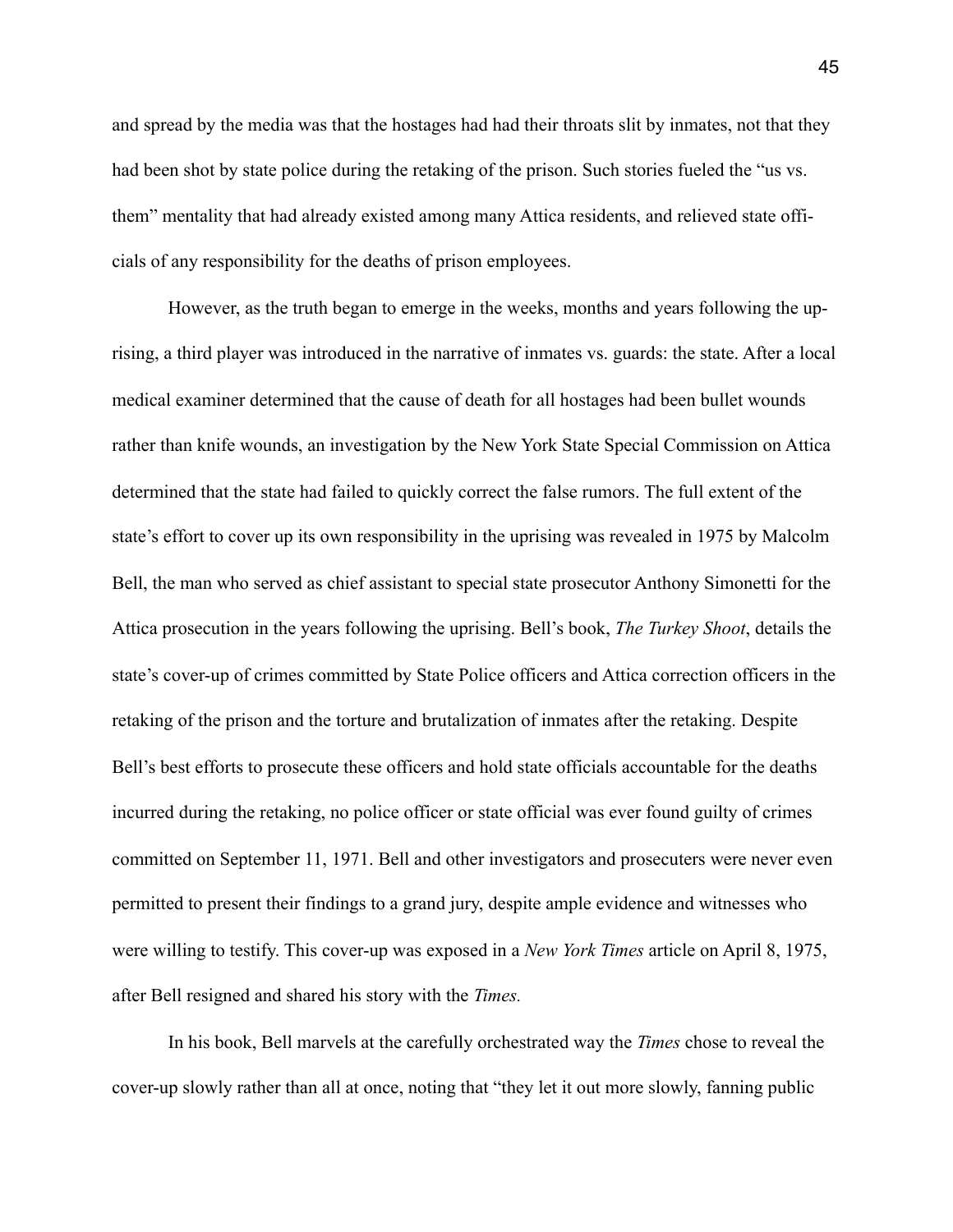<span id="page-48-2"></span>interest, and goading an increasingly apt response from the unwilling state. They did not manu-facturenews, they elicited news."<sup>[3](#page-48-0)</sup> Just as the media had both reflected and shaped the riot as it was happening, it also both reflected and shaped the public reveal of the state's responsibility in the uprising. Once the state's involvement and attempts to protect itself were made public, inmates and guards were to an extent united over the fact that they both felt cheated and betrayed by the state. This does not mean, of course, that the correctional officers and their families stopped resenting the inmates for inciting the riot or vice versa. However, the introduction of a common enemy into the us vs. them narrative alleviated some of the tension by redirecting both parties' anger at each other to the state. Inmates and guards recognized that they had both had been the victims of political corruption in an unfair system much larger than themselves.

 In January of 2000, 25 years after a class-action civil suit was filed on behalf of 1,281 inmates over the retaking of Attica by New York State Troopers, the state offered the inmates \$8 million to settle. It was less than the \$2.8 billion the inmates had originally sought, but, as a *New York Times* reporter put it in an article announcing the settlement, "for the lawyers, former inmates and supporters who never abandoned the fight, the issue was never money: it was holding thegovernment accountable for its actions."<sup>[4](#page-48-1)</sup> The reporter mused that decades in the future, the Attica uprising would likely be remembered as "a symbol of brute force," the "brute force" being the force exerted by the state during the retaking of the prison.

<span id="page-48-3"></span> As a reaction to the millions awarded to the inmates, a group of former hostages and their families came together that year to form an organization called The Forgotten Victims of Attica,

<span id="page-48-0"></span><sup>&</sup>lt;sup>[3](#page-48-2)</sup> Malcolm Bell, *The Turkey Shoot* (New York: Grove Press Inc., 1985), 324.

<span id="page-48-1"></span>David W. Chen, "\$8 Million Offered to End Attica Inmates' Suit," *The New York Times* (New [4](#page-48-3) York, NY), Jan 5, 2000.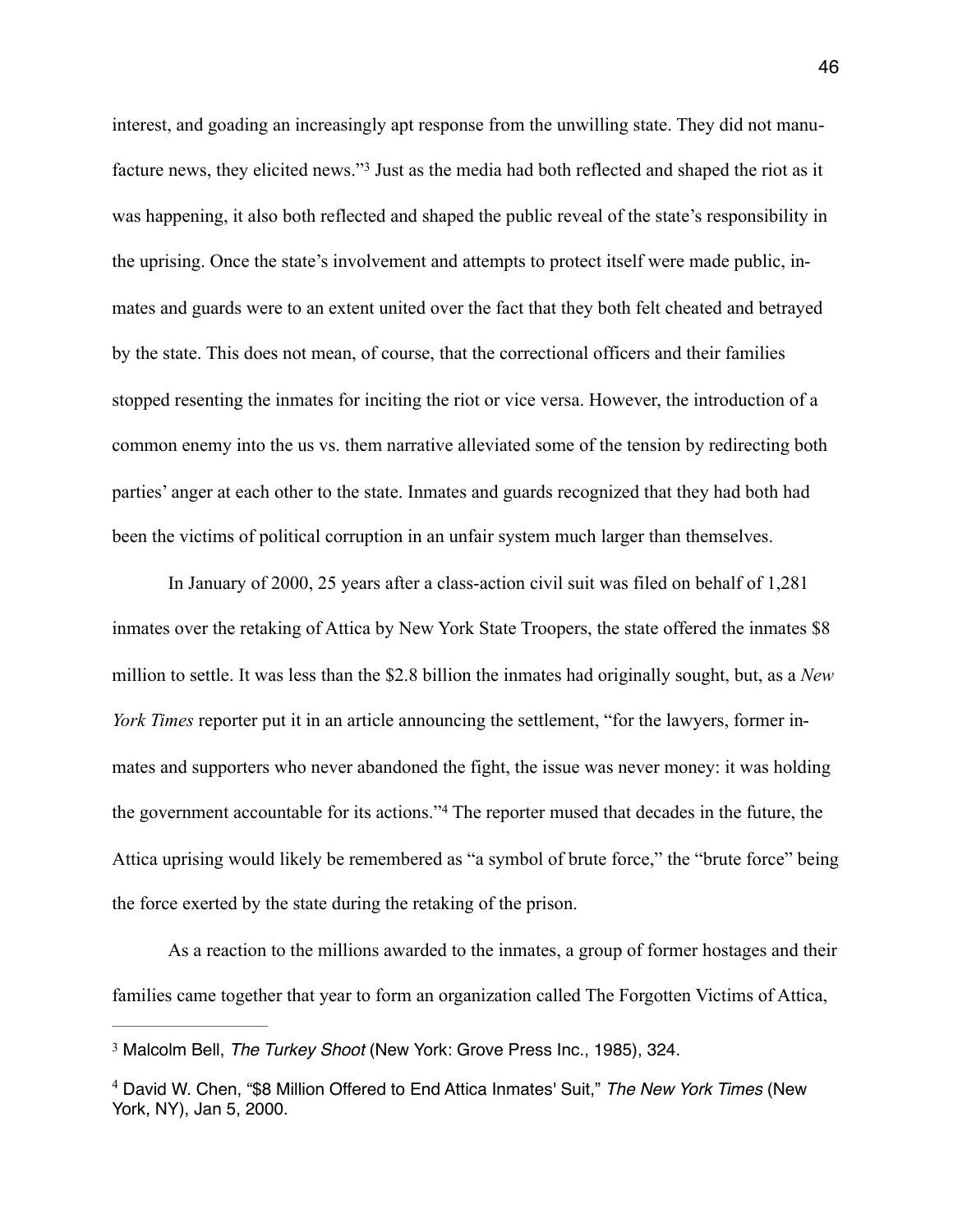<span id="page-49-2"></span>which aimed to hold the state responsible for the conditions that caused the uprising and the deaths and injuries sustained by prison employees during the retaking. The guards and their families were bothered by the fact that the inmates, who had started the riot, were compensated by the state before they were. It was more personal for some than others; Deanne Quinn Miller, daughter of Billy Quinn, the only guard killed by inmates, says she "probably would not have been so angry if I hadn't known that the two men who killed my father were included in the class action."<sup>5</sup>The Forgotten Victims demanded financial compensation, counseling for those wanting it, access to sealed records of the uprising, an annual ceremony at the prison, and an apology from the state. In 2000, the same year the group officially formed, the state offered the slain hostage's families a total of \$550,000 — or \$50,000 for each family — which they rejected. In 2002, after the Forgotten Victims had begun to receive attention from Western New York and Albany-based media organizations, a task force was created and three hearings were held, at which anyone affected by the riot was allowed to speak. The hostages' families finally accepted a \$12 million settlement in 2005, 34 years after the uprising.

 The Forgotten Victims of Attica were represented by Gary Horton, a public defender in Genesee County who decided to help after hearing interviews on WBTA, Batavia's news radio station, with some of the hostages and their families prior to the group's formal inception. Horton, a Batavia native who was between college and law school at the time of the uprising, says he followed the inmate trials but, like so many Americans, "had no idea that the state's employees wereso screwed over by the state...People didn't know. People didn't care."<sup>[6](#page-49-1)</sup> Miller, who was

<span id="page-49-3"></span><span id="page-49-0"></span> $<sup>5</sup>$  $<sup>5</sup>$  $<sup>5</sup>$  Deanne Quinn Miller, telephone interview with author, Jan 14, 2016.</sup>

<span id="page-49-1"></span> $6$  Gary Horton, telephone interview with author, Jan 14, 2016.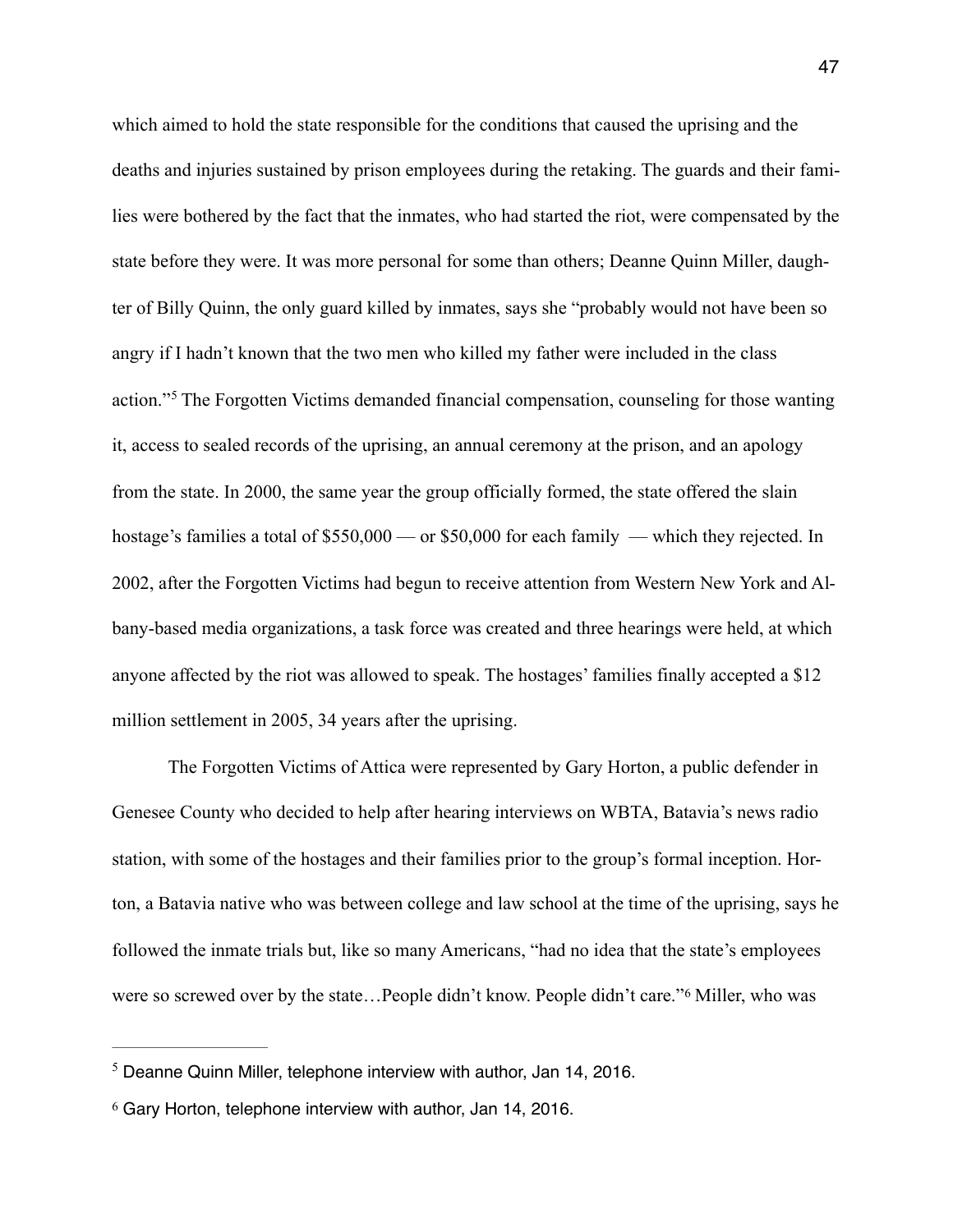<span id="page-50-2"></span>five at the time of the uprising, attributes the 34-year delay in compensation to the false information spread by state officials during and immediately following the uprising. "What people from Attica and around the country chose to believe was what the media said to them, especially right in the aftermath of the riot and during the riot," she explains. "Certainly coming from the state police,it was considered to be credible and truthful, but really, much of it wasn't."<sup>[7](#page-50-0)</sup> Horton adds that the state was legally able to control the amount of information released to the public over the course of the 34 years afterward due to the pending litigation between the inmates and the state. However, he believes "there were elements of the press that were there at the time who felt guilt about [spreading false information] and were really trying to get the story, but it was really difficult to root out." He recalls getting calls from reporters each year who wanted to cover the riot's anniversary, but rarely from the same reporter twice, "and you'd have to educate [each new] reporter right from the beginning. They didn't know anything. They might have still seen the clips where the Department of Corrections spokesperson was out there saying, 'All our people were killed by inmates.'"[8](#page-50-1)

<span id="page-50-3"></span> While it is perhaps not surprising that people from other parts of the country may not have closely followed coverage of the uprising long enough to learn about the truth, one might assume that a majority of Attica locals have kept up with the story — if not through the media, then at least through word of mouth — and are familiar with the state's role in the deaths of the hostages and their attempts to cover it up afterward. However, Miller says during her time working with the Forgotten Victims of Attica, she found the opposite to be true. "I think that over

<span id="page-50-0"></span>[<sup>7</sup>](#page-50-2) Miller, interview.

<span id="page-50-1"></span>[<sup>8</sup>](#page-50-3) Horton, interview.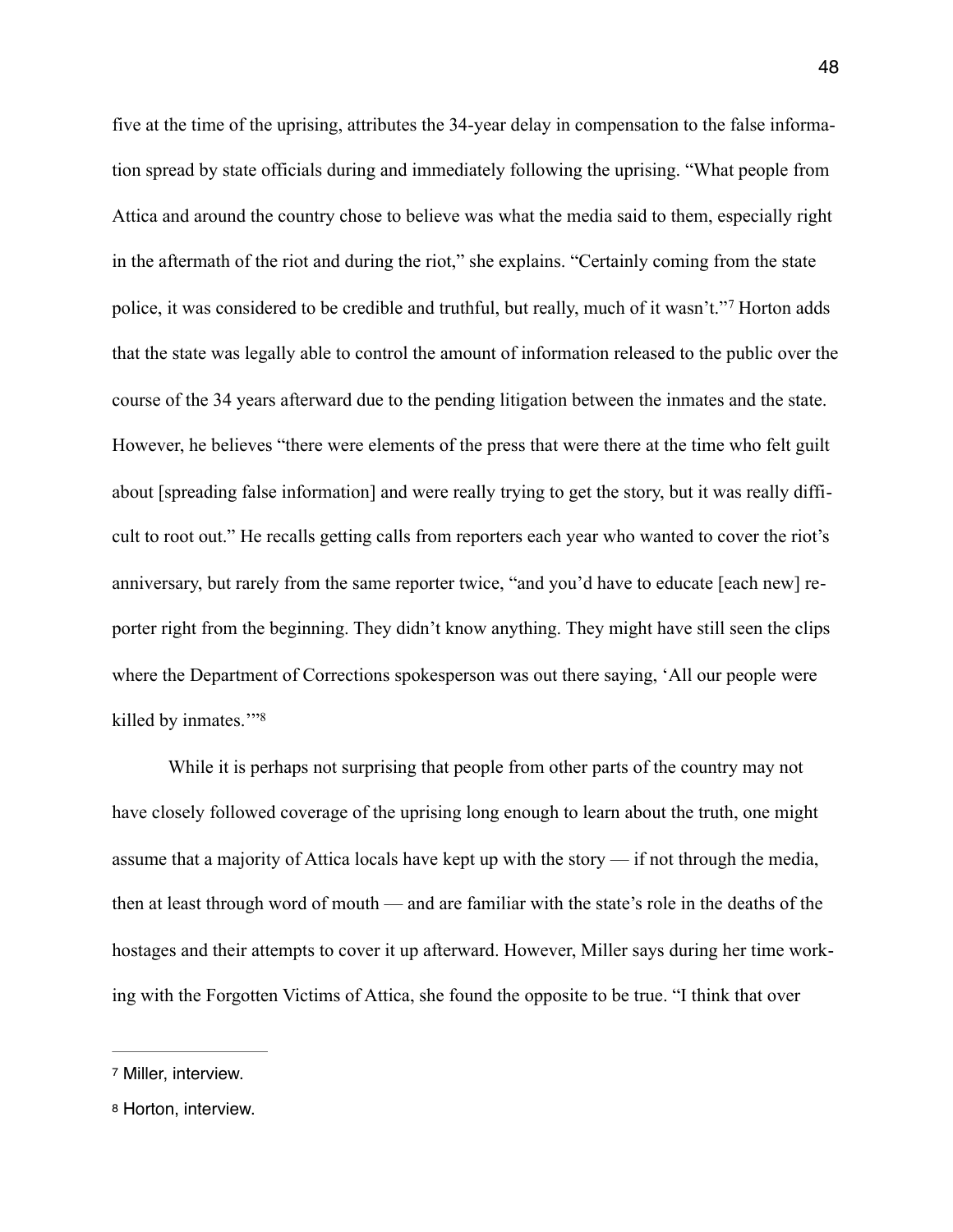time, some people were willing to accept the new information…but I definitely think that in a small town community, it was easier to survive and believe those inaccuracies of what was reported to them. Because I think it's easier to believe, when you grow up in a town like I did, that the inmates killed everybody. It's easier to understand and get through your head than that the statepolice went in…and everybody was killed by friendly fire."<sup>[9](#page-51-0)</sup> The new information revealed by Malcolm Bell and the Special Commission on Attica was a turning point for the national narrative of the Attica uprising, as well as a turning point for prison reform in America. Whereas during the riot the media had attributed much of the tension within Attica to the differences in race and culture between inmates and Attica residents, in the years after the uprising the focus shifted from problems within Attica specifically to problems within the New York State criminal justice system and the American prison system in general. Attica was no longer seen as an exceptionally violent or oppressive prison; it became a symbol for a violent, oppressive prison system nationwide. In this narrative, the structure of the prison system was to blame for the riot, not the actions of individual inmates or corrections officers. However, as Miller suggests, this narrative did not become the mainstream one in the Attica region.

## <span id="page-51-1"></span>\*\*\*

 The Attica portrayed in the *New York Times*'s coverage of George Williams is vastly different than the Attica presented in local fortieth anniversary coverage published a little over three years prior. *Daily News* headlines such as "'Their Only Child Was Dead at the Age of 26…'" and "Marking a Difficult Anniversary — Widow Recalls Husband Who Lost His Life in 1971 Prison Uprising" recall the losses felt by corrections officers and their families, not the political and so-

<span id="page-51-0"></span>[<sup>9</sup>](#page-51-1) Miller, interview.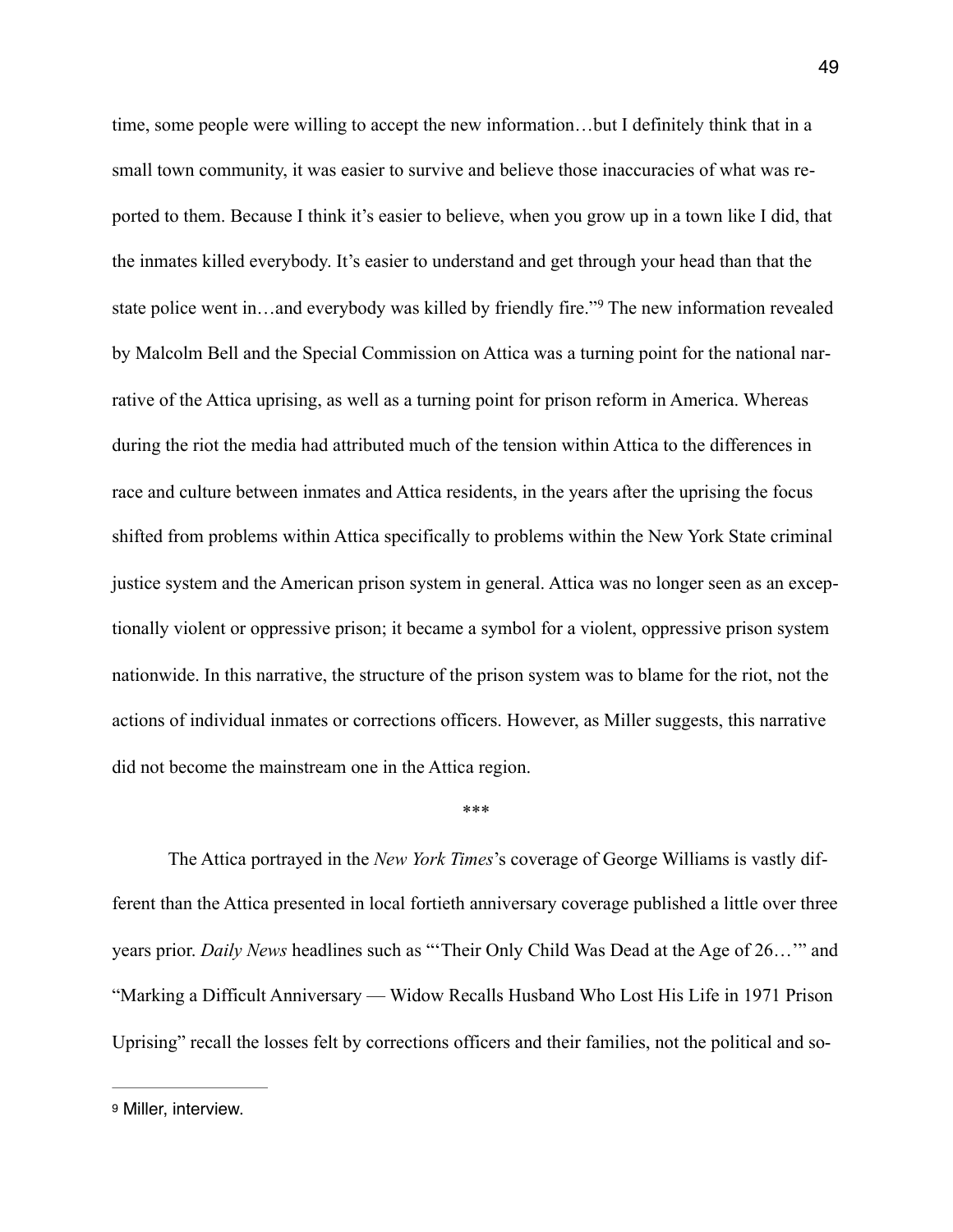<span id="page-52-2"></span>cial implications of the riot and its aftermath. In one brief article lamenting the coinciding anniversaries of the uprising and 9/11, the reporter writes: "Local residents watched the media coverage, their hearts in their throats as they prayed for the safety of friends, relatives, and neighbors. Most everyone knew someone who worked at the Attica Correctional Facility, or knew of someone who knew someone.["](#page-52-0)<sup>[10](#page-52-0)</sup> The disparate local and national narratives present in breaking news coverage of the Attica uprising still exist today in media coverage as well as local and national memory. The gap between the two has, in fact, widened since the 1970s due to growth of anti-incarceration activism and the adoption of the once-radical pro-inmate narrative by the mainstream national media.

<span id="page-52-3"></span> In recent years, however, the local media has begun to include the political and racial implications of the uprising alongside personal stories of how the riot affected the community. A reporter for the *Daily News*, in covering a 2011 symposium at the University of Buffalo, mentioned that "Inmates protested and rioted against poor treatment in Attica, including little education, few programs, poor health care and discrimination in prison jobs given to black inmates..."<sup>11</sup> In a series of short profiles of local people with ties to the riot published for the fortieth anniversary, the reporter notes that one interviewee "put the riot in historical perspective." Gary Horton, the attorney for the Forgotten Victims of Attica, lived approximately an hour and a half away from Attica at the time of the riot. Horton cites the protest movement against the Vietnam War and demonstrations in favor of women's rights, civil rights, and rights for other minority groups, as well as the Black Power movement and violent race riots, as evidence that Attica

<span id="page-52-0"></span><sup>&</sup>lt;sup>[10](#page-52-2)</sup> "Tragic Milestones Evoke Pain, Unity," *The Daily News* (Batavia, NY), Sep. 8, 2011.

<span id="page-52-1"></span><sup>&</sup>lt;sup>[11](#page-52-3)</sup> Paul Mrozek, *The Daily News* (Batavia, NY), Sep. 13, 2011.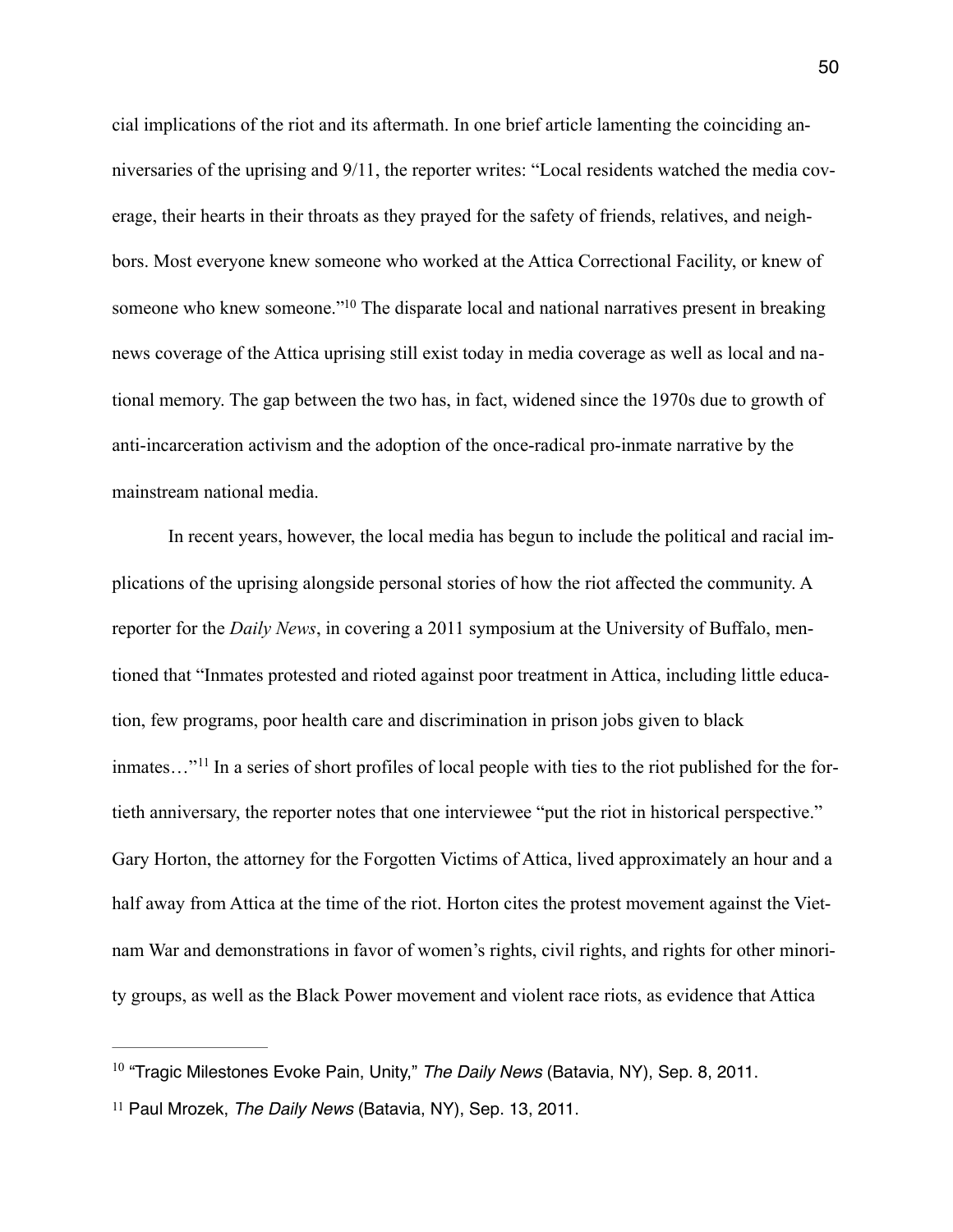<span id="page-53-2"></span>and the prisoners' rights movement were simply reflections of the times. "It was all part of that era,"he said.<sup>[12](#page-53-0)</sup> Horton's interview also mentions the fact that there were nearly no minorities on the prison staff, hinting at the racial tensions between local guards and inmates of color, but not elaborating further than simply acknowledging the racial differences. The author of the aforementioned opinion piece on Attica and 9/11 connects the uprising to prison reform occuring today, but demonstrates a greater sympathy for present-day guards at Attica than inmates, writing: "The uprising focused attention on problems within the prison system that had been festering for years. That attention has led to efforts to reform — efforts that must be ongoing as society struggles to deal with crime. Prisons remain tense, often violent places. The jobs of corrections officers have not beome easier. Reforms must focus not only on treatment of inmates, but also the way corrections officers are treated.["](#page-53-1)<sup>[13](#page-53-1)</sup> This article, while placing the riot in the context of prison reform and acknowledging that it was a necessary turning point in drawing attention to problems with the criminal justice system, characterizes corrections officers as pawns within the system rather than individuals with agency who have the ability to improve or worsen a prison environment.

<span id="page-53-3"></span> It would be inaccurate to say that the *Daily News* has never included an inmate's perspective. For example, the paper once published an interview with the son of Sam Melville, one of the leaders of the revolt, and the coverage of the University of Buffalo symposium focused heavily on an "emotional" speech given by Melvin Marshall, an inmate in the D-Yard when it was retaken by the state police who the reporter describes as an "elegant speaker." The article notes

<span id="page-53-0"></span><sup>&</sup>lt;sup>[12](#page-53-2)</sup> Paul Mrozek, "Painful Memories Linger 40 Years Later," *The Daily News* (Batavia, NY), Sep. 9, 2011.

<span id="page-53-1"></span><sup>&</sup>lt;sup>[13](#page-53-3)</sup> Tragic Milestones Evoke Pain, Unity," The Daily News (Batavia, NY), Sep. 8, 2011.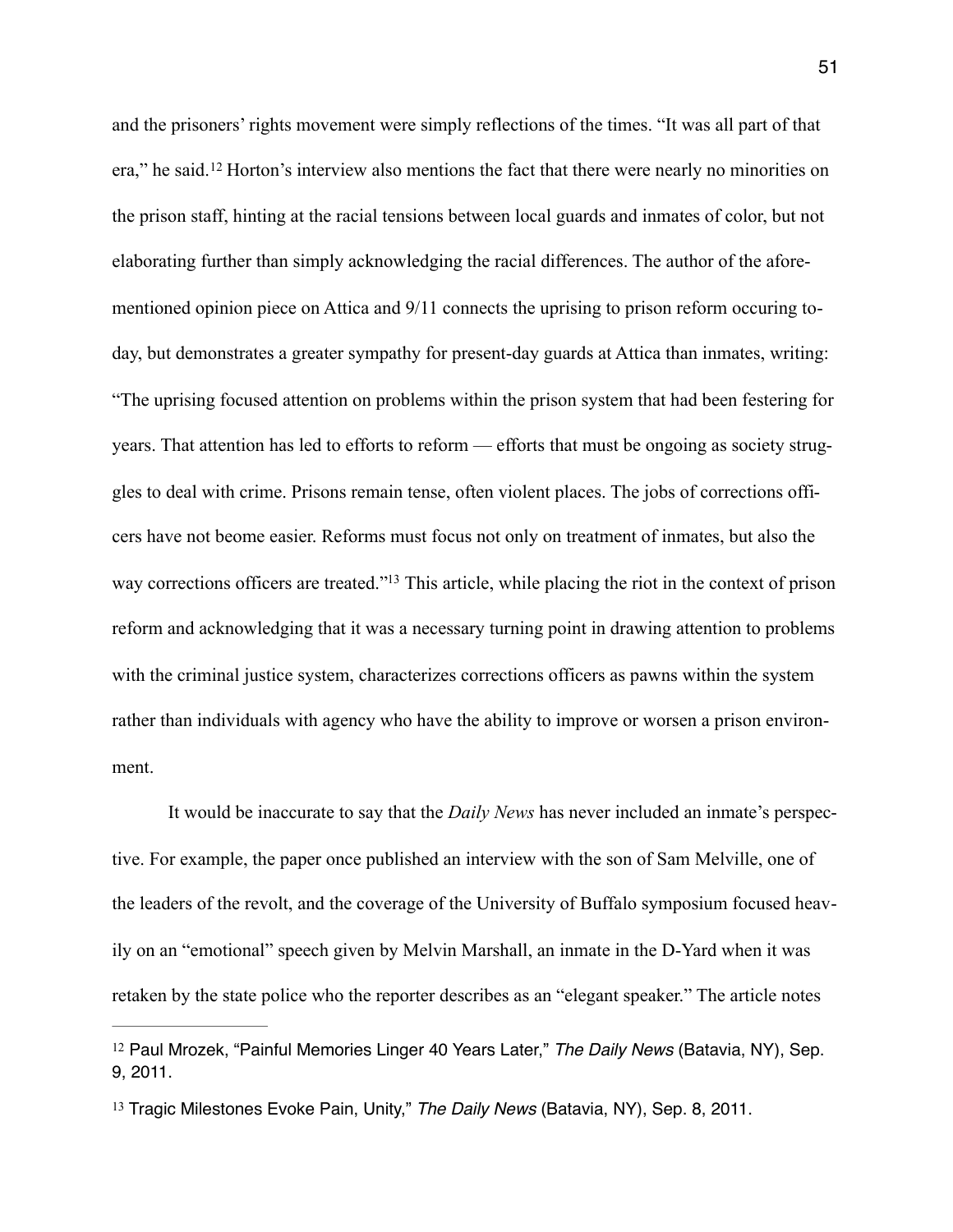that Marshall's friend, Elliot "L.D." Barkley, encouraged the other inmates "to not act like savages, and protect the hostages, and "saved a lot of hostages from being hurt" when he chased and tackled another inmate who was trying to stab them with a makeshift knife. The author describes the way Marshall "broke down" when talking about how he and Barkley were kicked and spit on by police officers after the retaking, and how he watched a trooper shoot Barkley in the back of the head. While this representation of Marshall and Barkley is certainly sympathetic and humanizing, they are presented as exceptional inmates. Marshall and Barkley are simply a few good inmates doing their best in a chaotic situation. Their individual heroic actions are lauded, but the inmate perspective as a whole, and the historical and sociopolitical legitimacy of the prisoners' rights movement, are not represented.

<span id="page-54-1"></span> Local 40th anniversary coverage of the Attica uprising has a collaborative nature that blurs the line between reporter and everyday citizen. The *Daily News* asked readers for submissions of the memories of the uprising, a selection of which were published in the paper on Sep-tember9, 2011.<sup>[14](#page-54-0)</sup> The authors of these excerpts ranged from corrections officers to their families to paramedics on the scene to Attica natives who were in elementary school when the uprising occurred. All accounts recalled fear, anxiety, and confusion while waiting to hear about their friends, neighbors, and loved ones held hostage inside the prison. They are all highly personal stories, nearly none of which contain any mention of the causes of the uprising or its broader historical significance.

 A similar approach was taken by WBTA 1490, the local news radio station, also based in Batavia, New York. To commemorate the 40th anniversary, WBTA aired a short series of inter-

<span id="page-54-0"></span><sup>&</sup>lt;sup>[14](#page-54-1)</sup> "A Tense, Palpable Pall Fell Over the Village...", *The Daily News* (Batavia, NY), Sep. 9, 2011.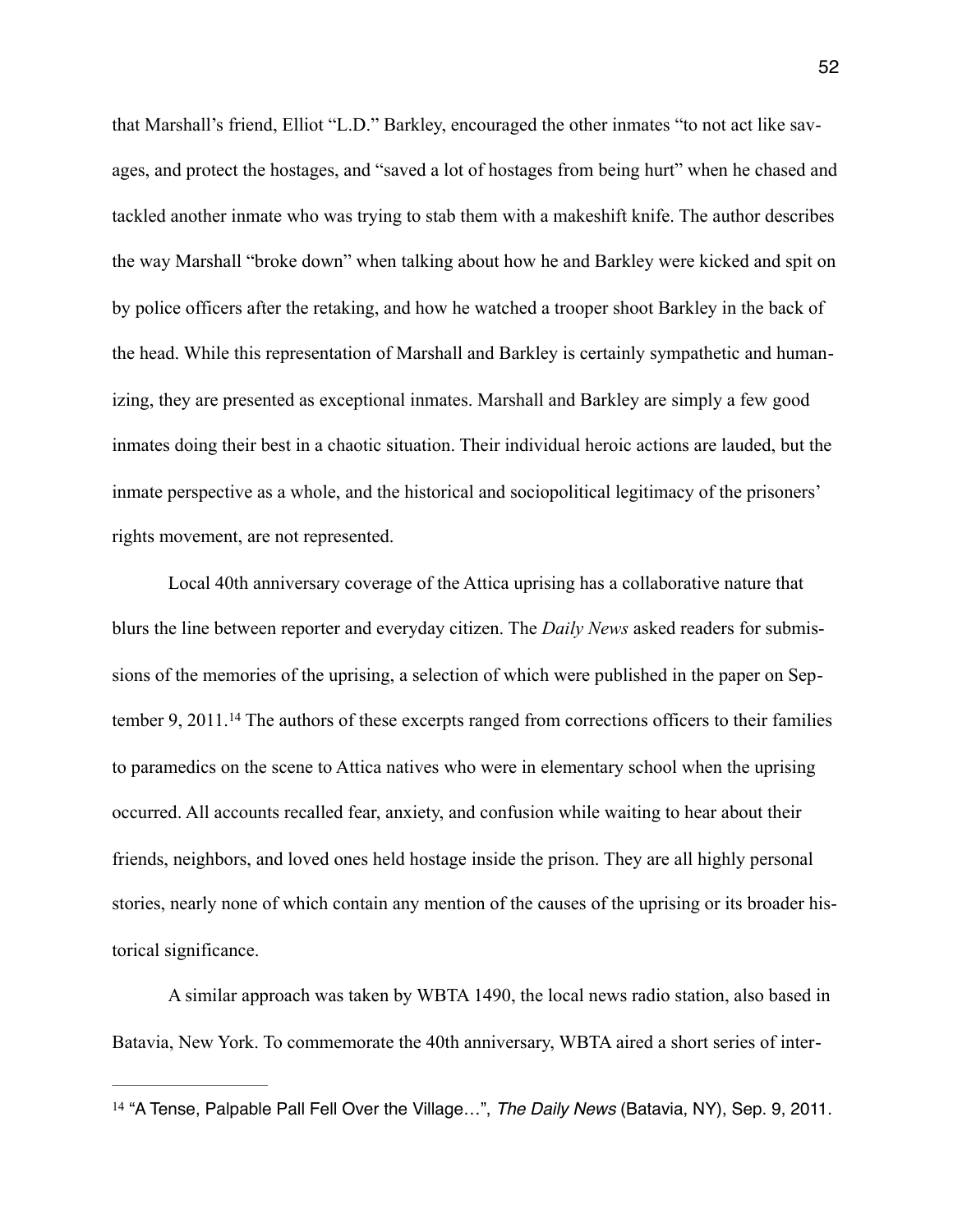views with, and editorials by, former WBTA reporters who had covered the uprising. Jim Lanigan, Assistant News Director at the time of the riot, recalled the stressful chaos of breaking the story on September 9 amidst conflicting rumors and reports, a day when he happened to be the only one in the newsroom. "It was a time when nothing was set in stone, so to speak, and it was a confusing time," he told the interviewer. "But you were trying to get the best information out, because you were impacting the families of those that were in the prison, either as hostages or just other correction officers. So it weighed on a big responsibility to get the proper information out, and it wasn't an easy thing to do." Lanigan also discussed the challenge of trying to balance sources from the state corrections department, the prison administration, and reactions from local people while stationed outside the prison during the uprising. When asked how he managed to stay calm and collected during the chaotic retaking of the prison, he responded: "The people in our area needed to know what was going on, and it wasn't just, to us, a news story. It was happening to family and friends. And that gives you a different perspective. That gives you a different angle, you might say, on it. And this is one of the things, because if you didn't know a correction officer, you knew the family member of a correction officer. And the thing I took away from that, that I'll probably have always with me, is correction officers are unsung heroes.["](#page-55-0) [15](#page-55-0)

<span id="page-55-1"></span> The WBTA interviewer then broadened the topic to the prison system in general, asking Lanigan what he thought of it, to which Lanigan replied that underfunding was the cause of many problems within prisons: "Most prisons are kind of tucked away, and people don't realize the money that's needed for those until it becomes too late and you have an Attica. And at that

<span id="page-55-0"></span><sup>&</sup>lt;sup>[15](#page-55-1)</sup> Geoff Reddick and Jim Lanigan, "Attica at 40: In Our Own Words  $-$  Pt. 2," WBTA 1490, Sep. 7, 2011.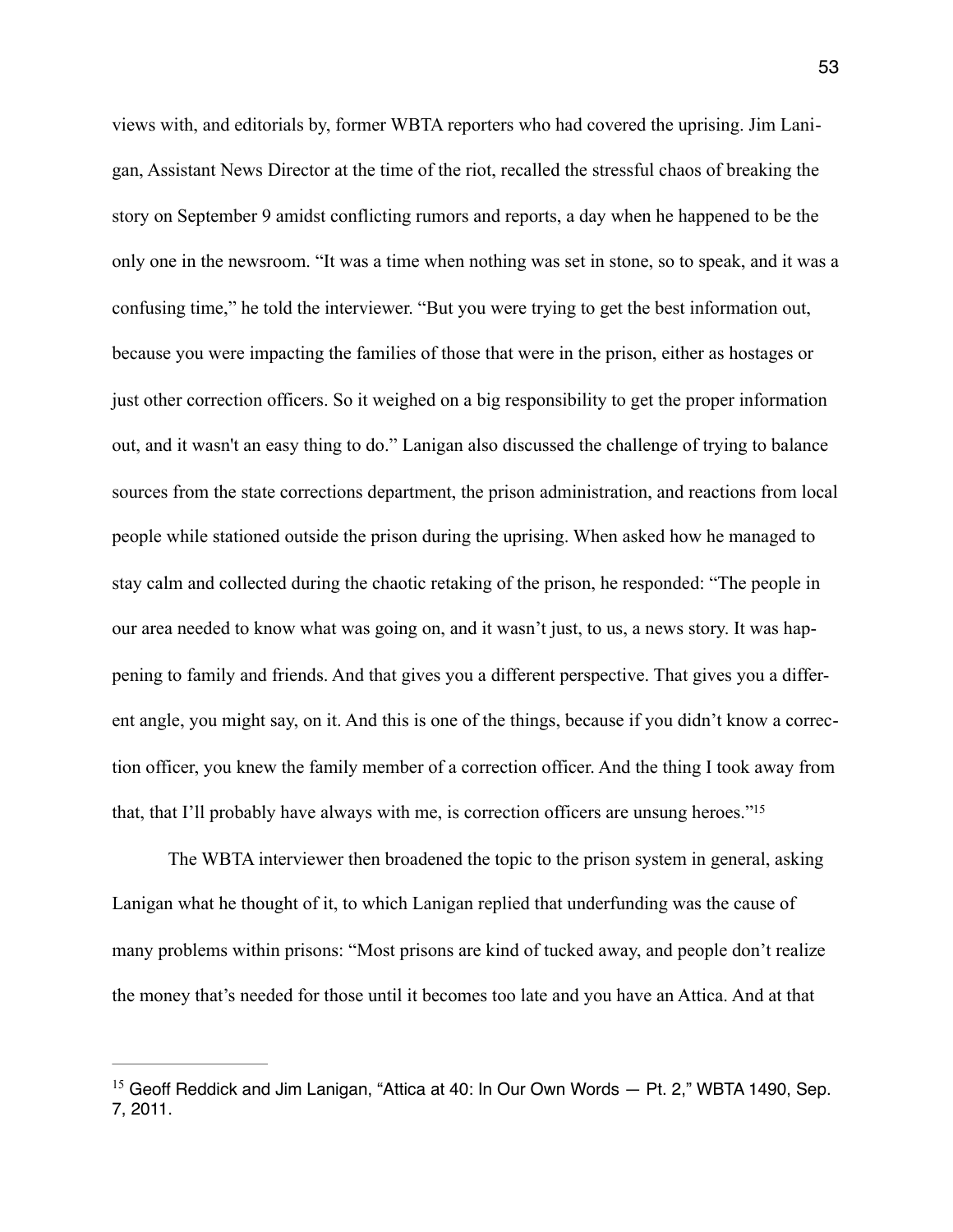time, there were several other prisons that developed riots or disturbances…so it became kind of chronic…and I think that's something that people have to realize."

 Also interviewed was former WBTA employee Frank Mangefrida, who held the position of Program Director at the time of the uprising. He recalled how he was able to utilize his friendship with a doctor at St. Jerome Hospital, where the hostage guards were treated after the riot, to get inside the hospital to interview the guards despite the fact that members of the press were not allowed inside at the time. He was also able to gain an insider's advantage by speaking with friends who were state and city police officers shortly after the riot began. "People were pretty upset," Mangefrida chuckled. "'How could this guy from a little local radio station end up talking to the hostages as they're being treated, and we can't even get to talk to anybody?' Because nobody was talking.["](#page-56-0)<sup>[16](#page-56-0)</sup> Like Lanigan, Mangefrida acknowledged his own positionality and the effect that being a native of the area had on his reporting. Unlike Lanigan, Mangefrida did not reveal any personal bias or opinions on the cause of the uprising, firmly stating, "I'm not taking sides." While Mangefrida and Lanigan had a similar positionality in relation to the uprising, the two defined their role as community journalists in different ways.

<span id="page-56-1"></span> Arguably the most blatantly pro-guard piece of journalism featured in local 40th anniversary coverage was the on-air editorial by Bill Brown, former WBTA Station President at the time of the uprising, featured in the same "Attica at 40" package as Lanigan and Mangefrida's interviews. Brown expresses "revulsion at the bleeding hearts and do-gooders who defended the inmates as persecuted victims in an unfair prison system," and questions why the revolting inmates — "vicious men – killers, rapists, drug dealers" — who started the riot were rewarded financially

<span id="page-56-0"></span><sup>&</sup>lt;sup>[16](#page-56-1)</sup> Geoff Reddick and Frank Mangefrida, "Attica at  $40 -$  Pt. 3," WBTA 1490, Sep. 8, 2011.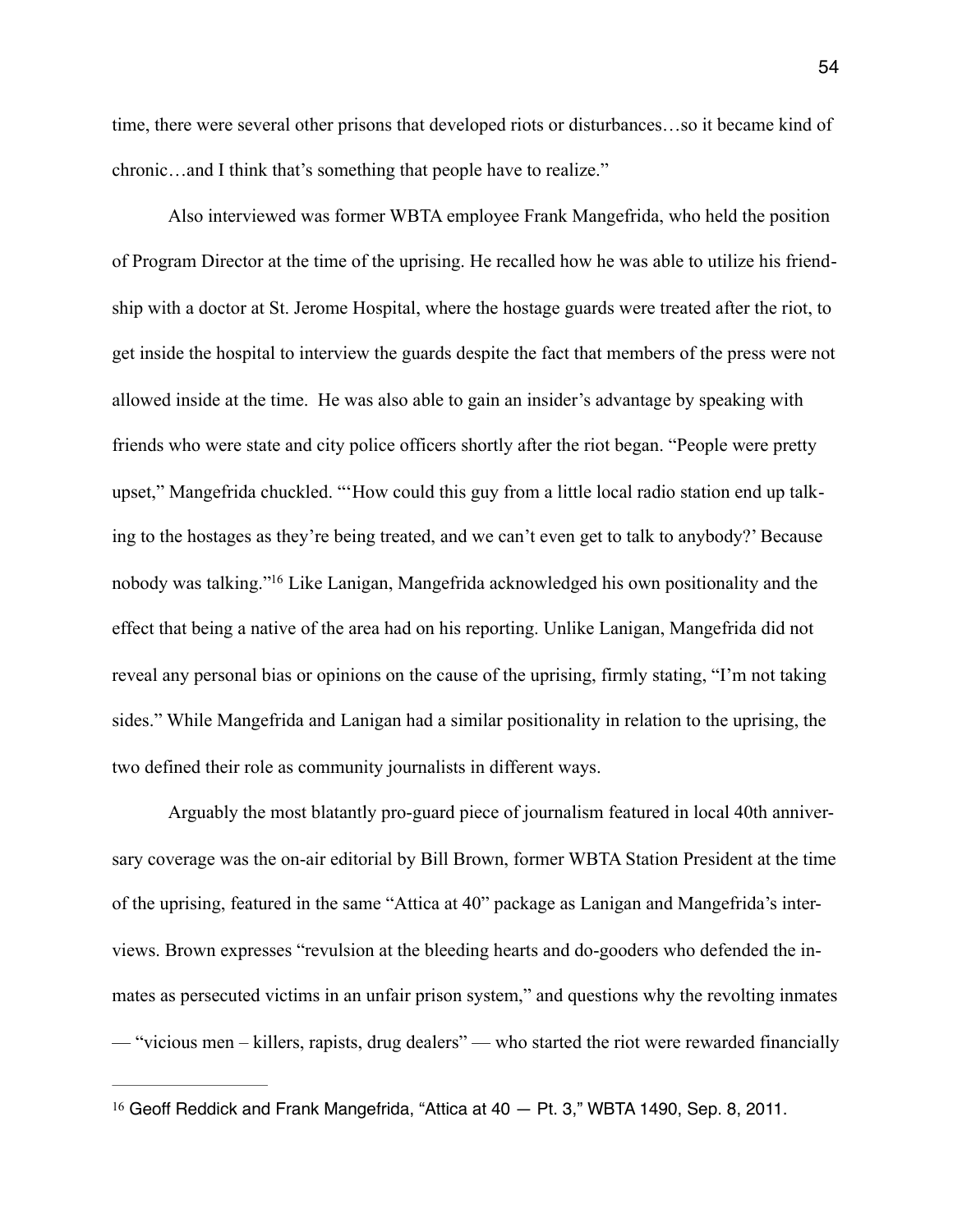<span id="page-57-1"></span>by the state years later. It is clear which narrative Brown ascribes to: the one in which the inmates are entirely to blame for the riot and its aftermath. "The State Police were blamed…The Department of Corrections was blamed. The staff at Attica was blamed. Do we have any blame left for the hardened criminals who started and fueled the riot? How should society deal with menacing thugs, who have recklessly and without remorse or respect, viciously assaulted the law and order that rules behavior?" Brown wondered aloud on air[.](#page-57-0)<sup>[17](#page-57-0)</sup> While it would be unfair to use one editorial — a biased piece of journalism by nature — as an indicator of the political leanings of a news organization, this particular editorial is especially noteworthy as it came from the former president of the news organization. It also stands out as the only on-air editorial WBTA aired as part of the 40th anniversary series and thus the only perspective expressed outside of reporter interviews. Brown's editorial reinforces the local notion that corrections officers played only a passive role in the riot and were at the mercy of the other players. It also displays a frustration toward the idea that in recent years, inmate voices have become more frequently heard in the media and included in the national dialogue on mass incarceration, whereas the voices of corrections officers have remained largely silenced.

 Brown concludes by urging local listeners to remember Attica as "an insurrection of evil men who were not punished as they should have been," noting that "some still blame the state for this unprovoked and deadly assault on society." His parting words — either inspirational or foreboding depending on perspective — express hope that one day the "law officers who are doing a dangerous job; a job they were sworn to do" will find justice: "God in His mercy will bless the

<span id="page-57-0"></span> $17$  Bill Brown, "Commentary on the 40th Anniversary of the Attica Prison Riot," WBTA 1490, Sep. 9, 2011.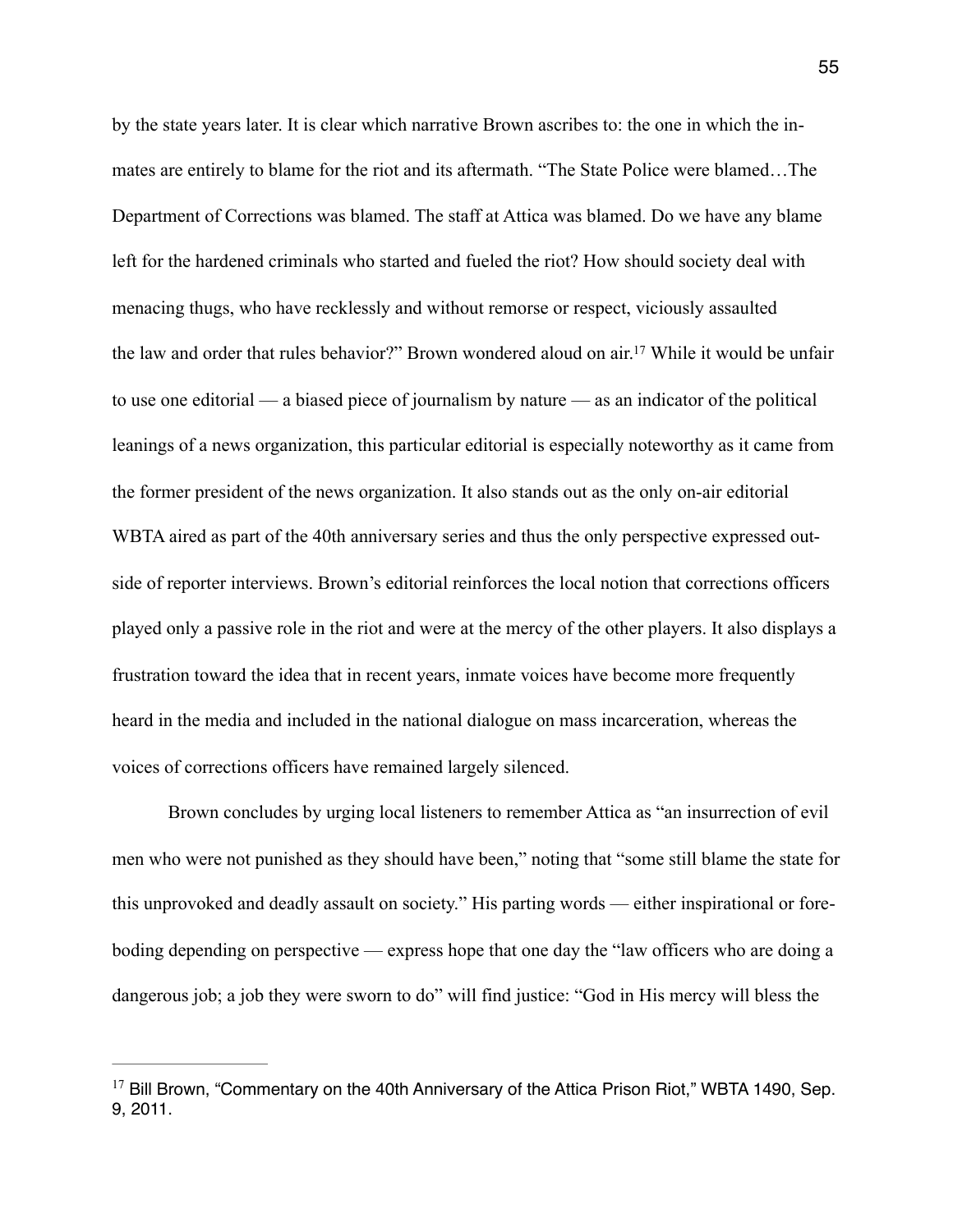innocent victims, who to this day remember and mourn," he declares. "In His righteous justice, He will condemn the killers to an eternal punishment much worse than Attica's forbidding walls."

<span id="page-58-5"></span><span id="page-58-3"></span>\*\*\*

 Nearly four years after the 40th anniversary of the uprising, Barack Obama made history by visiting a place no sitting president before him had gone before: a federal prison. During his July 16, 2015 visit to El Reno Correctional Institution in El Reno, Oklahoma, the president toured the facility and met with inmates and law enforcement officers. "I think we have a tendency sometimes to almost take for granted or think it's normal that so many young people end up in our criminal justice system," said Obama in a press conference at the end of the day. "It's notnormal. It's not what happens in other countries."<sup>[18](#page-58-0)</sup> The visit to El Reno was part of a larger effort by President Obama during his second term to reform the criminal justice system; as of December 2015, he had granted nearly two hundred pardons and commutations: more than the previous four presidents combined[.](#page-58-1)<sup>[19](#page-58-1)</sup> Weeks after visiting El Reno, the president's administration announced that it would reinstate Pell Grants for nonviolent prisoners[.](#page-58-2)<sup>[20](#page-58-2)</sup> These newsworthy events were indicative of a larger social movement occurring across the United States: Americans were starting to pay serious attention to the mass incarceration of people of color.

<span id="page-58-4"></span><span id="page-58-0"></span><sup>&</sup>lt;sup>[18](#page-58-3)</sup> Tom LoBianco, "President Barack Obama makes historic trip to prison, pushes reform," *CNN*, Jul. 17, 2015.

<span id="page-58-1"></span><sup>&</sup>lt;sup>[19](#page-58-4)</sup> Gregory Korte, "Obama grants 95 Christmastime pardons and commutations," USA Today, Dec. 19, 2015.

<span id="page-58-2"></span><sup>&</sup>lt;sup>[20](#page-58-5)</sup> Beth Schwartzapfel, "Obama Is Reinstating Pell Grants for Prisoners," The Marshall Project, Jul. 30, 2015.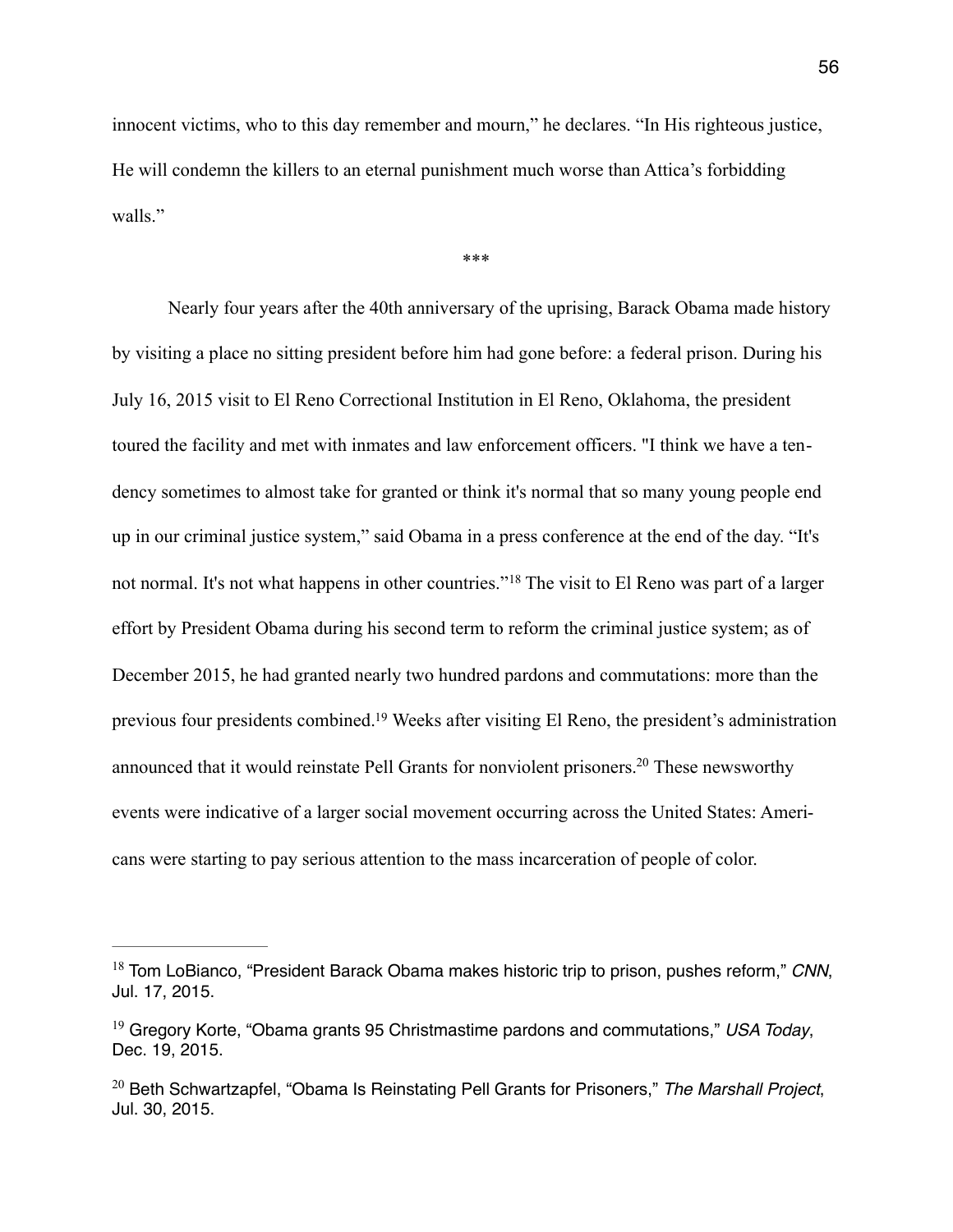Barack Obama was not the only politician for whom criminal justice reform was a priority in 2015. Over the course of the past few years, those from both ends of the political spectrum have come to an unlikely agreement on one issue: that the U.S. prison system must be reformed. Republican Sen. Rand Paul made criminal justice reform a central point of his presidential campaign, bringing the issue up frequently during televised debates in 2015 and 2016. In separate speeches and press releases, both Paul and Democratic candidate Hillary Clinton cited the statistic that the United States has 5 percent of the world's population but 25 percent of the world's incarcerated population. This was far from the first time that two politicians from opposite parties had made the same argument against mass incarceration; the issue had been drawing attention in recent years from both Democratic and Republican senators proposing acts that would shorten the mandatory minimum sentences introduced as a result of the crack epidemic of the 1980s.[21](#page-59-0)

<span id="page-59-1"></span> While the high cost of having the largest imprisoned population in the world was undeniably a motivator for many politicians, the fiscal downsides of mass incarceration went hand in hand with the growing Black Lives Matter movement, which was born after the death of unarmed black teen Trayvon Martin and the acquittal of his shooter, George Zimmerman. The movement, which is still going strong today, has been fueled by police brutality toward people of color and manifests itself through social media and protests across the country. The movement, which self-describes as "an ideological and political intervention in a world where Black lives

<span id="page-59-0"></span> $21$  Michelle Ye Hee Lee, "Does the United States really have 5 percent of the world's population and one quarter of the world's prisoners?," *The Washington Post*, Apr. 30, 2015.; Hillary Clinton, "Remarks at Columbia University" (keynote address, David N. Dinkins Leadership and Public Policy Forum, New York, NY, Apr. 29, 2015); "Sens. Paul and Booker Re-introduce the RE-DEEM Act," *Rand Paul: United States Senator for Kentucky* official website, Mar. 9, 2015.; "An unlikely alliance of left and right," *The Economist*, Aug. 17, 2013.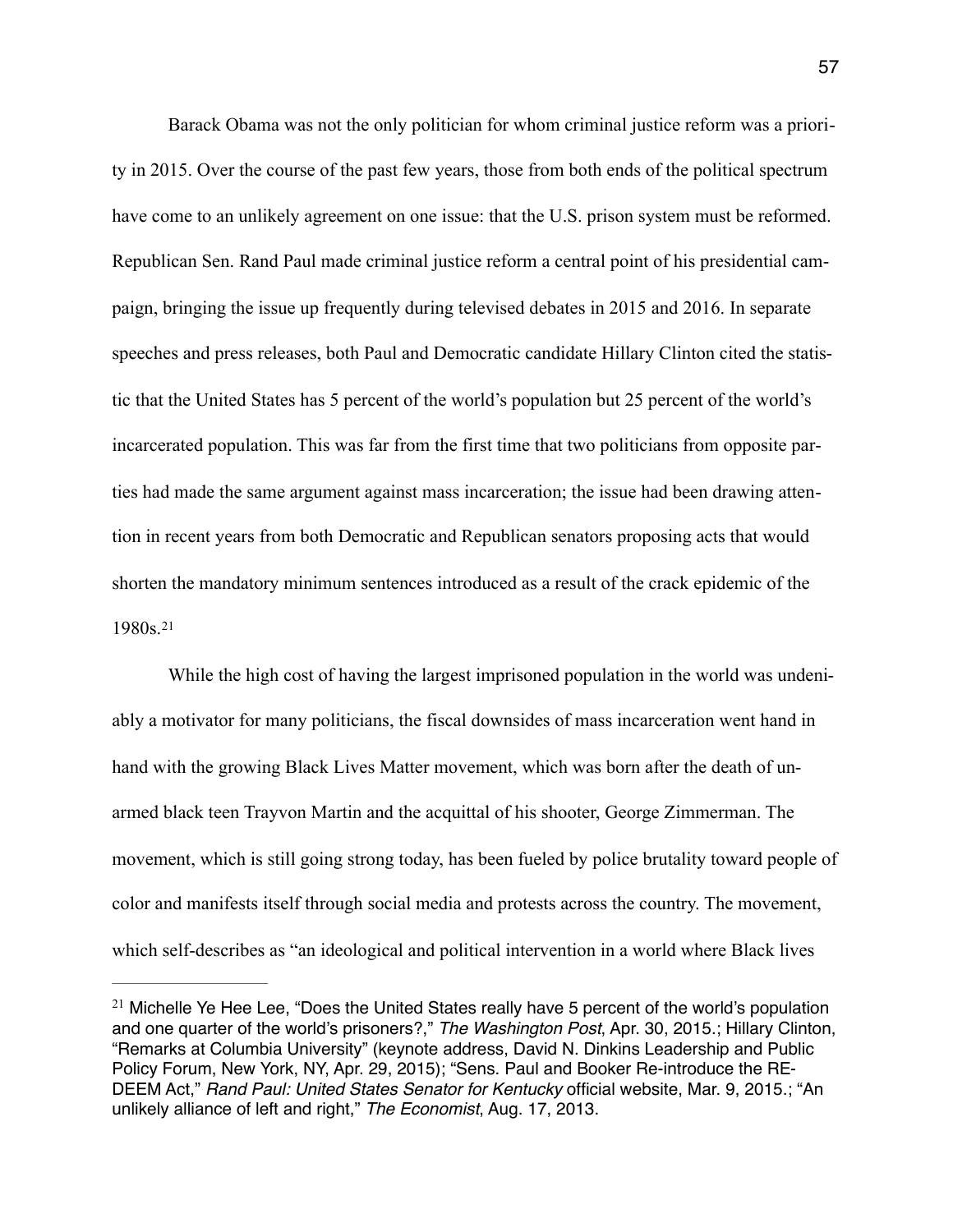are systematically and intentionally targeted for demise," aims to fight the criminalization and mass incarceration of minorities, particularly young African-American men, in a country where approximately 60 percent of incarcerated males are either black or Latino.[22](#page-60-0)

<span id="page-60-3"></span> In her popular book *The New Jim Crow: Mass Incarceration in the Age of Colorblindness,* civil rights advocate Michelle Alexander argues that the oppression of African-Americans did not end with the civil rights movement, and that the blatant discrimination against people of color demonstrated during the Jim Crow era has simply evolved into a more nuanced and subtle form of discrimination: the disproportionate imprisonment of blacks today.[23](#page-60-1) Far from being considered radical, the book is assigned reading for many college courses, and was required reading for all incoming freshmen at Brown University in the fall of 2015.

<span id="page-60-5"></span><span id="page-60-4"></span> "In too many places, black boys and black men, and Latino boys and Latino men, experience being treated different under the law," President Obama told the National Association for the Advancement of Colored People at the group's annual conference in 2015. "Mass incarceration makes our country worse off and we need to do something about it."<sup>24</sup> The phrase "mass incarceration," virtually nonexistent before appearing first in 2010, has since become a household term, and has appeared in the headlines of dozens of major news outlets and speeches by politicians and activists alike. Usage of the phrases "mass incarceration," "mass imprisonment," and

<span id="page-60-0"></span><sup>&</sup>lt;sup>[22](#page-60-3)</sup> Alicia Garza, "A HerStory of the #BlackLivesMatter Movement," *BlackLivesMatter.com.*; E. Ann Carson, "Prisoners in 2013," *Bureau of Justice Statistics*, Sep. 2014.

<span id="page-60-1"></span><sup>&</sup>lt;sup>[23](#page-60-4)</sup> Michelle Alexander, *The New Jim Crow: Mass Incarceration in the Age of Colorblindness* (New York: The New Press), 2010.

<span id="page-60-2"></span> $24$  Barack Obama, "Remarks by the President at the NAACP Conference," (speech, NAACP 106th National Convention, Philadelphia, PA, Jul. 14, 2015)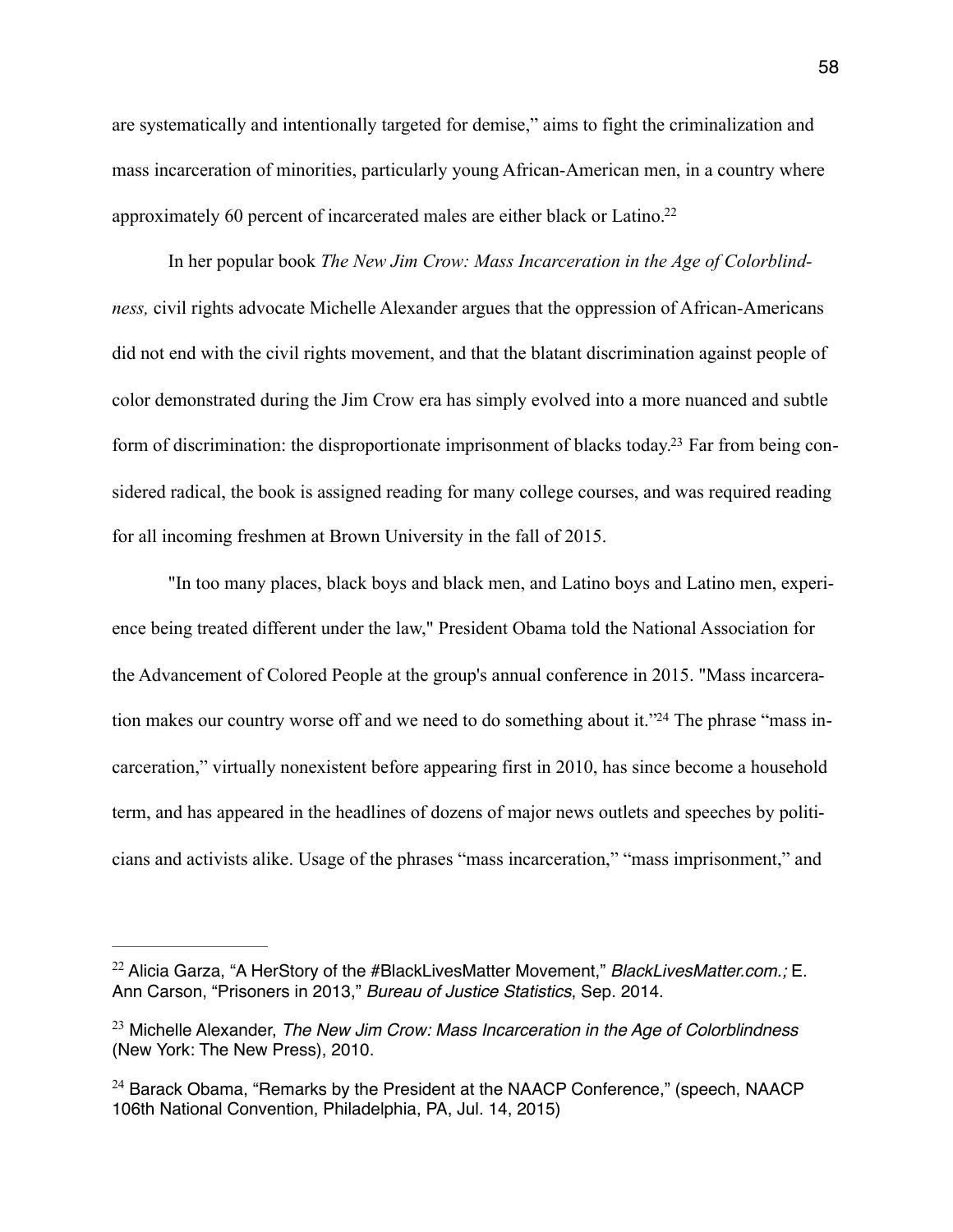"prison industrial complex" have more than tripled in books since the late 90s and early  $2000s$ .<sup>[25](#page-61-0)</sup> The disproportionate incarceration of millions of people of color has become a part of the mainstream national dialogue in a way that it was not when the Attica uprising took place in 1971, thus framing the uprising within a narrative of racialized incarceration which was existent but considered radical in 1971. The normalization of this narrative, particularly by large-scale, mainstream news organizations, has affected the national memory of the riot in a way that distances itself even further from local memory.

<span id="page-61-2"></span>\*\*\*

 George Williams, the inmate whose story brought the ghosts of Attica back to life in national discourse in a 2015 *New York Times* article, was serving two to four years for robbing a jewelery store when the beating occurred. He was a small man, only five foot eight and 170 pounds, and he dreamed of someday owning a barbershop upon his release from prison. Little information is provided about the three guards — Sgt. Sean Warner, Officer Keith Swack, and Officer Matthew Rademacher — beyond their ages (ranging from late twenties to late thirties), physical size (all at least five foot eleven and weighing above 240 pounds), and the fact that "all three men are white and had goatees at the time."[26](#page-61-1)

<span id="page-61-3"></span> After a thorough description and timeline of the 2011 beating, the *Times* article segues into a description of the town of Attica itself, noting that in Wyoming County, "the heaviest concentration of humanity is the 2,240 inmates packed behind the great gray prison walls that measure more than a mile around." These inmates are eighty percent black and Hispanic men, and

<span id="page-61-0"></span> $25$  Oliver Roeder, "A Million People Were In Prison Before We Called It Mass Incarceration," *FiveThirtyEight*, Sep. 18, 2015.

<span id="page-61-1"></span>[<sup>26</sup>](#page-61-3) Robbins, "A Brutal Beating."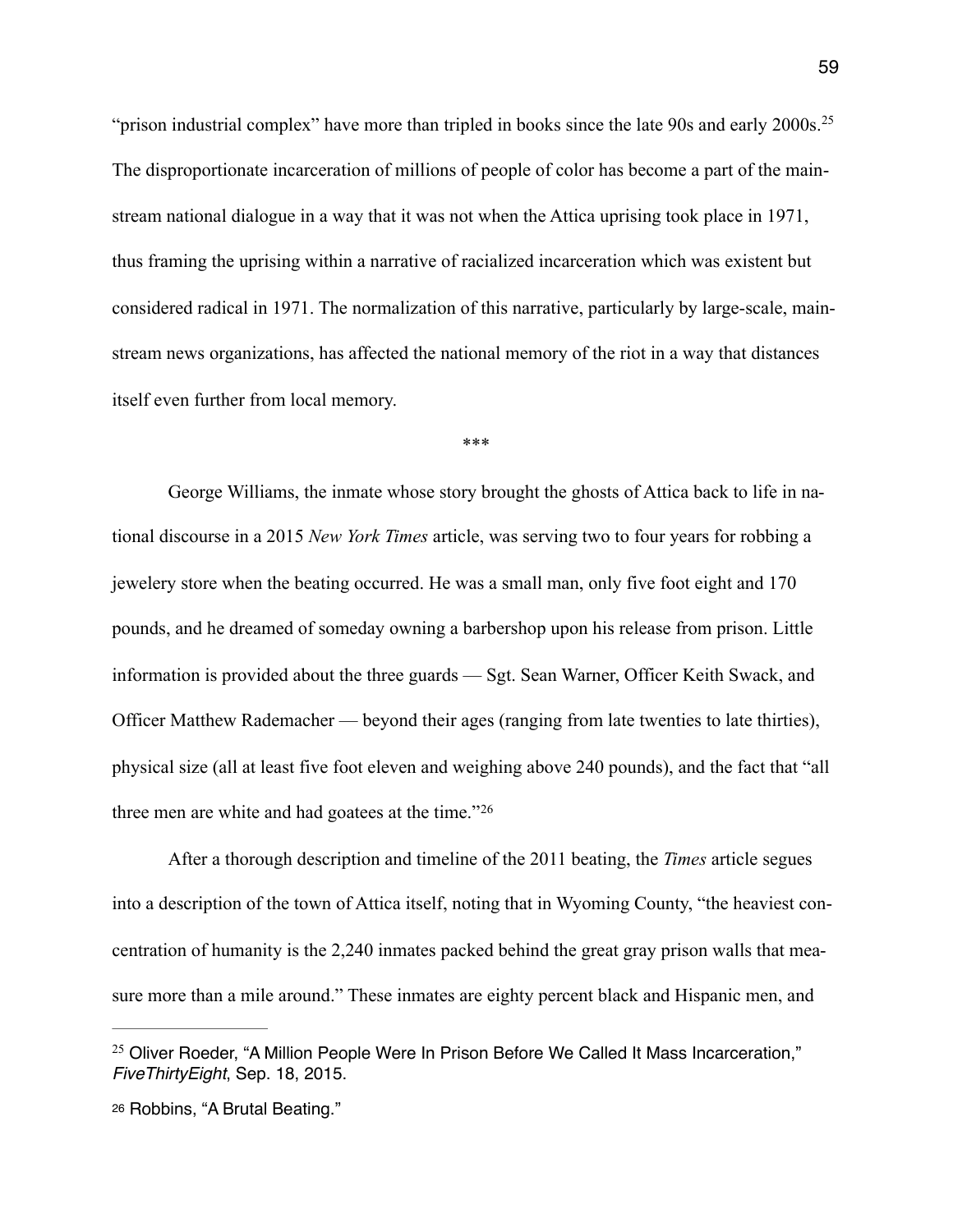nearly half of them hail from New York City and its suburbs. As of February 2015, there were 600 correctional officers working inside Attica, and "all but a handful of them" were white. Clearly, not much had changed since 1971 in terms of the demographics of Attica Correctional Facility.

 Robbins' assertion that the uprising has colored the culture of Attica for the worse is backed up by quotes from two employees. The first is Mark Cunningham, a sergeant at Attica whose father was taken hostage and killed in the retaking. He ensures that all new recruits are told what happened in 1971, and explains that "You do certain things a certain way because it wasn't done one time and the inmates took control." The second interviewee is Brian Fischer, former New York State corrections commissioner who worked in the field for thirty-five years. He tells Robbins that "Attica has a unique personality, in part because of the riot…There's an historicalnegativity, if you will, that doesn't go away."<sup>[27](#page-62-0)</sup> By including these quotes, Robbins frames the recent events within a long-term narrative of the uprising, placing it in a context of racial tension and the oppression of inmates.

<span id="page-62-1"></span> George William's beating also made the front page of the Batavia *Daily News*, but while the facts were the same, the story was framed in an entirely different way. The article, titled "Attica guards plead guilty in beating," does not place the beating within a racial narrative of mass incarceration or draw any connections to the 1971 uprising. Rather, it presents the beating as an isolated incident, without historical or cultural context. Additionally, whereas the *New York Times* interviewed Williams and other inmates, the *Daily* article contains quotes only from Dis-

<span id="page-62-0"></span>[<sup>27</sup>](#page-62-1) Robbins, "A Brutal Beating."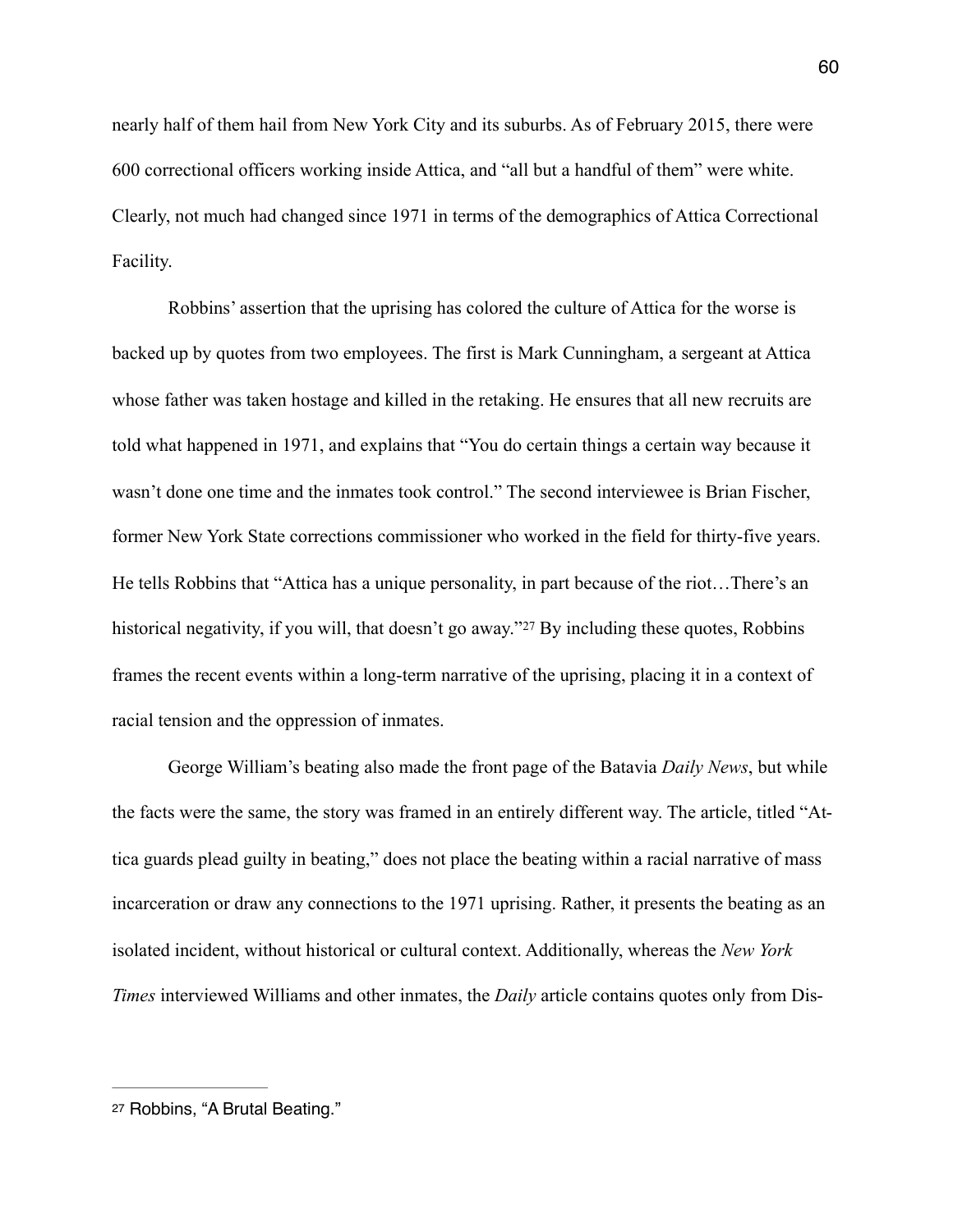<span id="page-63-2"></span>trictAttorney Donald O'Geen, who mostly discusses the technicalities of the case.<sup>[28](#page-63-0)</sup> For local readers, historical context was perhaps considered unnecessary; most had grown up with knowledge of the uprising. Or perhaps the local journalist was considering his audience. Because the guards were undeniably the perpetrators of this violence and it was not violence condoned by the prison system or the prison itself, to suggest that this incident stems from a historical pattern would frame Attica corrections officers themselves as bad individuals responsible for their actions rather than helpless pawns who are forced to participate in an oppressive system in order to support themselves and their families. By presenting the incident as isolated, the journalist is not making a statement about local prison guards in general, but rather pointing out a few bad apples.

 This was not the only article about the beating that appeared on the front page of the *Daily News* that day. Another, titled "Three defendents: 'They want - to put an end to this nightmare,'" explains why the three guards pled guilty, according to Norman Effman, Rademacher's defense lawyer. The article contains quotes nearly exclusively from Effman, who claimed that the emotional trauma of waiting for a trial led to all three men taking a plea deal. The article also includes a statement from Mike Didine, Western Region vice president for NYSCOPBA, the corrections officers union, which included the following sentence: "This has been a very trying period for these three officers, their families and our membership, who have stoodbehind their fellow brothers throughout this ordeal."<sup>[29](#page-63-1)</sup> No perspective from Williams or other inmates are included in either article.

<span id="page-63-3"></span><span id="page-63-0"></span><sup>&</sup>lt;sup>[28](#page-63-2)</sup> Matt Surtel, "Attica guards plead guilty in beating," *The Daily News* (Batavia, NY), Mar. 3, 2015.

<span id="page-63-1"></span><sup>&</sup>lt;sup>[29](#page-63-3)</sup> Paul Mrozek, "Three defendents: 'They want - to put an end to this nightmare," The Daily *News* (Batavia, NY), Mar. 3, 2015.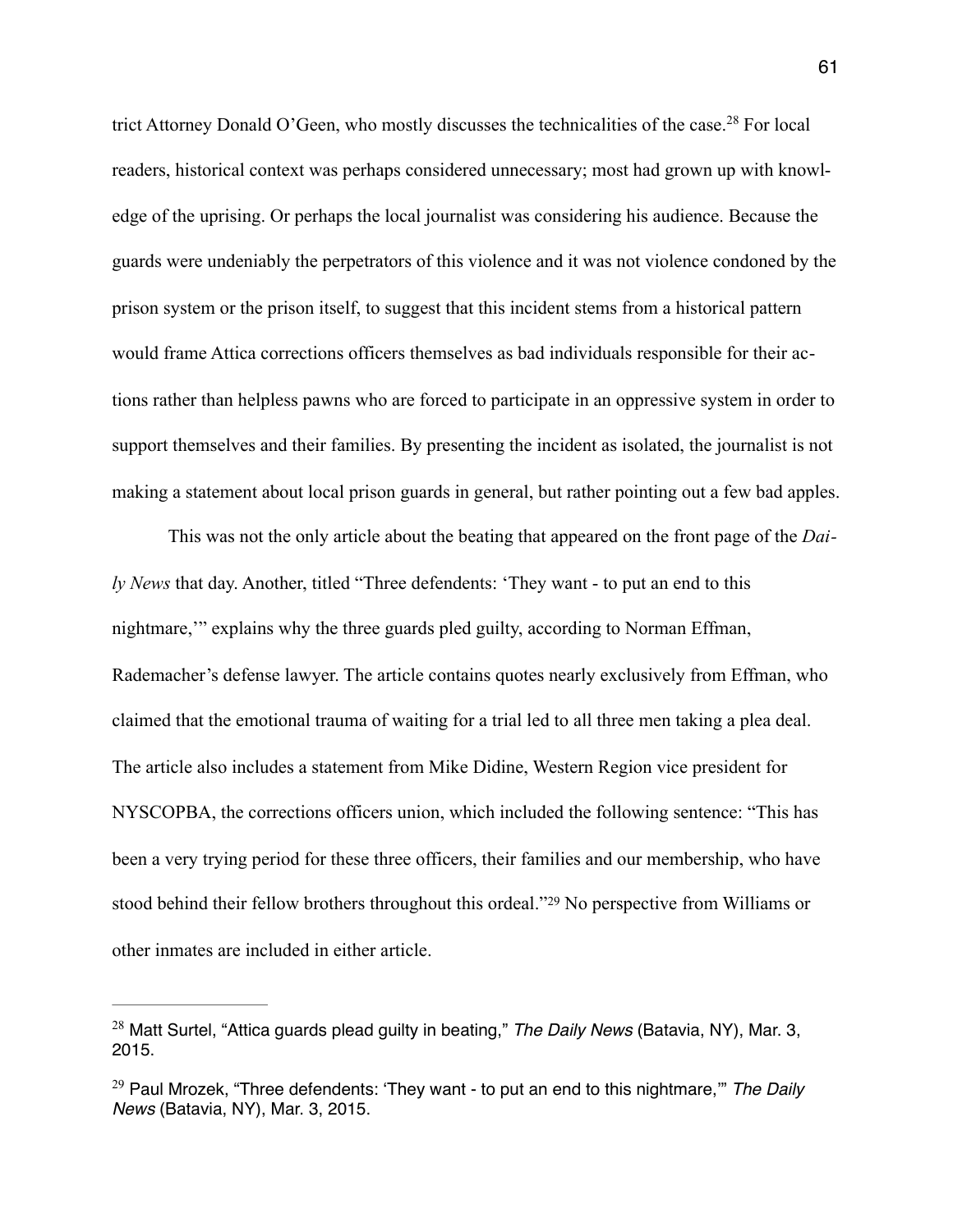Any number of journalistic practicalities could have accounted for these differences between the *Daily News* and *New York Times* articles: a tight deadline, the convenience of knowing the local District Attorney, an inability to obtain interviews on the inside of the prison, a desire to tell an untold side of the story. But whatever the reason, the fact remains that the *New York Times*  article included George William's voice whereas the *Daily News* did not, and the *Daily News* included the three corrections officers' perspective whereas the *New York Times* did not. Both fed into the increasingly disparate local and national narratives surrounding Attica Correctional Facility and the role of prison guards.

 The site where differences between local and national perceptions of Attica Correctional Facility are perhaps most noticable is not in journalist-produced media, which tends to brand itself as being as relatively objective as possible, but in anonymous online conversation. A glance at the online comment sections for the *New York Times* and *Daily News* articles on George Williams reveals starkly divided perspectives and patterns of thought. "Gaining employment at Attica seems to require the lowest common denominator of physical or mental skill, let alone strength of character, hence why they become a magnet for insecure bigots who now get paid to bully prisoners around while fancying themselves as the kings of the iron-bar castle," writes Solaris, a *New York Times* commenter who names his or her location as New York City. Other *Times* readers question the prison's decision to employ Mark Cunningham, the sergeant whose father was taken hostage and killed during the uprising. "Why on earth is any close relative of a guard who died in the 1971 uprising allowed to work as a guard now at Attica, and inculcate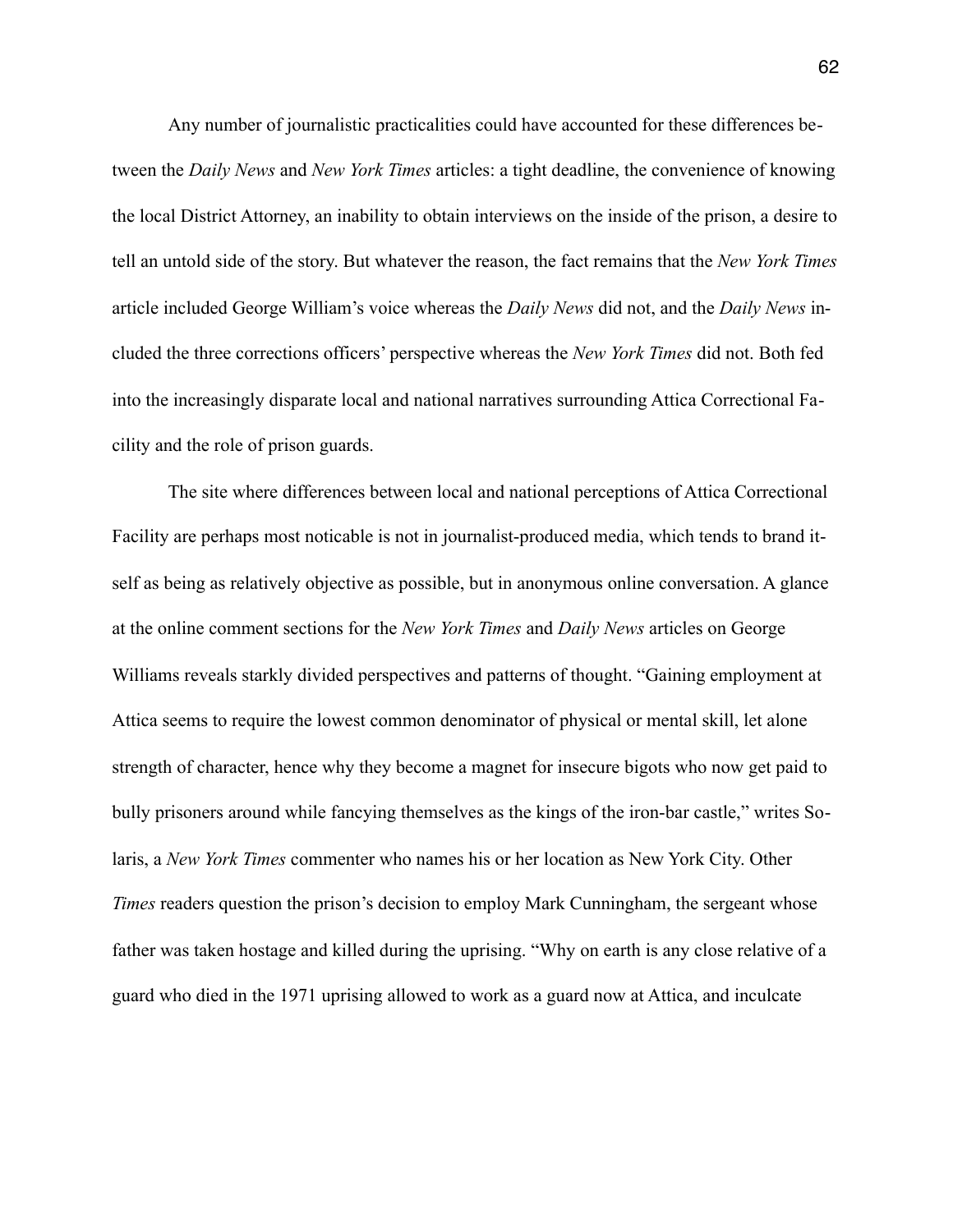newcomers into his mantra of grief and rage against inmates? Talk about a recipe for revenge and retaliation …" writes another reader with the username Dean. [30](#page-65-0)

<span id="page-65-1"></span> Some, like Elizmm of Rochester, New York and campskunk of Tallahassee, Florida, made speculations about the relationship between the prison and the town of Attica. "Can't help but wonder the impact on the Attica town community and locations where guards live. Does the violence continue in homes and towns? An interesting topic for investigative reporting," muses Elizmm. Campskunk, who reports being from Tallahasee, Florida, blames guard brutality on the nature of small towns, writing: "all these prisons are placed in small, rural areas. the prison is the largest, and sometimes only decent wage employer in the area.mthe indictments and trials are held locally. the jury is usually made up of the relatives and friends of the prison guards, and you wonder why no one is held accountable?"

 Two themes recur throughout many of the comments: a lack of understanding of why so many Attica locals take jobs as prison guards, and the conviction that Attica Correctional Facility must be shut down immediately. Online readers responding to the *Daily News* coverage of the trial express, for the most part, a similar disgust over the beating of George Williams, although some also acknowledge the difficulties of working as a guard at Attica. One anonymous commenter, who goes by dapnylv, offers his own personal connection to Attica, perhaps aiming to add a higher degree of credibility to his comment: "I was a street cop for 35 years and my father was a CO at Attica for 40 years and never once did either of us have any reason to beat down any 'bad guy' this much…Maybe the inmate got a little of what he deserved but the COs went too far and the only ones who really had to pay for it was the taxpayers…" Another reader, going by the

<span id="page-65-0"></span>[<sup>30</sup>](#page-65-1) No location specified.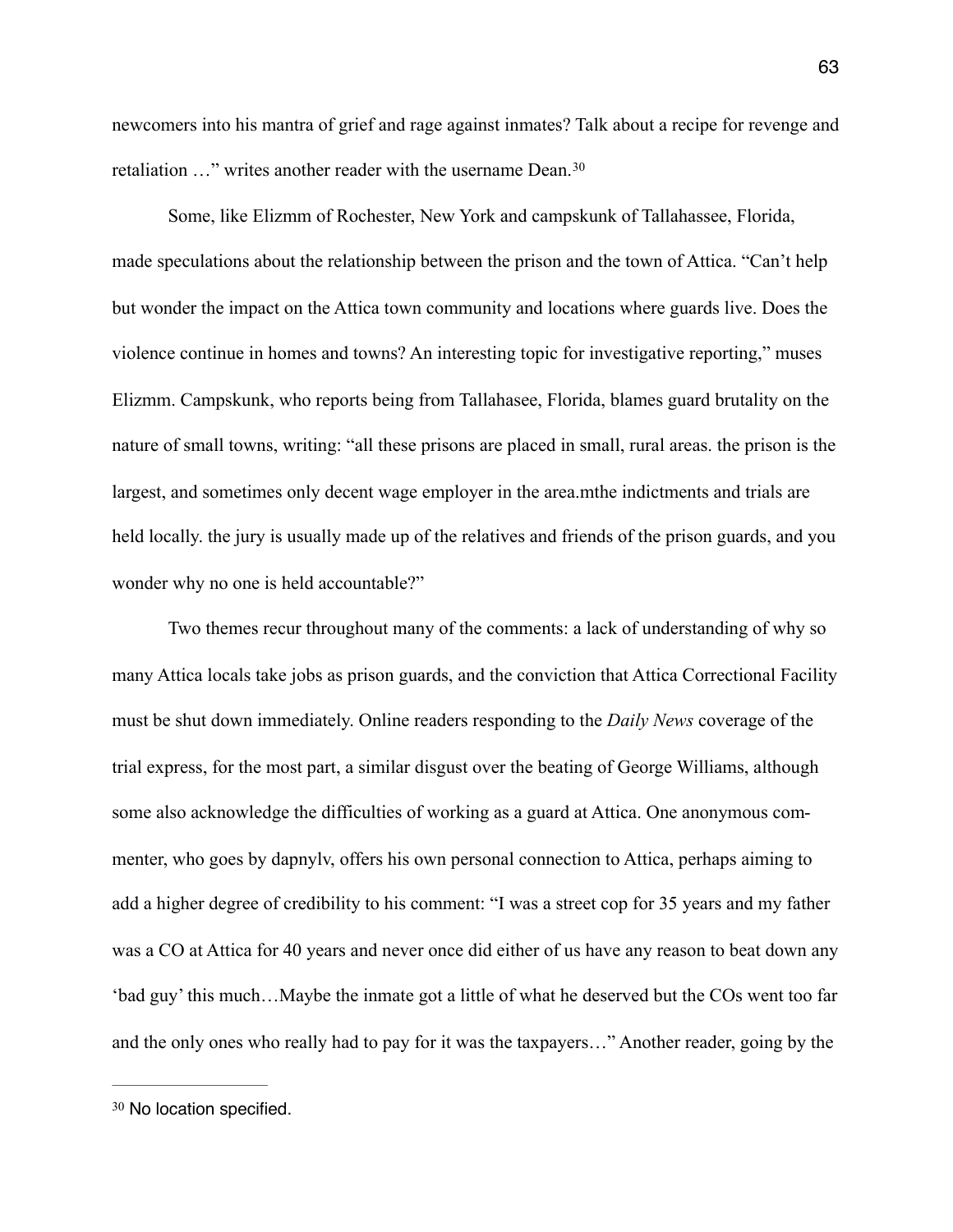name of kbarniak, is more sympathetic to the guards than the rest, writing: "The Wyoming County district attorney should spend a few days doing the job these guards had working with that animal (inmate George) Williams…These guards should have just been given a reprimand and sent back to work…"[31](#page-66-0)

<span id="page-66-1"></span> In the remaining comments, which condemn the guards as "crooked" and "thugs," one of the primary concerns of readers appears to be the cost of the whole ordeal on local taxpayers, an aspect of the story not mentioned by most *New York Times* readers. "These men should have to pay for all of this out of their own pockets not mine!" writes jvanepps. "These guys basically wrote a check for this prisoner that now the county will have to settle," laments another reader with the username Seeker. Once again, we see Attica residents concerned primarily about the effect this will have on the Attica community and the indivdiuals who live within it. These commenters view the incident as an isolated incident that will negatively affect them financially rather than a significant first step towards changing our prison system nationwide.

 The two worlds of national and local journalism collided in a *Daily News* article published nearly a week later, which announced a Kickstarter campaign by an Attica native to raise enough money to send George Williams to barber school. Donald Huber, ("Don" to *Daily News*  readers), a 2006 graduate of Attica High School and U.S. Army specialist stationed in Kansas at the time, described to the paper how he was inspired to raise money for Williams after reading the *New York Times* cover story. Huber was "disturbed" by the *Times* article, not merely because of the beating Williams suffered but also due to the negative portrayal of his hometown. "It comes at a time when the prison's brutal reputation has been brought to the forefront, and — at

<span id="page-66-0"></span><sup>&</sup>lt;sup>[31](#page-66-1)</sup> "Listening In," The Daily News (Batavia, NY), Mar 7, 2015.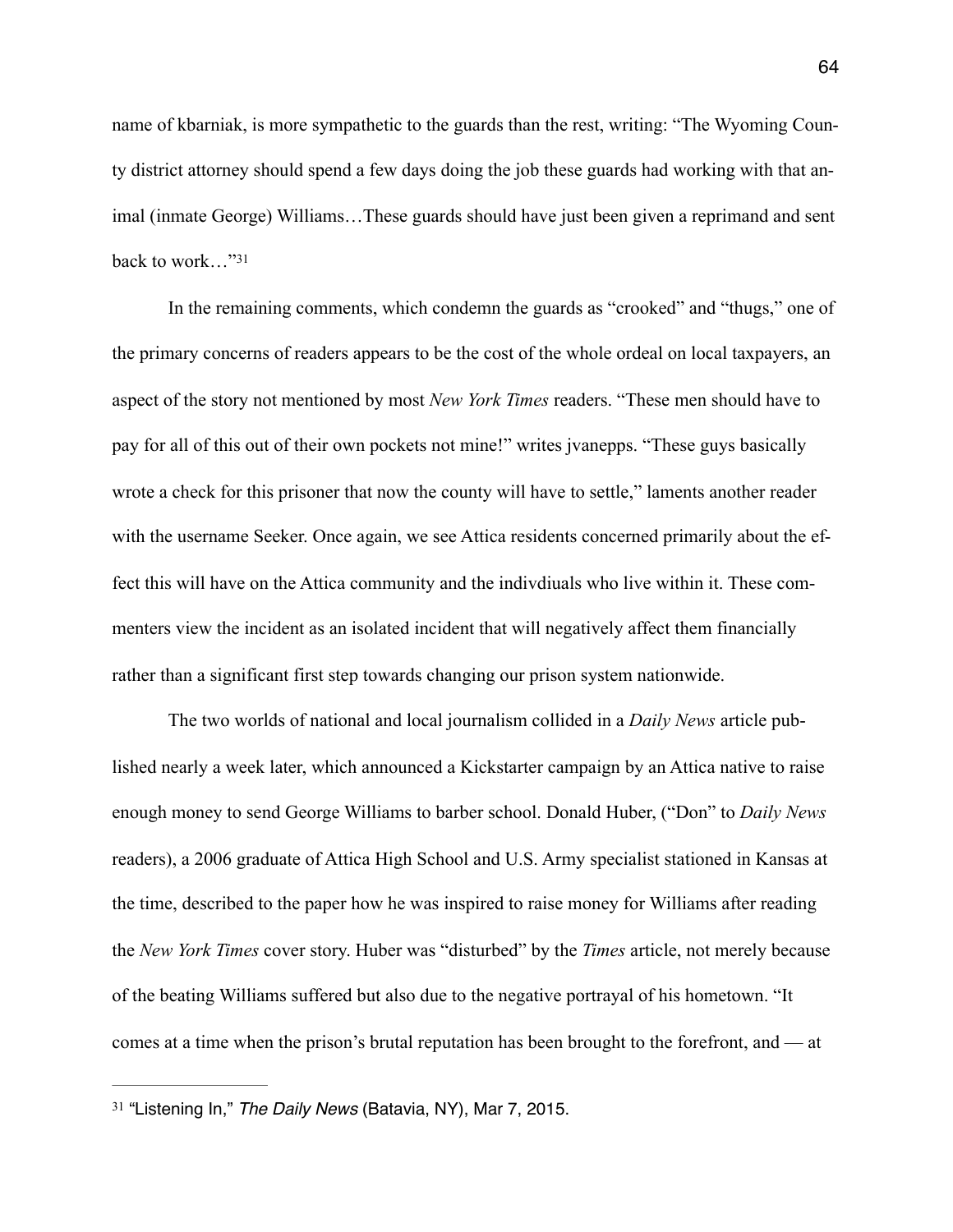<span id="page-67-2"></span>least to some outside the region — there's a sense of residents as hulking, racist rednecks," writes *Daily* reporter Matt Surtel. Surtel then provides a quote from Huber: "Those sentiments, they definitely exist in our community, but I would say they don't even come close to the majority opinion…My thought, when I decided to pursue this, is it would almost be poetic justice if the community that was tarnished by that, would be one of the first to step forward to help Mr. Williams personally.["](#page-67-0)<sup>[32](#page-67-0)</sup> The question of monetarial justice — who deserves to pay for what came up once again, appearing several times in the *Daily News* online comment section for the article. Whereas very few people could argue that the guards had been justified in their actions, reactions to Huber's charitable efforts were mixed — George Williams certainly did not deserve to be beaten, but did he deserve even more money out of law-abiding local taxpayers' pockets? "Where are the fundraisers for the victims of these convicted criminals?" writes one user named Dakota. "The murdered, beaten, raped, and assaulted. Where is money for their medical bills and pain caused by tenants of the prisons?"<sup>[33](#page-67-1)</sup> Other users suggested donating money to local people in need rather than Williams: "This inmate has gotten a free ride off us taxpayers since being put in there. Food, lodging, cable, etc.," wrote Wow. "If people have extra money to give there are several others in our community that need help paying medical bills for an unforeseen illness that they have now. Give there, not here." A reader named Unreal adds: "Young man, if you want to have a fundrasier, there are plenty of war veterans going through hard times living on the street; people dying of diseases and cancers; elderly people who can barely afford to live and of course there are the victims of brutal crimes committed by scum like George Williams."

<span id="page-67-3"></span><span id="page-67-0"></span><sup>&</sup>lt;sup>[32](#page-67-2)</sup> Matt Surtel, "Attica native helping former inmate," *The Daily News* (Batavia, NY), Mar. 9, 2015.

<span id="page-67-1"></span><sup>&</sup>lt;sup>[33](#page-67-3)</sup> "Listening In," *The Daily News* (Batavia, NY), Mar 14, 2015.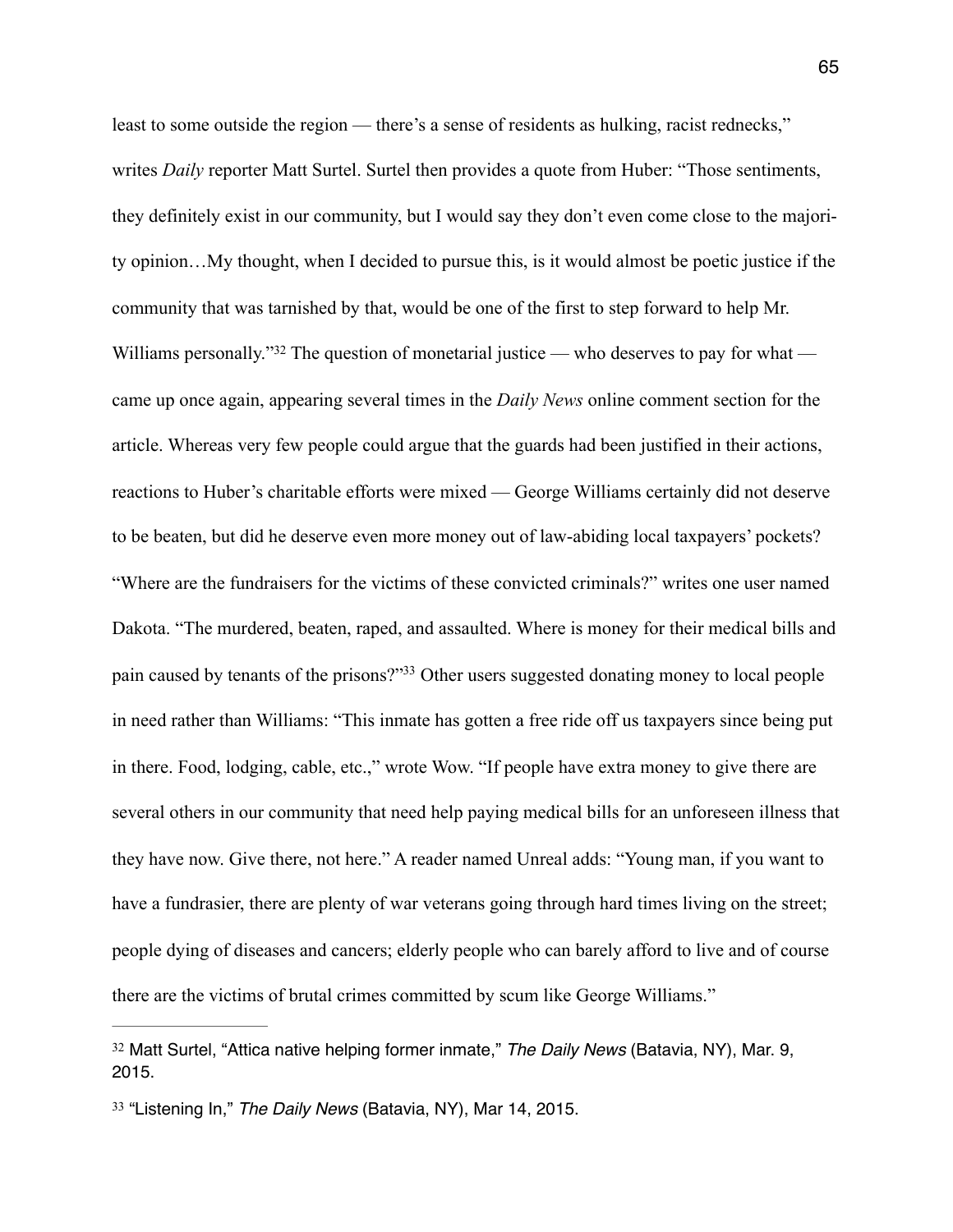These comments, which clearly distinguish "our community" from those incarcerated inside the prison, demonstrate the same us vs. them, insiders and outsiders mentality between townspeople and inmates that has existed since the prison's inception and which was exacerbated by the 1971 uprising. George Williams, despite residing within the same town lines and spending 24 hours a day in the same building with hundreds of Attica natives, was never a part of the Attica community. He was merely an invisible outsider who took from the community without giving anything in return, a relationship which appeared to frustrate some residents of the majority Republican area on a moral level. In a sense, George Williams was a human embodiment of New York City, a city resented by many in upstate New York: an entity geographically and financially lumped together with Attica, despite the two areas having very little in common culturally.

 Huber's Kickstarter campaign, which raised \$5,800 for Williams, was later featured in the *New York Times* as the story came full circle and provided yet another example of the power of media. The article, published in December of 2015, included an update on George Williams, who is waiting to hear about the status of his barber's license and hopes to open a shop in Harlem or Brooklyn where he can employ other ex-convicts. The article's primary focus is Williams, but also includes the following quote from Huber, who currently lives in Batavia: "I wanted to show that the Attica community stood for more than what happened in that story…Not only to help George but to show there are many of us who care and wish nothing but the best for people who are unfortunate enough to end up in prison and want to change their lives.["34](#page-68-0)

<span id="page-68-1"></span><span id="page-68-0"></span><sup>&</sup>lt;sup>[34](#page-68-1)</sup> Tom Robbins, "A Former Inmate, Beaten but Not Broken, Gets a Chance at Renewal," The *New York Times* (New York, NY), Dec 11, 2015.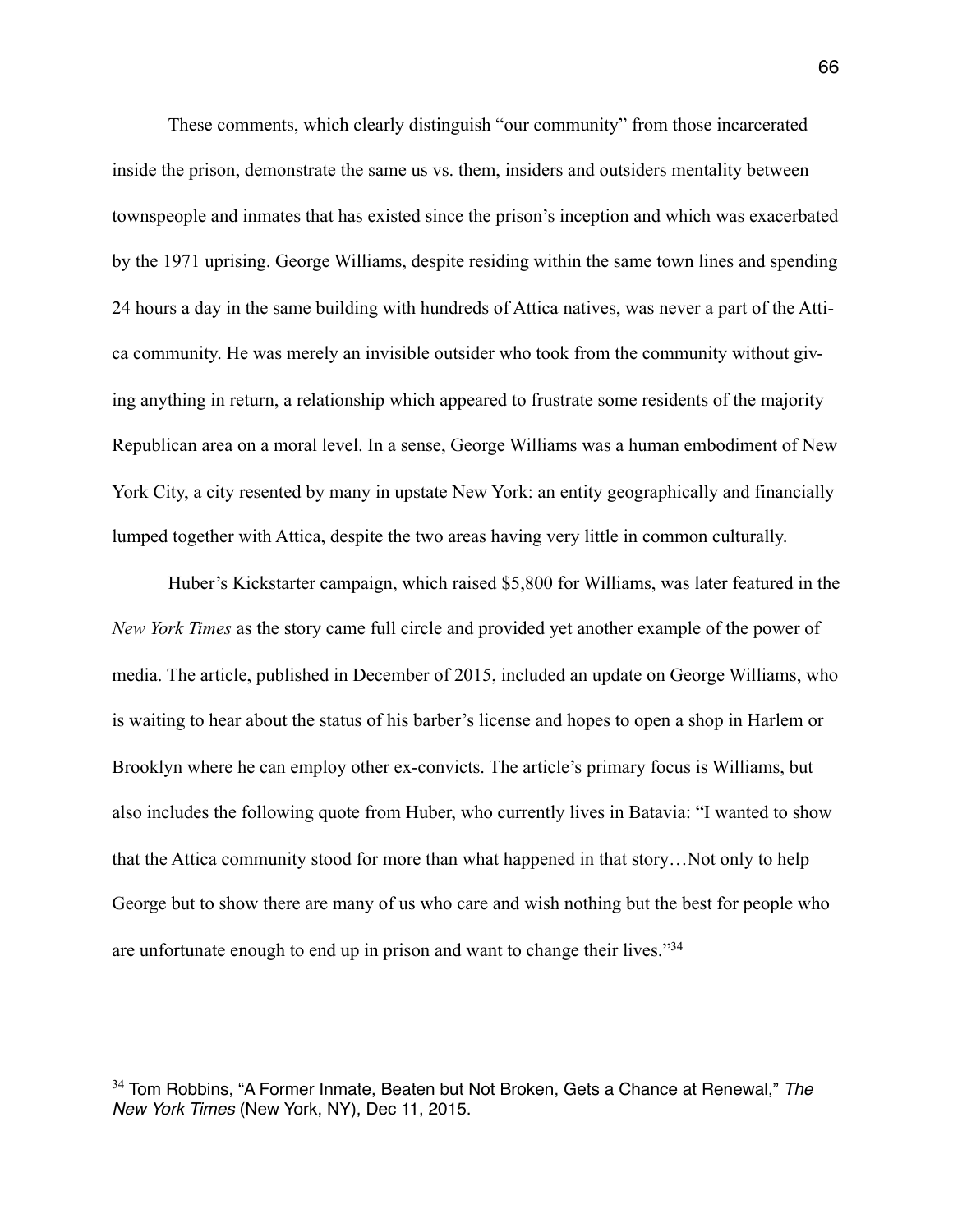By reading an article published in a national newspaper and written from the perspective of an outsider, Huber was able to recognize where the town of Attica fits into the national narrative of race and mass incarceration. However, his statements about the *Times'* negative representation of Attica received some backlash in the *Daily News* online comments section from commenters who didn't believe the town had come across badly. Unreal, the same user who suggested giving money locally, attributed Huber's misreading to his being "a very misguided liberalminded young man": "Why else would he believe that bad light was brought to his hometown of Attica because of what happened at Attica prison?" Unreal asks. "Because of the name? That would be like comparing Attica, N.Y., to Attica, Greece. Or saying that America is the worst country in the world because Obama is president." Unreal separates the prison from the town, defining them as two separate entites despite their geographic locations. He does not account for the fact that the majority of Attica residents are either employed at the prison, know somebody who is employed at the prison, or were affected by the uprising in some way. Perhaps the two entities are separate on paper, but in reality they are very much intertwined and impossible to compartmentalize. The discord between Huber's perception of Attica's image and Unreal's perception raises the question: How do we define Attica? Is it an ideological symbol? A place of employment? A site defined by a white identity, or a site defined by a black identity? It is urban or rural; local or national? Or, as *Daily News* reader Interested Observer suggests when he states that "maybe the guards don't represent Attica, but these comments do," is it a concrete historical manifestation of a tension that extends far beyond the walls and village limits of Attica itself?[35](#page-69-0) In fact, it is all of the above.

<span id="page-69-1"></span><span id="page-69-0"></span>[<sup>35</sup>](#page-69-1) "Listening In," Mar 14, 2015.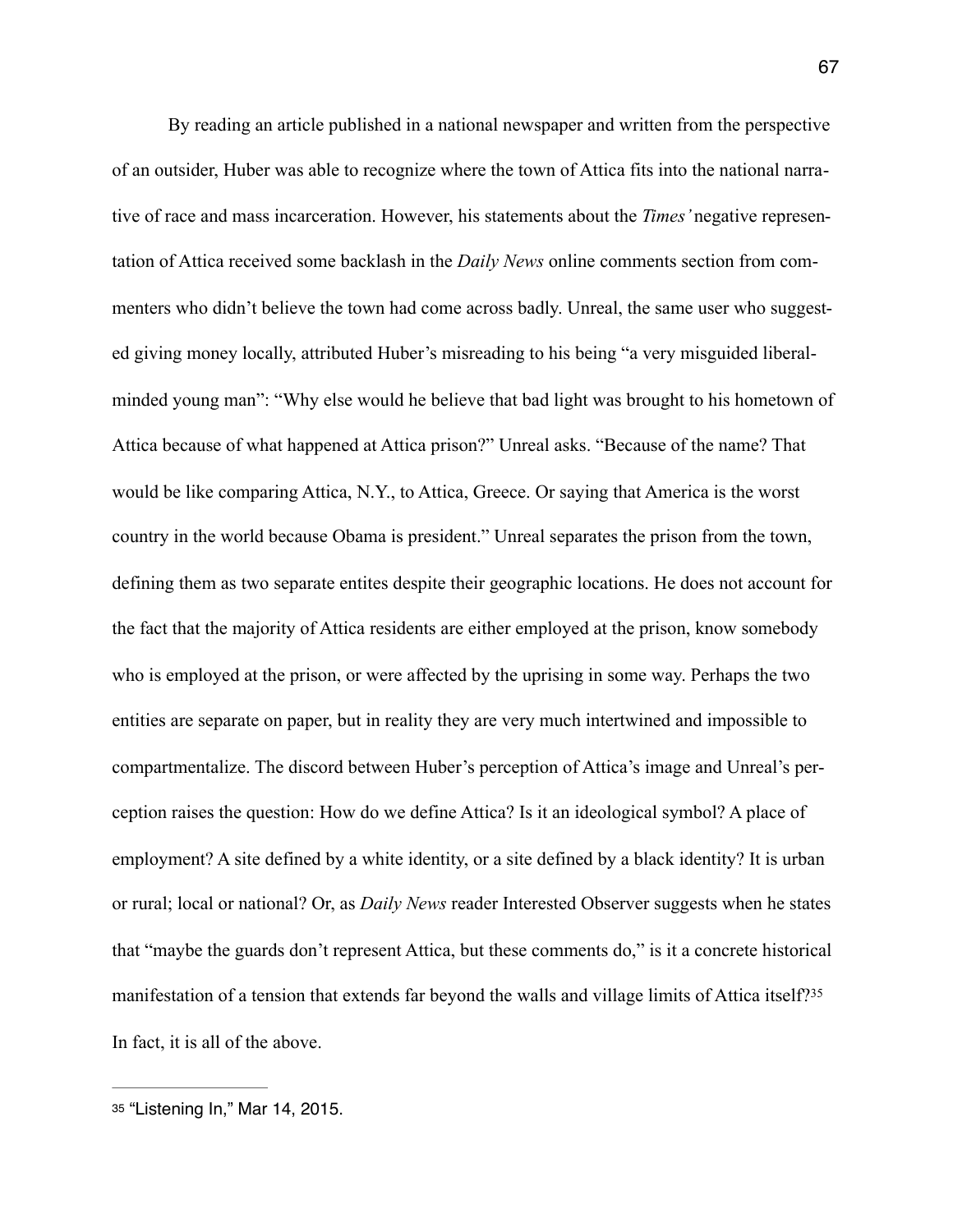## **Conclusion**

 Nearly forty-five years have passed since Corrections Sergeant Edward Cunningham was shot to death by state police in the retaking of Attica, but another Sergeant Cunningham has since taken his place patrolling the very same cell block: his son, Mark. Every day at work, the younger Sergeant Cunningham passes bullet holes in the catwalk railings, a physical reminder of the tragedy that took place there on September 13, 1971 and claimed his father's life. Though the years have passed and many of the faces have been replaced by younger generations — both inmates and employees — not much else has changed inside Attica Correctional Facility. Even some of the faces are the same; older inmates have told Mark that they knew the first Sergeant Cunningham nearly 50 years prior.

 Mark is not the only Cunningham to pick up where his father left off inside of Attica. Two of his brothers have also been employed at the prison, as well as the first Sergeant Cunningham's grandson. For many Attica men and women, Attica Correctional Facility still offers the promise of a career that will be, if not enjoyable, at least convenient and financially stable. An increase in pay for corrections officers, combined with the allure of a job requiring little education, has drawn a slightly more diverse workforce from Buffalo and Rochester in recent years. But although there are now black and Latino guards working alongside the white ones, an insider vs. outsider mentality still exists within the prison. "I always say, 'There's two teams in Attica, us and them,'" Don Almeter says. "Us being the civilians and the guards, and them being the inmates." While the racial disparities may not be quite as obvious as they were in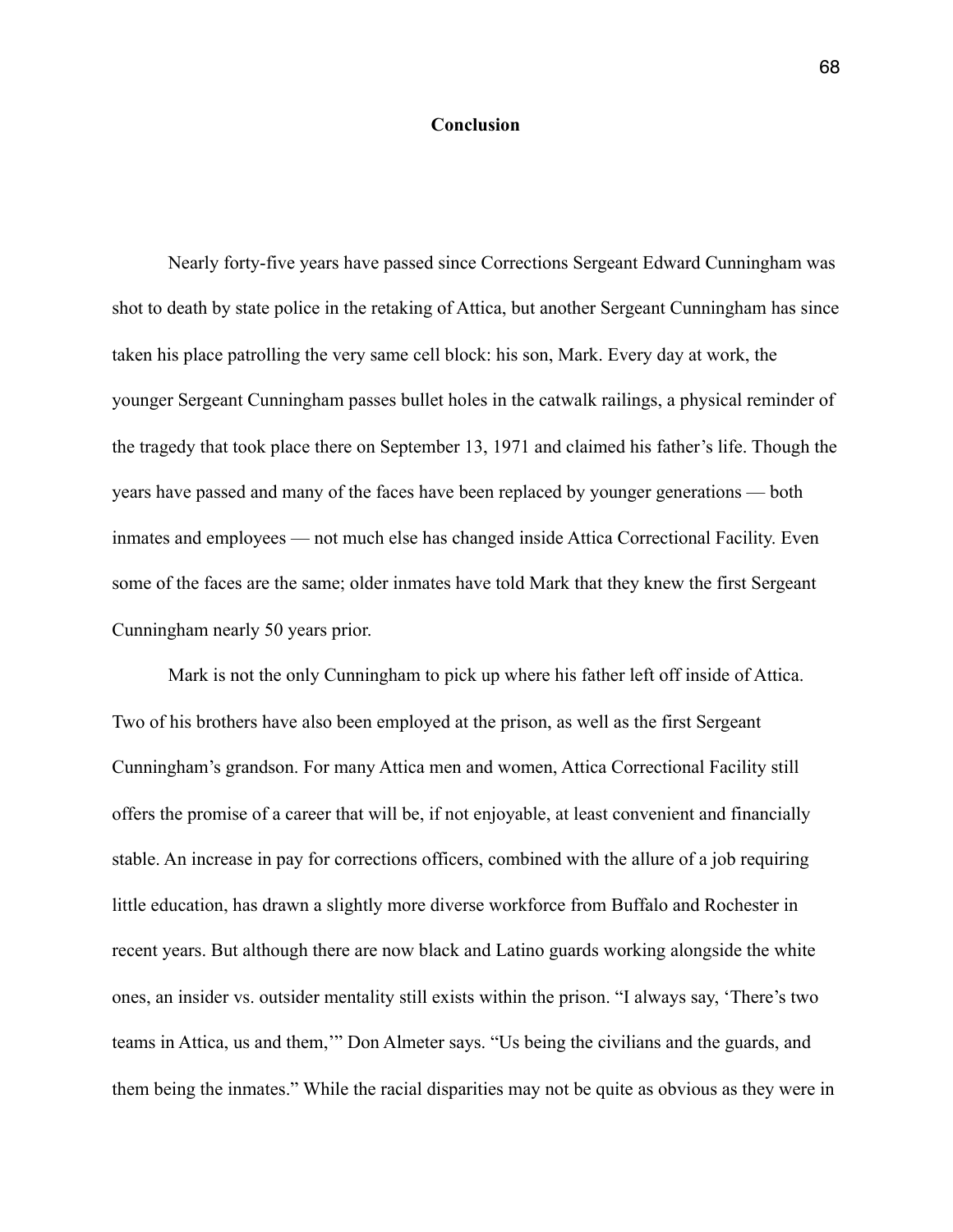1971, the majority of inmates still hail from the state's largest cities, and the majority of guards from the rural areas surrounding Attica. Attica Correctional Facility is still a small pocket of urban America set in the middle of rural New York, and differences between the perspectives of Attica natives and the perspectives of Attica inmates still fuel cultural tensions between the two populations.

 While the chances of another large-scale uprising are logistically slimmer now than they were in 1971 due to physical updates to the prison and a new team specifically assembled to quell any potential revolts, attitudes and interactions among inmates and guards have not become more peaceful or harmonious in the years since. Inmates and guards affected by the uprising were able to temporarily come together to unite against a common enemy as more information about the state's true role in the retaking and cover-up became public. However, the "state as the enemy" narrative did not spread far beyond those immediately affected, because readers read and retained only the information and perspectives that best aligned with their pre-existing opinions and biases. They fit what they learned into familiar narratives of inmates vs. townspeople; insiders vs. outsiders.

 The dichotomies portrayed at the crux of these narratives — white vs. black, urban vs. rural, right vs. left — have been perpetuated by both local and national media coverage. Local coverage has interpreted the prison, and the men and women who work there, first and foremost in the context of the town. Any events that take place within Attica Correctional Facility, particularly incidents of violence, are considered through the smaller-scale lens of the community: how will this affect us directly? In contrast, national coverage of Attica over the years has placed the uprising in larger contexts such as racial unrest, the prisoners' rights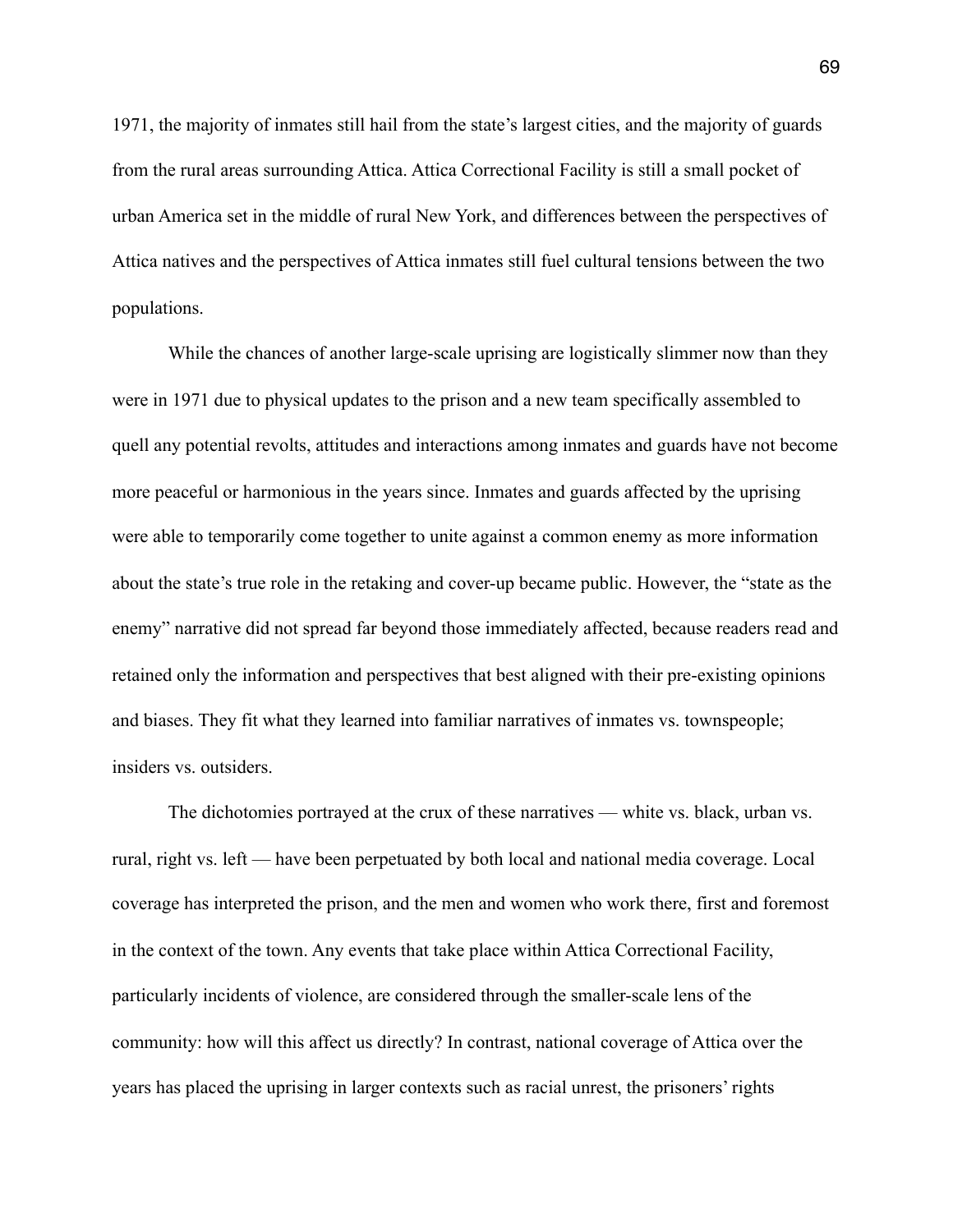movement, and most recently, the problem of mass incarceration. For those people living in other areas of the country who may not be directly affected by incidents of violence or change within the prison, Attica has been a symbol of larger, nationwide social problems. While the local press still primarily focuses on how developments at Attica affect individuals, some recent articles have begun to include national context as well. However, the local media's coverage of Attica in a larger social context frames the prison guards who work there as pawns in a corrupt system rather than instigators of the corruption, as the national media suggests.

 Attica has an undeniably unique and dramatic history that looms over the town and affects, to an extent, the structure and culture within the prison. It is a distinctive case study, but it is also representative of issues within the larger prison system and within the rural towns where prisons are housed. Rarely do prison case studies examine the effect of mass incarceration on these towns; the majority of scholarship focuses on the effect of mass incarceration on urban areas that supply the majority of the inmates. However, understanding the community surrounding a prison is integral to understanding how and why that prison functions. These relationships are more complicated and nuanced than you might think, and it is important to include both inmate and prison town resident perspectives when attempting to make sense of our prison system. Portraying this complicated relationship is more challenging for a journalist than simply fitting the story into a cut and dried, one-sided narrative, but more attempts to do so could be beneficial for everybody involved. Attica is not simply a local or national story; it is both a local and a national story. It is a story of blackness and whiteness, urban culture and rural culture. All aspects and perspectives must be included in journalistic coverage to truly tell the story in the most accurate way. The simplified dichotomies and tensions that exist within Attica today were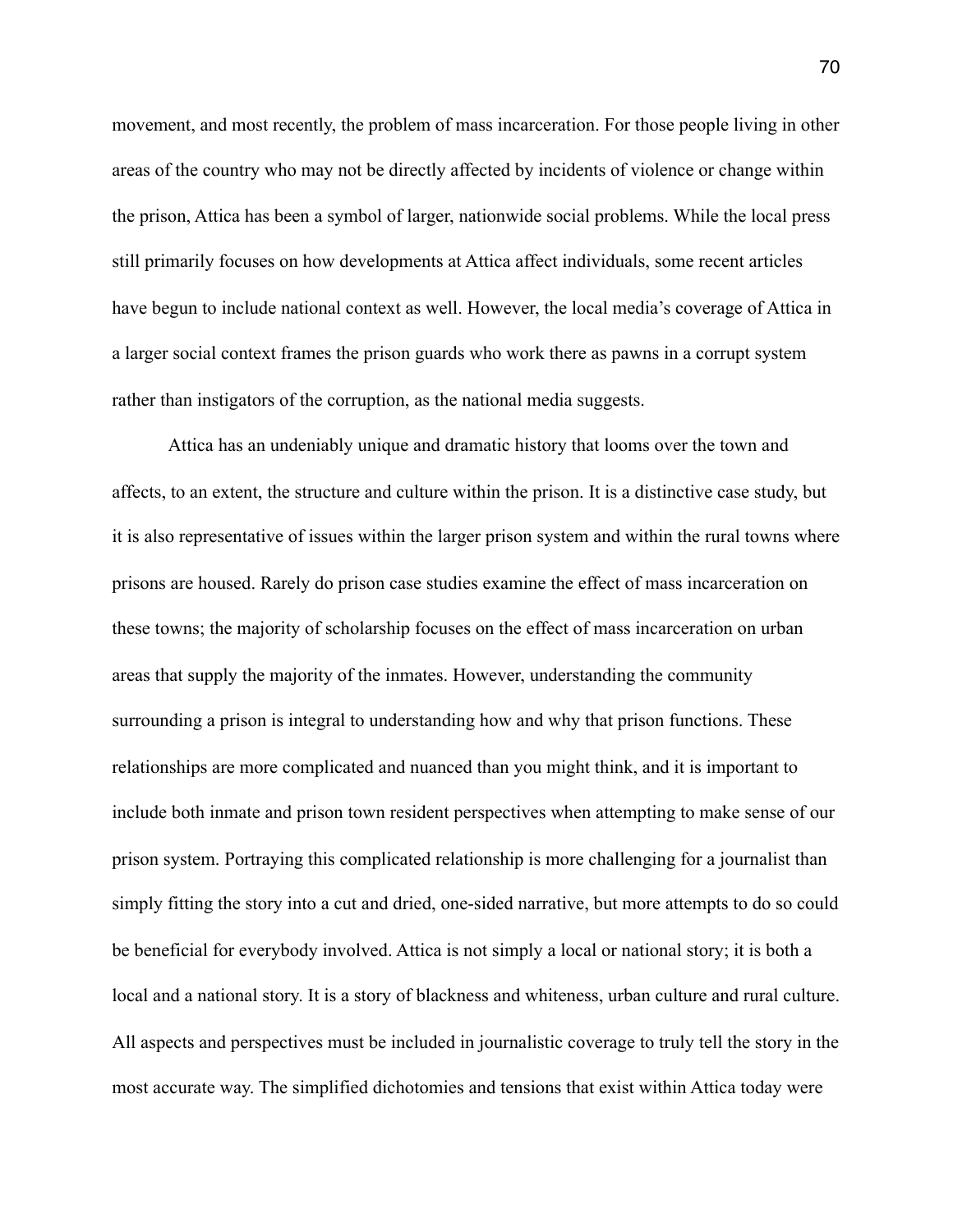not solely caused by the events of the uprising itself; they were also caused by the ways the media covered the uprising. Polarizing coverage on both sides of the spectrum left Attica natives bitter and largely excluded from the national conversation about prison studies. It is crucial that their voices be heard, as they are the ones who experienced the riot firsthand and live the realities of the aftermath every day. It is equally as important that the voices of inmates be heard, as a feeling of invisibility and lack of a voice in the outside world is what led them to resort to such extreme measures in the first place.

 Above all, Attica is a testament to the power of the media, as Malcolm Bell puts it, not only to shape news, but to elicit it as well. Journalism is not merely a reflection of contemporary attitudes and perspectives, it is a producer of contemporary attitudes and perspectives. The choices a journalist makes when assembling a news story can shape the way readers view that event and solidify that narrative as the dominant one. However, ultimately it is the readers who take their own meaning from the information presented to them. Therefore, Attica is not only been defined by interactions between the guards, inmates, and state officials. It is defined by the interaction of guards, inmates, state officials, journalists, and local and national readers, all of whom make their own meaning of the events that took place. The journalistic coverage surrounding Attica may be becoming more nuanced, as evidenced by recent local coverage, but this nuance is easily overriden by a human tendency to generalize and simplify stories for our own comfort and benefit. While journalistic coverage of the riot and its aftermath drew attention to important problems with our prison system that needed to be addressed, the trauma of the uprising likely could have been avoided altogether if the media had provided a voice for Attica inmates and guards prior to September 9, 1971.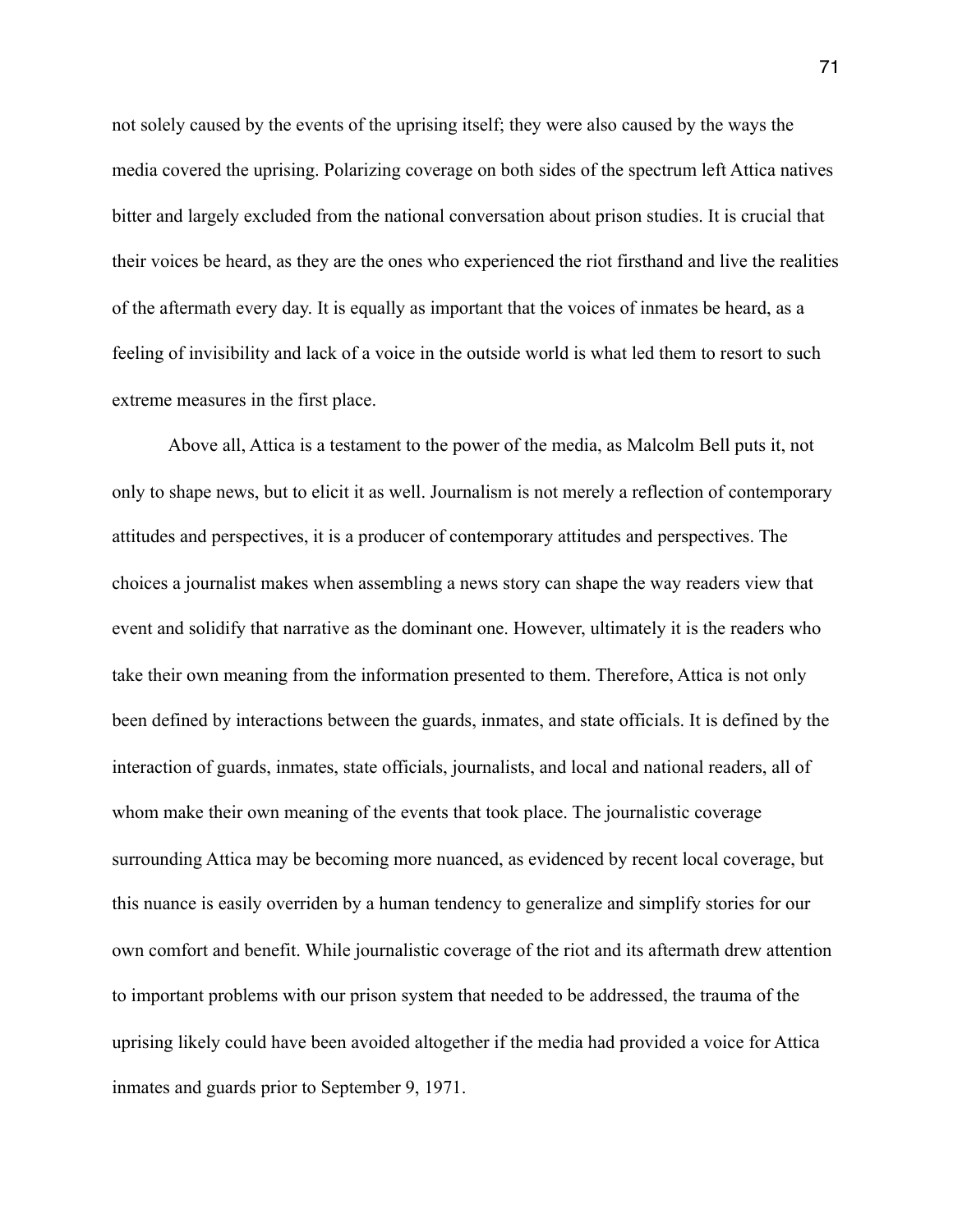Despite the fact that the Attica uprising occured decades ago and that the majority of guards and inmates involved are either retired, released, or dead from old age, the riot is still relevant. Americans remain fascinated by the story of Attica because it reminds them of current social justice issues and rebellions happening today. Prison reform in recent years has become a part of larger movements, such as Black Lives Matter, which addresses police violence toward blacks, issues of racially imbalanced mass incarceration, and racial violence in general. But perhaps the most effective way to learn from the tragedy of Attica is not to frame it as a symbol within a broader narrative, which only perpetuates the very us vs. them mindset that led to the Attica uprising in the first place, but rather to take a closer look at the individuals and communities that were involved and have been affected by it and to listen to what they have to say.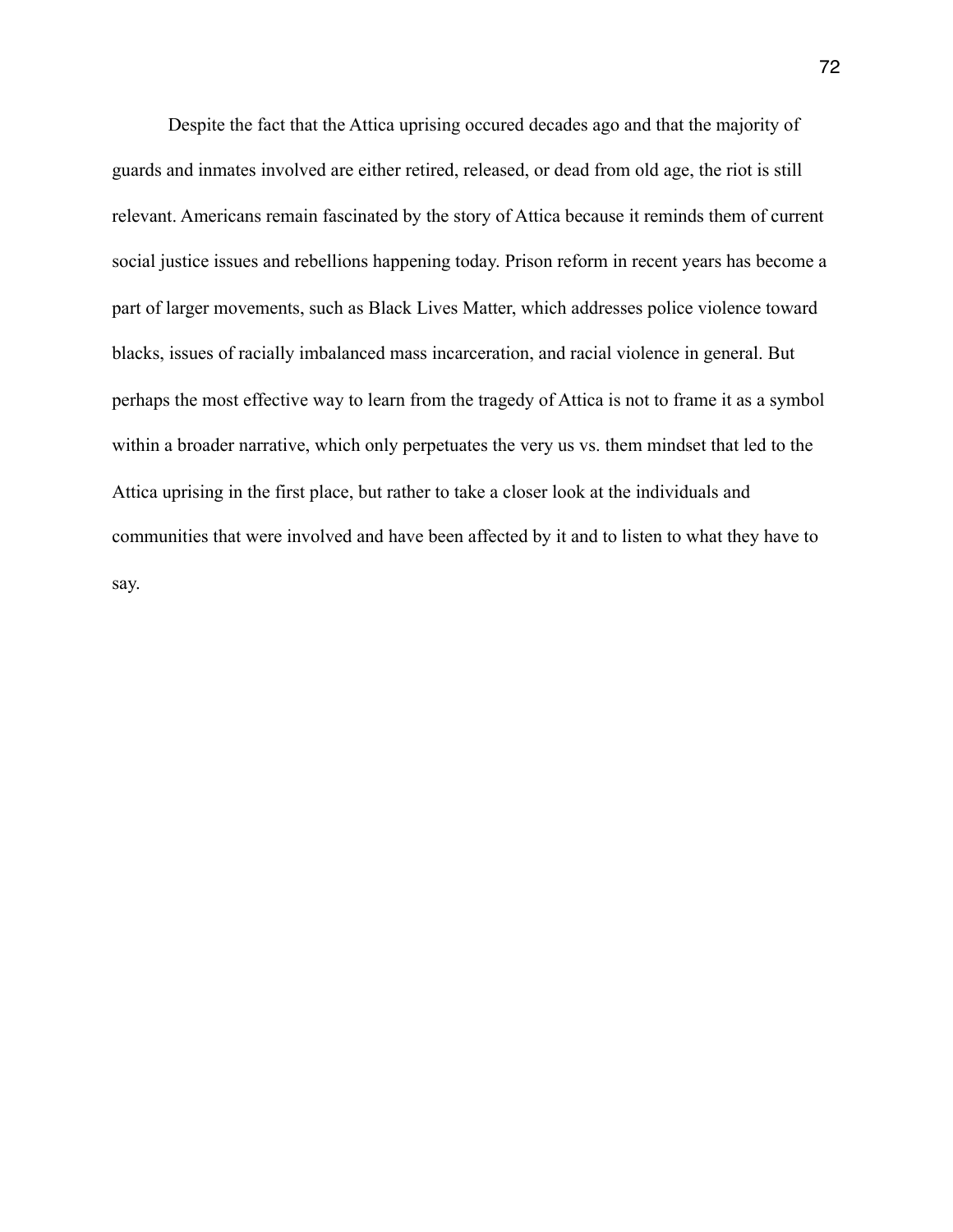## **Bibliography**

# **Primary Sources**

## **Media Sources**

*CNN*, 2015.

"Commentary on the 40th Anniversary of the Attica Prison Riot." WBTA 1490, Sep. 2011.

*The Daily News* (Batavia, NY), 1971-2015.

*The Economist*, 2013.

*The Los Angeles Times* (Los Angeles, CA), 1971.

*The Marshall Project*, 2015.

*The New York Times* (New York, NY), 1931-2015.

*USA Today,* 2015.

*The Washington Post* (Washington, DC), 1971-2015

## **Interviews**

Almeter, Don. Phone interview with the author, Feb. 9, 2016.

Durfee, Barb. Interview by author, Nov. 21, 2015.

Horton, Gary. Telephone interview with author, Jan. 14, 2016.

Miller, Deanne Quinn. Telephone interview with author, Jan. 14, 2016.

Stockholm, John. Telephone interview with the author, Feb. 9, 2016.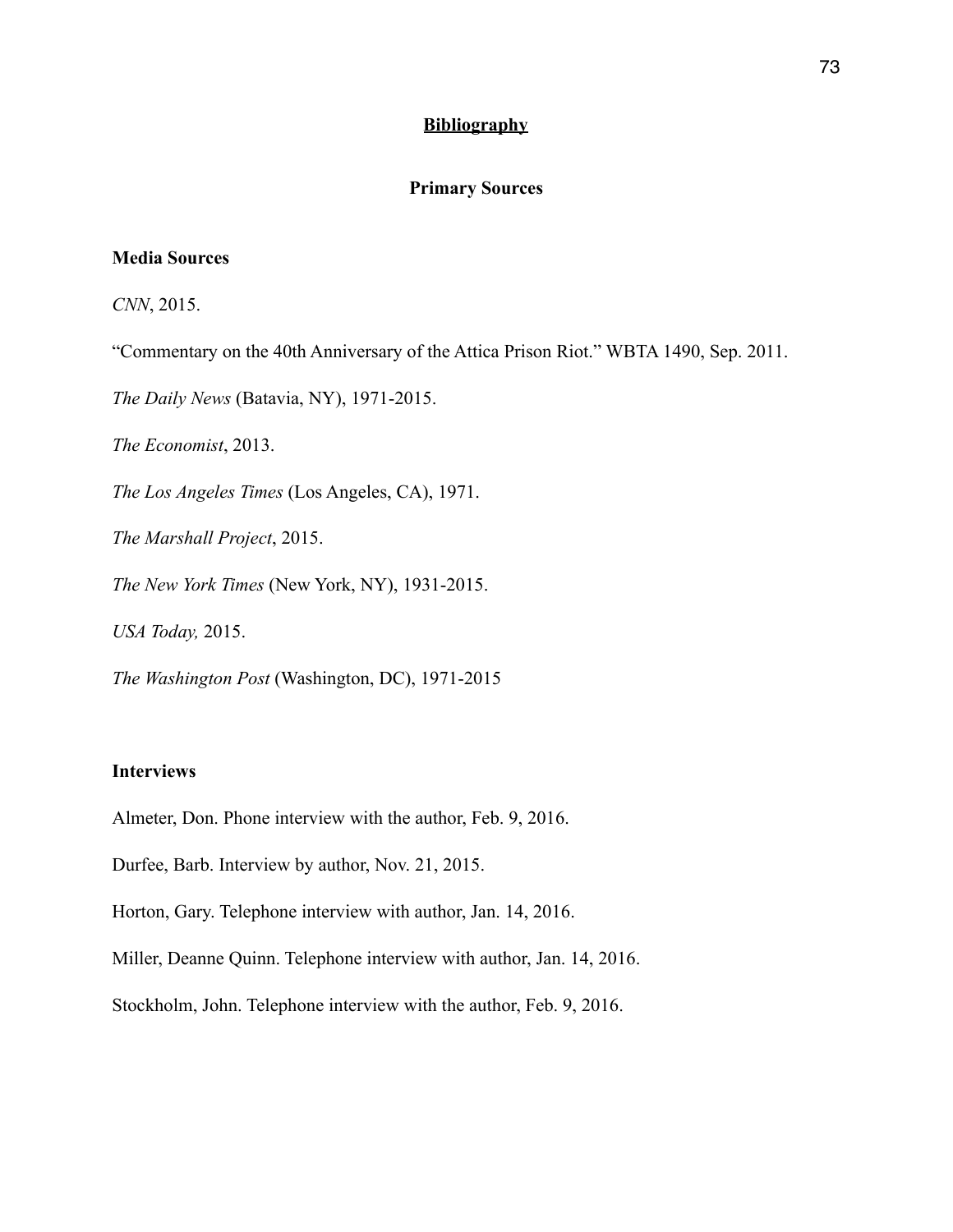#### **Film & Television**

*Dog Day Afternoon.* Directed by Sidney Lumet. Warner Bros., 1975. DVD.

"Past Tense," *Star Trek: Deep Space Nine.* UPN. Jan. 8, 1995.

"Spellmanian Slip." *Sabrina, the Teenage Witch.* The WB. Mar. 20, 2003.

## **Print Publications**

- Bell, Malcolm. *The Turkey Shoot.* New York: Grove Press Inc., 1985.
- Clark, Richard X. *The Brothers at Attica.* New York: Links, 1973.
- Hopkins, Alfred. *Prisons and Prison Building.* Architectural Book Publishing Co., Inc., 1930.
- Melville, Sam. *Letters from Attica.* William Morrow, 1972.
- Morrison, Derrick and Waters, Mary-Alice. *Attica: Why Prisoners Are Rebelling.* New York: Pathfinder Press, Inc., 1972.
- New York State Special Commission on Attica. *Attica: The Official Report.* New York: Bantam Books, 1972.
- Oswald, Russell G. *Attica My Story.* New York: Doubleday, 1972.

## **Other**

- The Attica Liberation Faction. "The Attica Liberation Faction Manifesto of Demands and Anti- Depression Platform." *Race & Class* 53, no. 2 (2011): 28-35. Accessed March 30, 2016. http://rac.sagepub.com/content/53/2/28.full.pdf+html.
- Clinton, Hillary. "Remarks at Columbia University." Keynote address at David N. Dinkins Leadership and Public Policy Forum, New York, NY. Apr. 29, 2015. *C-Span.* Accessed March 30, 2016. http://www.c-span.org/video/?325657-1/hillary-clinton-remarks-crimi nal-justice-reform
- Garza, Alicia. "A HerStory of the #BlackLivesMatter Movement." *BlackLivesMatter.com.*  Accessed March 30, 2016.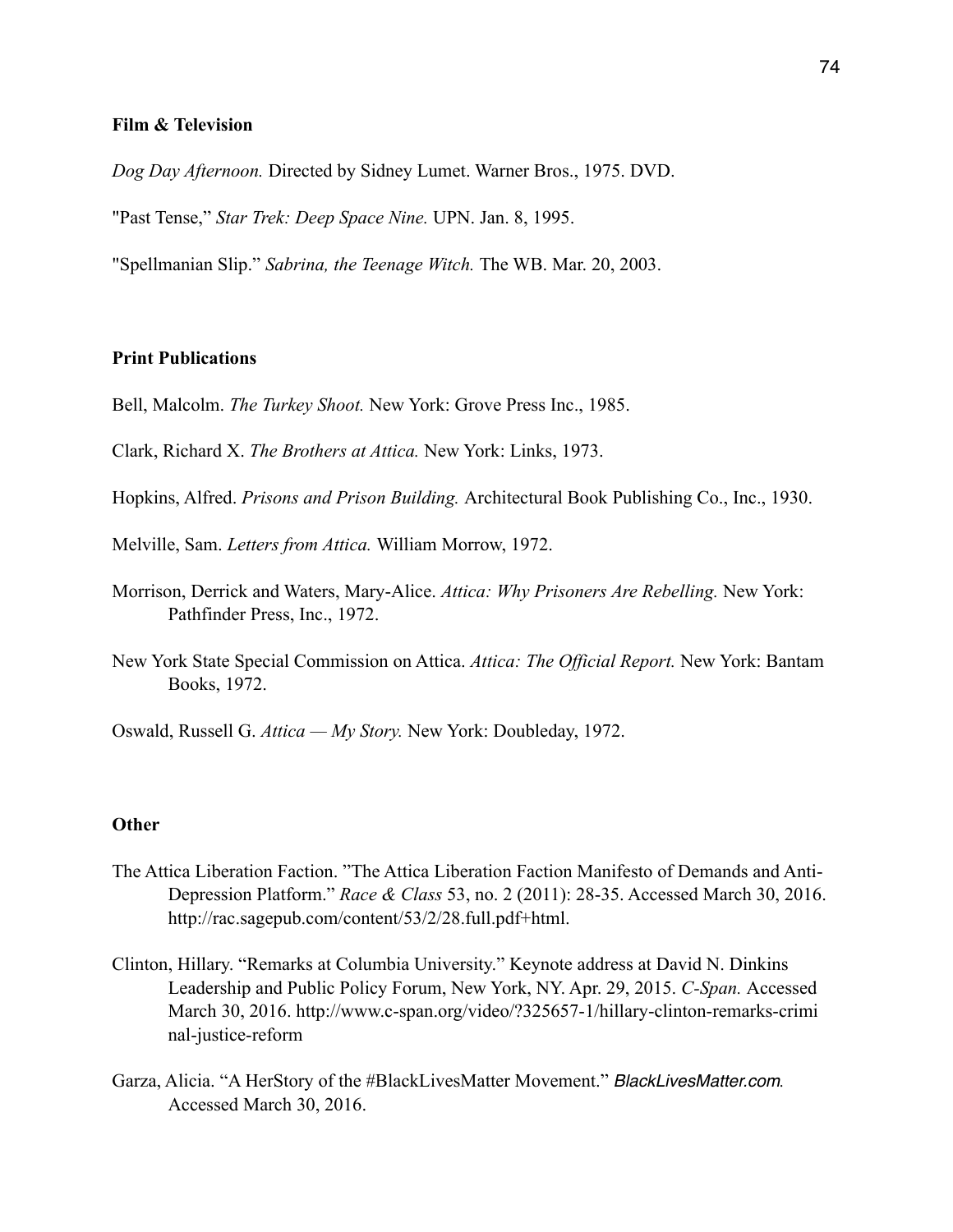Obama, Barack. "Remarks by the President at the NAACP Conference." Speech at NAACP 106th National Convention, Philadelphia, PA. Jul. 14, 2015. *WhiteHouse.gov.* https:// www.whitehouse.gov/ the-press-office/2015/07/14/remarks-president-naacp-conference. Accessed March 30, 2016.

#### **Secondary Sources**

- Alexander, Michelle. *The New Jim Crow: Mass Incarceration in the Age of Colorblindness.* New York: The New Press, 2010.
- "Attica Prison." *The Big House.* Directed by Scott Paddor. A&E. Jan. 10, 2000.
- Berger, Dan. *We Are the Revolutionaries": Visibility, Protest, and Racial Formation in 1970s Prison Radicalism.* UMI Dissertation Publishing, 2010.
- Bright, Charles. *The Powers that Punish: Prison and Politics in the Era of the "Big House," 1920-1955.* University of Michigan Regional, 1996.
- Carson, E. Ann. "Prisoners in 2013." *Bureau of Justice Statistics*, Sep. 2014.
- Featherstone, Richard Andrew. *Narratives from the 1971 Attica Prison Riot: Towards a New Theory of Correctional Disturbances.* Edwin Mellen Press, 2005.
- Foucault, Michel. *Discipline and Punish: The Birth of the Prison.* New York: Vintage Books, 1975.
- Goffman, Erving. "The Characteristics of Total Institutions." Lecture at the Symposium on Preventive and Social Psychiatry, Washington, D.C. Apr. 15-17, 1957. https://is.mu ni.cz/el/1423/podzim2009/SOC139/um/soc139\_16\_Goffman.pdf.
- Jacobs, James B. "The Prisoners' Rights Movement and Its Impacts, 1960-80." *Crime and Justice* 2 (1980).
- Mahan, Sue and Lawrence, Richard. "Media and Mayhem in Corrections: The Role of the Media in Prison Riots." *The Prison Journal* 76, no. 4 (1996).
- Meinig, D.W. "The Beholding Eye: Ten Versions of the Same Scene," *The Interpretation of Ordinary Landscapes: Geographical Essays.* Oxford University Press, 1979.